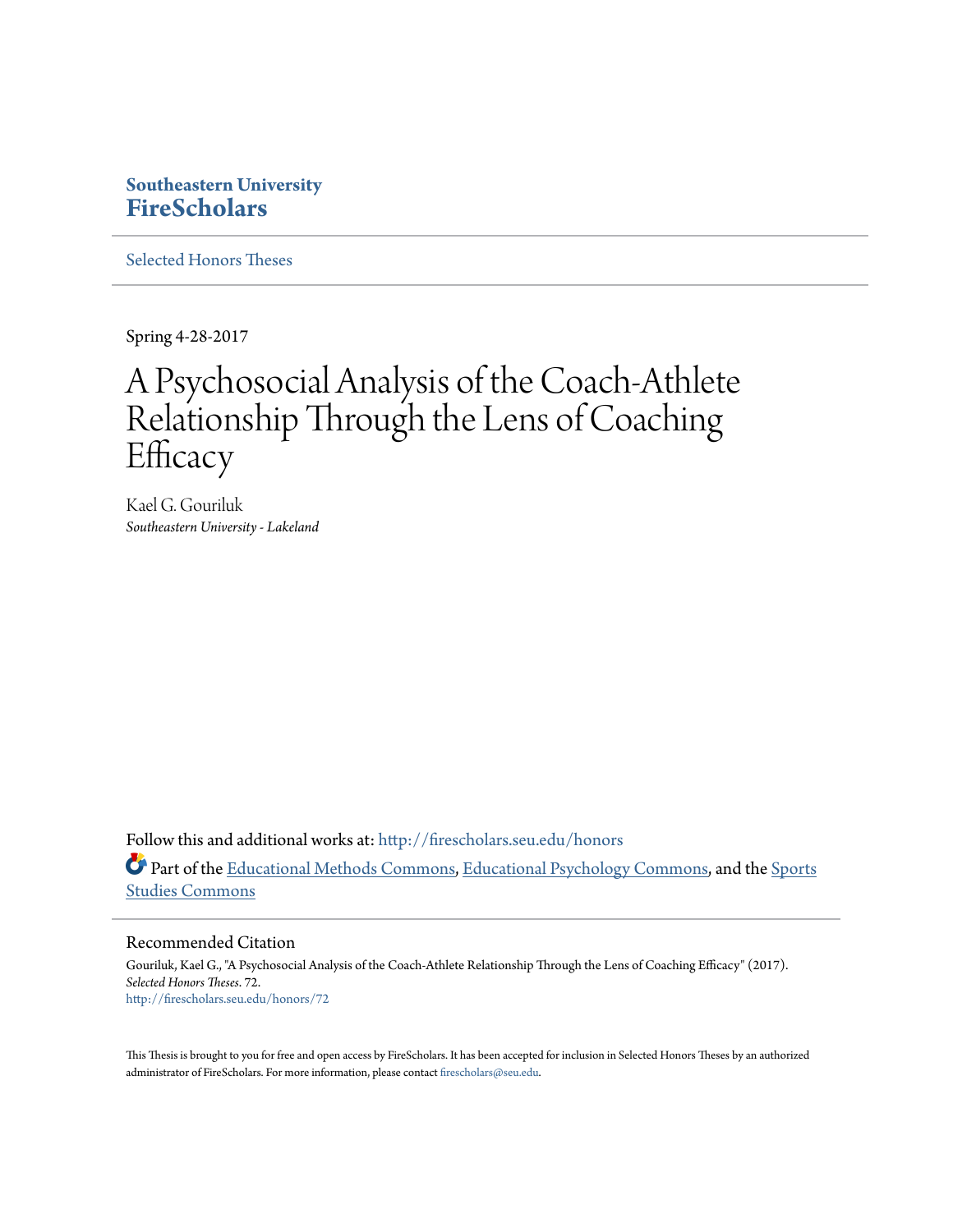### A PSYCHOSOCIAL ANALYSIS OF THE COACH-ATHLETE RELATIONSHIP THROUGH THE LENS OF COACHING EFFICACY

By

Kael G. Gouriluk

Submitted to the Honors Program Council

in partial fulfillment

of the requirements for University Honors Scholars

Southeastern University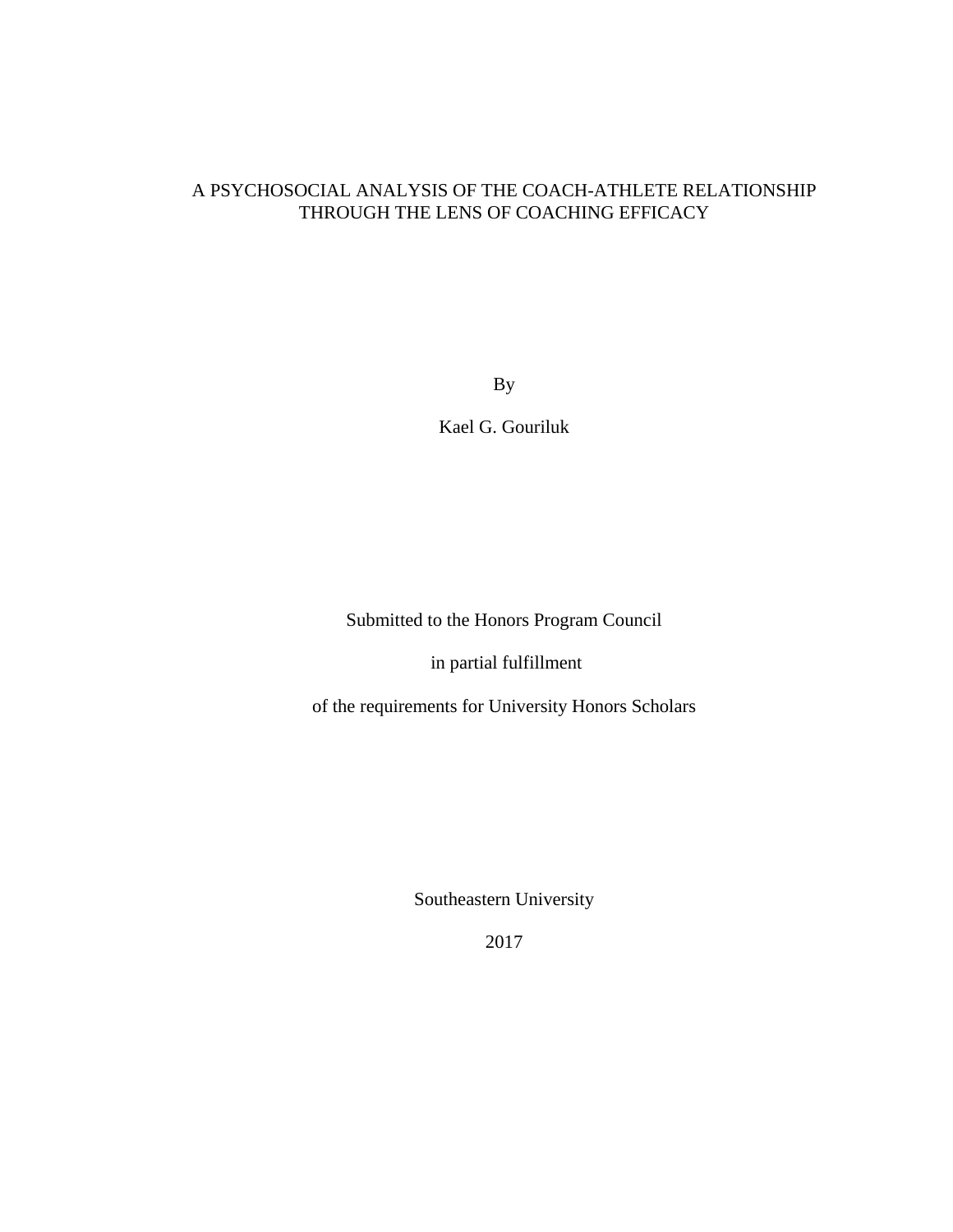© Copyright Kael Gouriluk 2017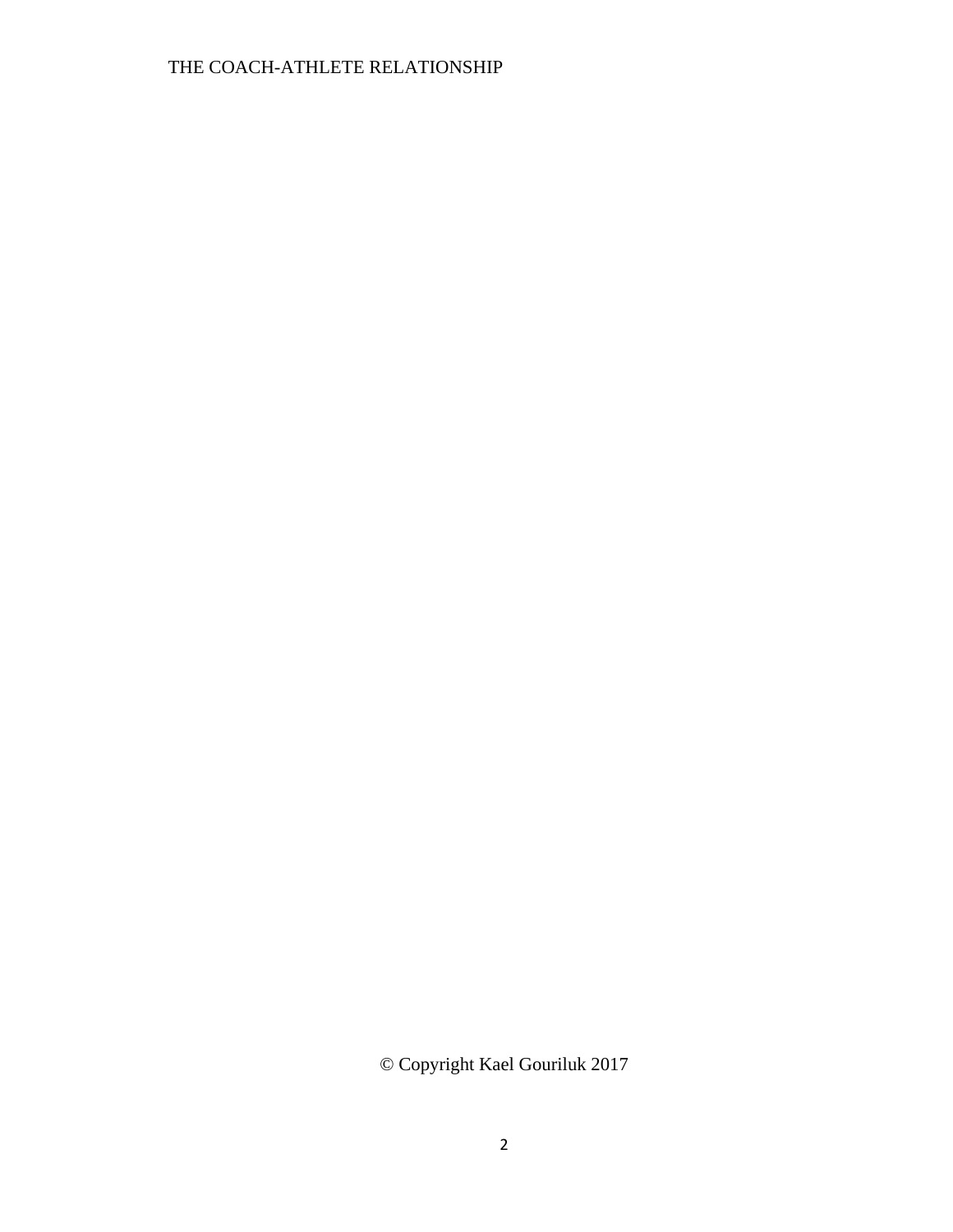### **Abstract**

This paper seeks to understand the relationship between athletes and their coaches. More specifically, through review of precedential work and a survey study, to understand the effects of coaches' instruction methods and actions upon athletes in relation to their perceptions of their previous coaches' efficacy.

KEYWORDS: sports, psychology, leadership, coaching, efficacy, relationships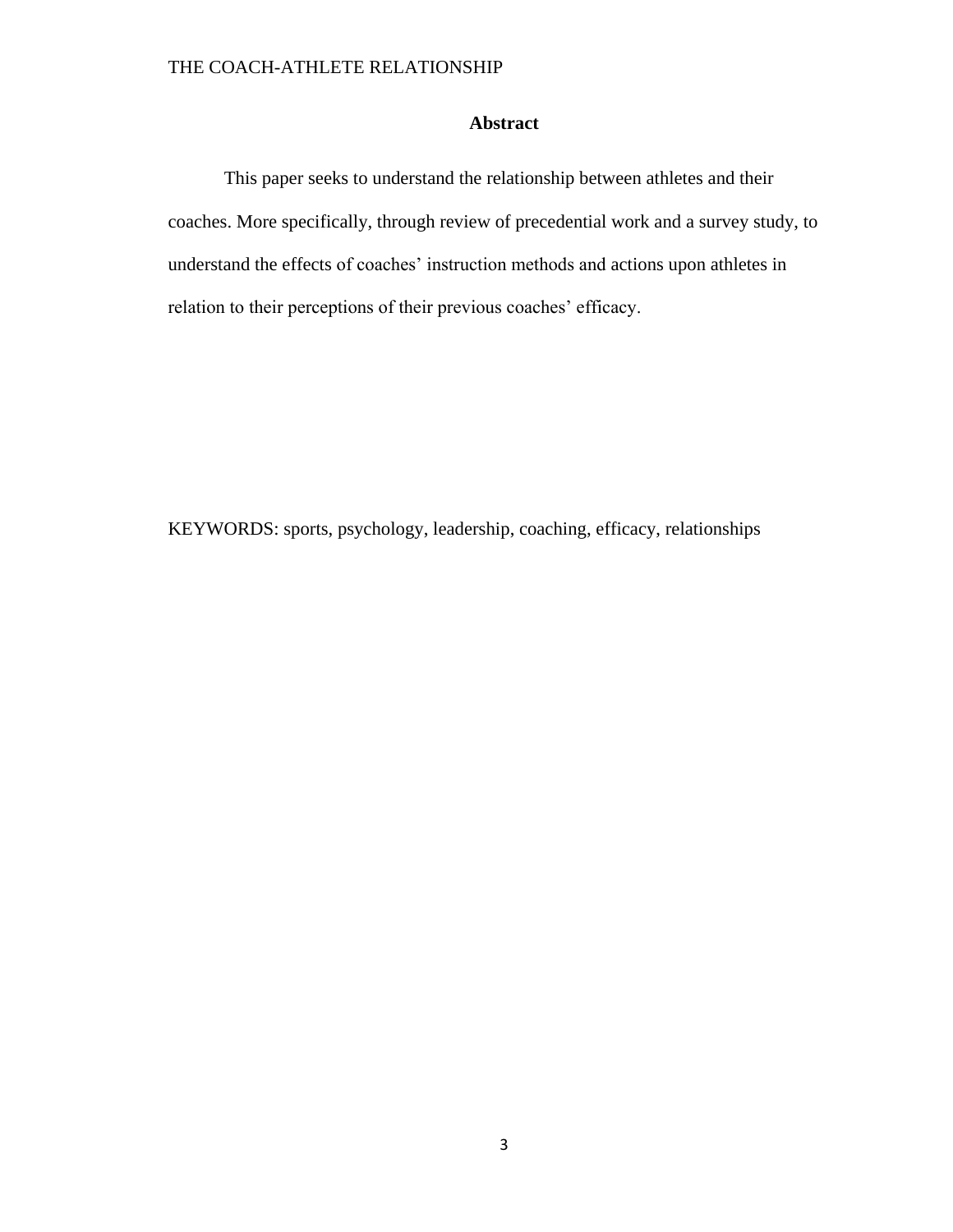## **TABLE OF CONTENTS**

| Chapter 1: Introduction             | 5              |
|-------------------------------------|----------------|
| Terms                               | 5              |
| Purpose                             | 6              |
| Problem                             | 6              |
| <b>Research Questions</b>           | $\overline{7}$ |
| <b>Chapter 2: Literature Review</b> | 8              |
| <b>Effective Coaching</b>           | 8              |
| Coaching Education & Development    | 10             |
| <b>Athlete Development</b>          | 11             |
| <b>Styles and Behaviors</b>         | 13             |
| <b>Athlete Abuse</b>                | 14             |
| Sportsmanship                       | 15             |
| Coach-Athlete Relationship          | 16             |
| Chapter 3: Methodology              | 19             |
| Rationale                           | 19             |
| Participants                        | 19             |
| Instrument                          | 20             |
| <b>Chapter 4: Results</b>           | 21             |
| Chapter 5: Conclusion               | 38             |
| Limitations                         | 39             |
| Application                         | 41             |
| References                          | 42             |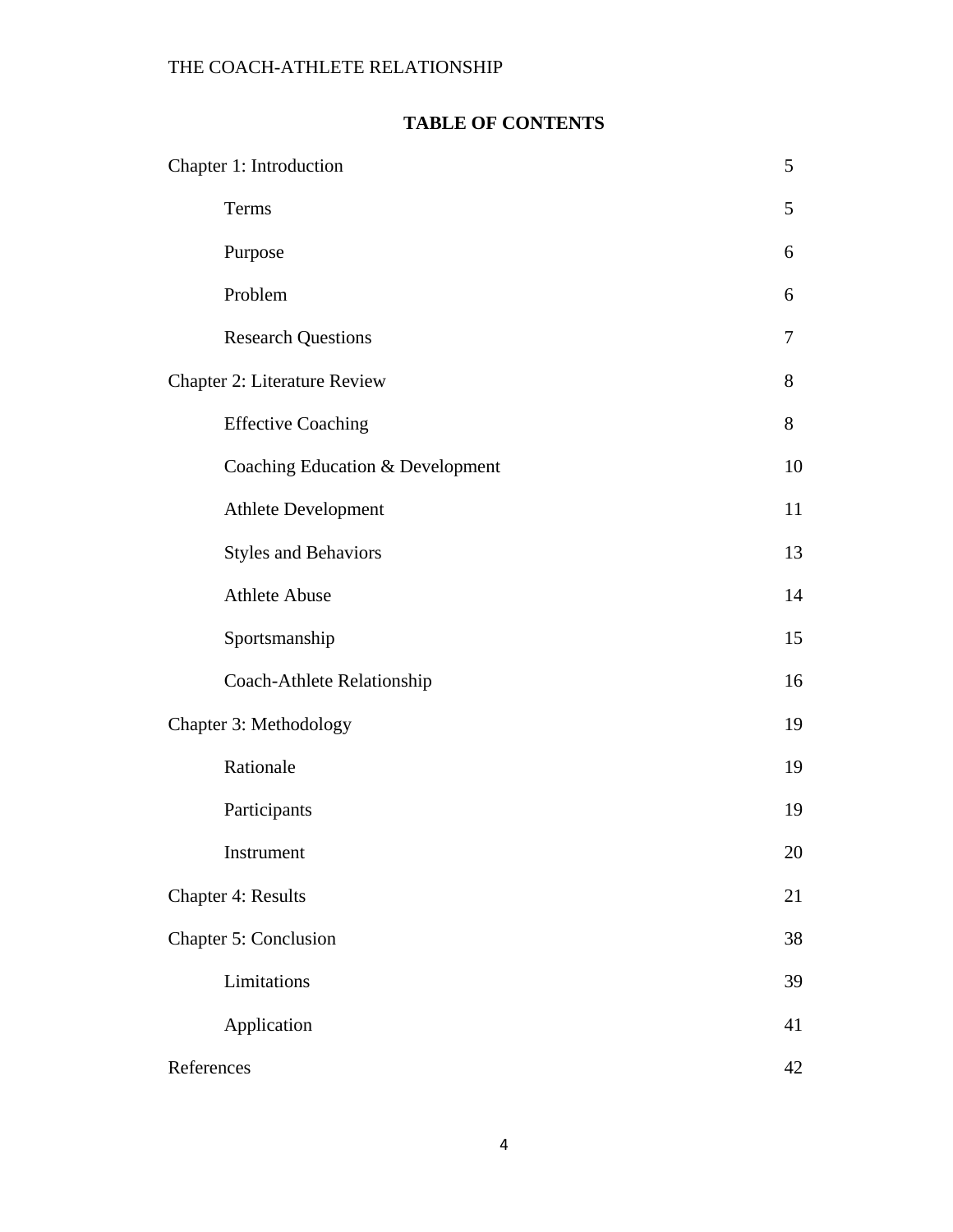### **A Psychosocial Analysis of the Coach-Athlete Relationship**

### **Chapter 1: Introduction**

The coach-athlete relationship offers up a variety of interesting topics to discuss. One such topic is the psychosocial dynamic of the relationship and how that affects each aspect of the dyad. Additionally, the nature of the relationship expresses itself through physical output in sporting activities. These factors combine to offer an interesting subject to explore. Athletes develop and perform physical feats based on their innate ability and the instruction of their trainers and coaches. This places a level of responsibility on both parties to contribute in order to succeed in their respective field. The coach instructs while the athlete competes. What the physical aspect of the relationship does not fully account for is the psychological and mental impacts that one party may have on the other. In some cases, the impact of a coach from an emotional or social standpoint may have more impact upon an athlete than their physical training contribution (Becker, J., Solomon, G., 2009).

Humans are complex creatures, having a variety of factors combining to create the single being, such as mental, social, psychological, and physical states. Each aspect has a nearly infinite amount of possible actions or responses to stimuli. With this in mind, an athlete or a coach is no different. Each individual has responses to the things that others say and do, and the coach-athlete relationship presents an avenue with which to study and discuss these interactions with regard to psychosocial understanding.

### **Terms**

Psychosocial: of or relating to the interaction between social and psychological factors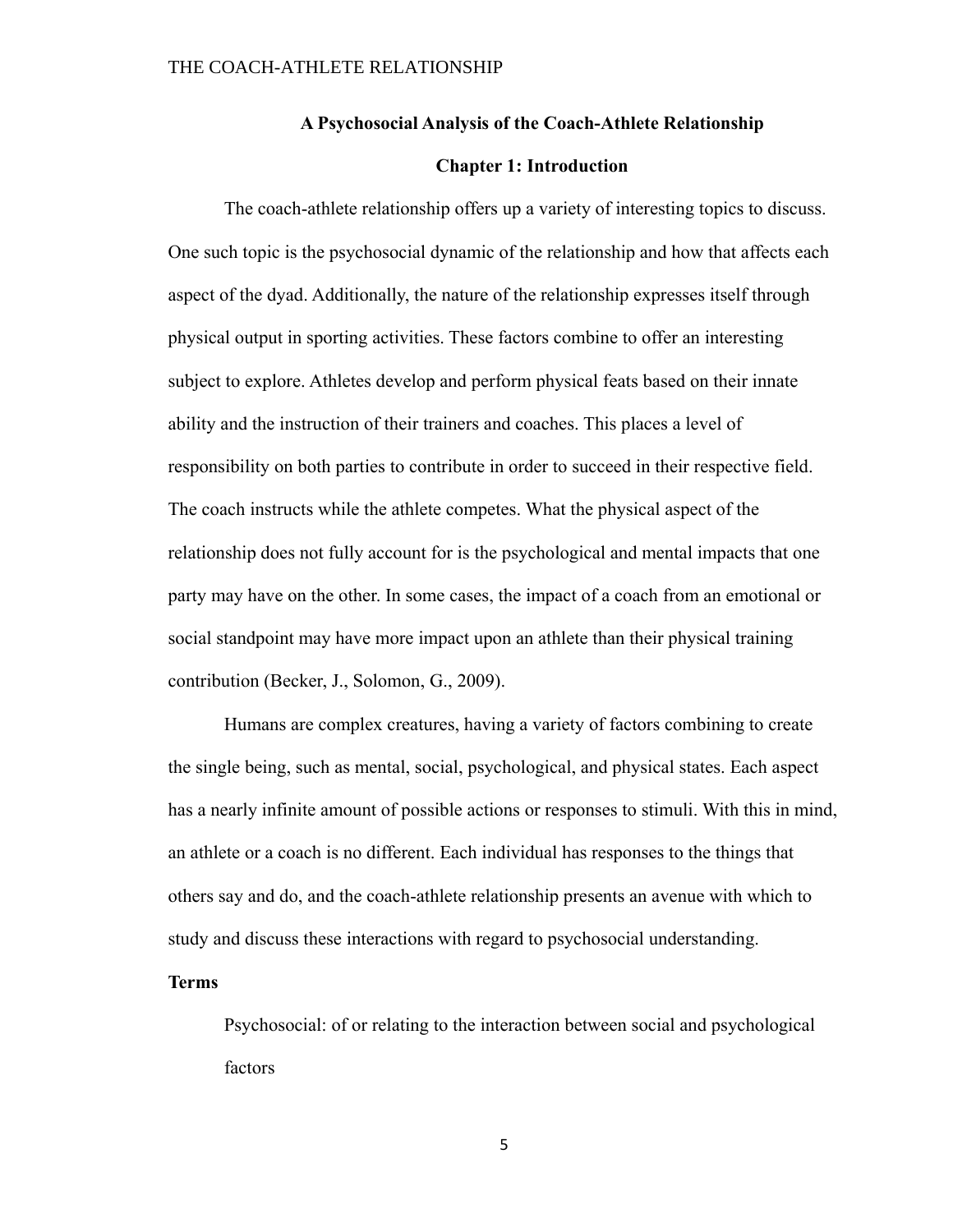Efficacy: capacity for producing a desired result or effect; effectiveness Perception: a way of regarding, understanding, or interpreting something; a mental impression

### **Purpose**

The aim of this thesis is to explore the dynamic of the coach-athlete relationship, more specifically, the impact of one party's actions and behavior upon the other and the consequent responses. The objective is to see how a coach's instruction affects the athlete's self-perception and performance, as well as the concurrent perception of the athlete toward the coach. Additionally, the perceptions of each other in relation to one another's emotional and behavioral input offers an interesting look into the relationship's operation.

### **Problem**

Effective coaching to better equip athletes is a universal goal of coaches. The basis of their job revolves around ensuring that their athletes perform well and are successful in their endeavors. Efficacy, when understood in reference to relationships, cannot be thought of simply in the sense of self-efficacy, being one's own perception, but rather the perception of the other in the relationship, allowing the other's perception to dictate whether or not each member has contributed to the development of the relationship itself. Therefore, it is important to understand what athletes are looking for when determining the efficacy of their coaches. Additionally, understanding what types of athletes look for what characteristics, will allow coaches to better equip themselves with the proper knowledge and skillsets to best suit their target audience, being their athletes.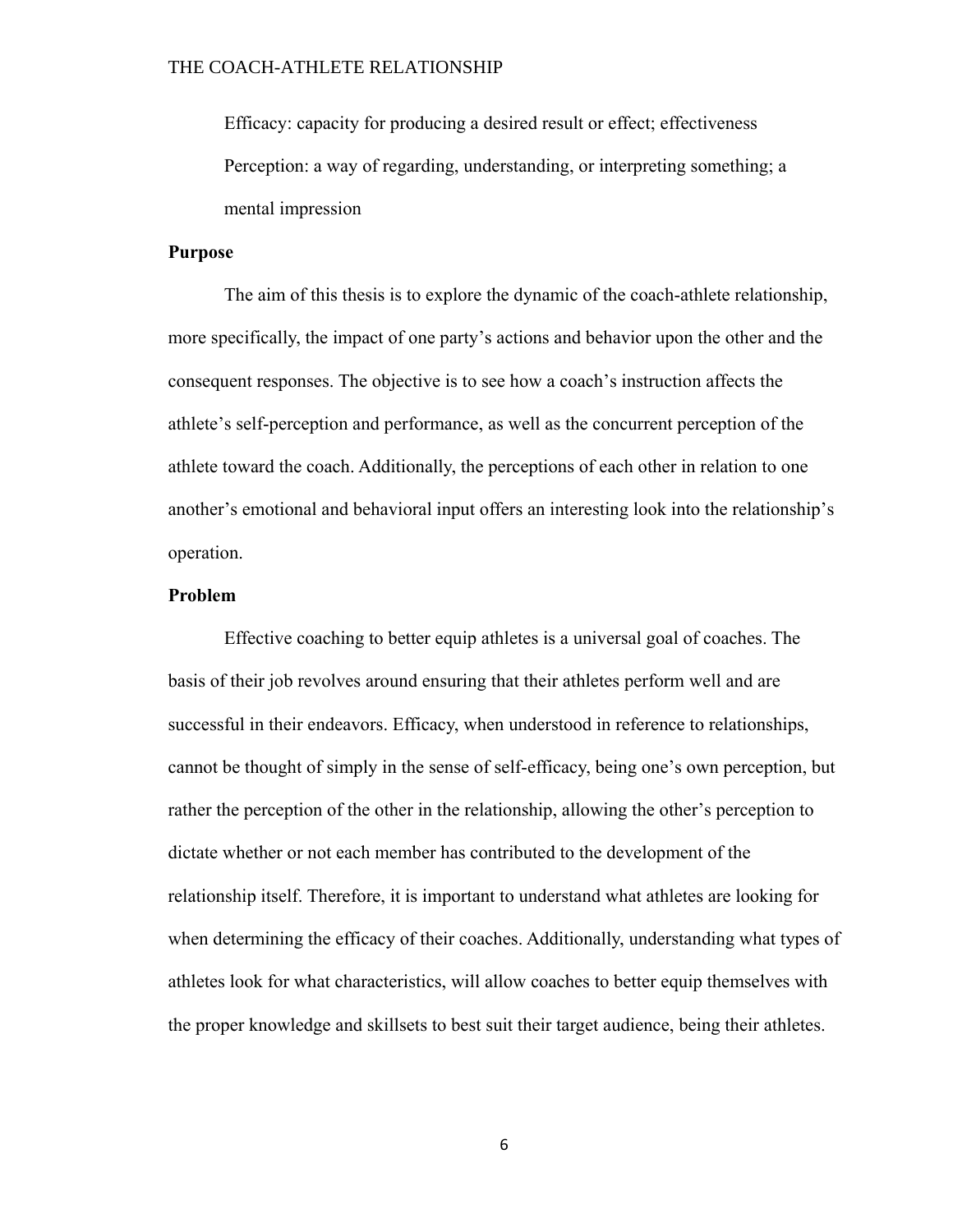### **Research Questions**

This paper seeks to answer certain questions regarding efficacy in regard to coaching and the coach-athlete relationship. They are as follows:

Q1: What is the general consensus on efficacy from former high school athletes' perspectives?

Q2: Is there a difference in perceived efficacy based on athlete's gender?

Q3: Does location alter the dimensions of perceived efficacy in coaches?

Q4: Does the sport a coach instructs affect their perceived efficacy?

The structure of this paper seeks to present a framework for the reader to understand the dynamics of how coaches' relationships with their athlete go beyond the idea of pure physical training, such as the perceptions of efficacy from one party to the other. The following chapter is a review of precedential works presented to give the reader insight into several informational categories that relate to the subject at hand, being the coach-athlete relationship. Chapter 3 describes the manner in which the study was devised and conducted to test the research questions presented above. Chapter 4 describes the results of the study. The final chapter explores the implications that the study now presents, along with the limitations of the study itself and how future research in this field may be improved. Throughout the reading process, the objective is to gain a better understanding of the importance of the relationship between a coach and their athletes and how that relationship may, in turn, affect others.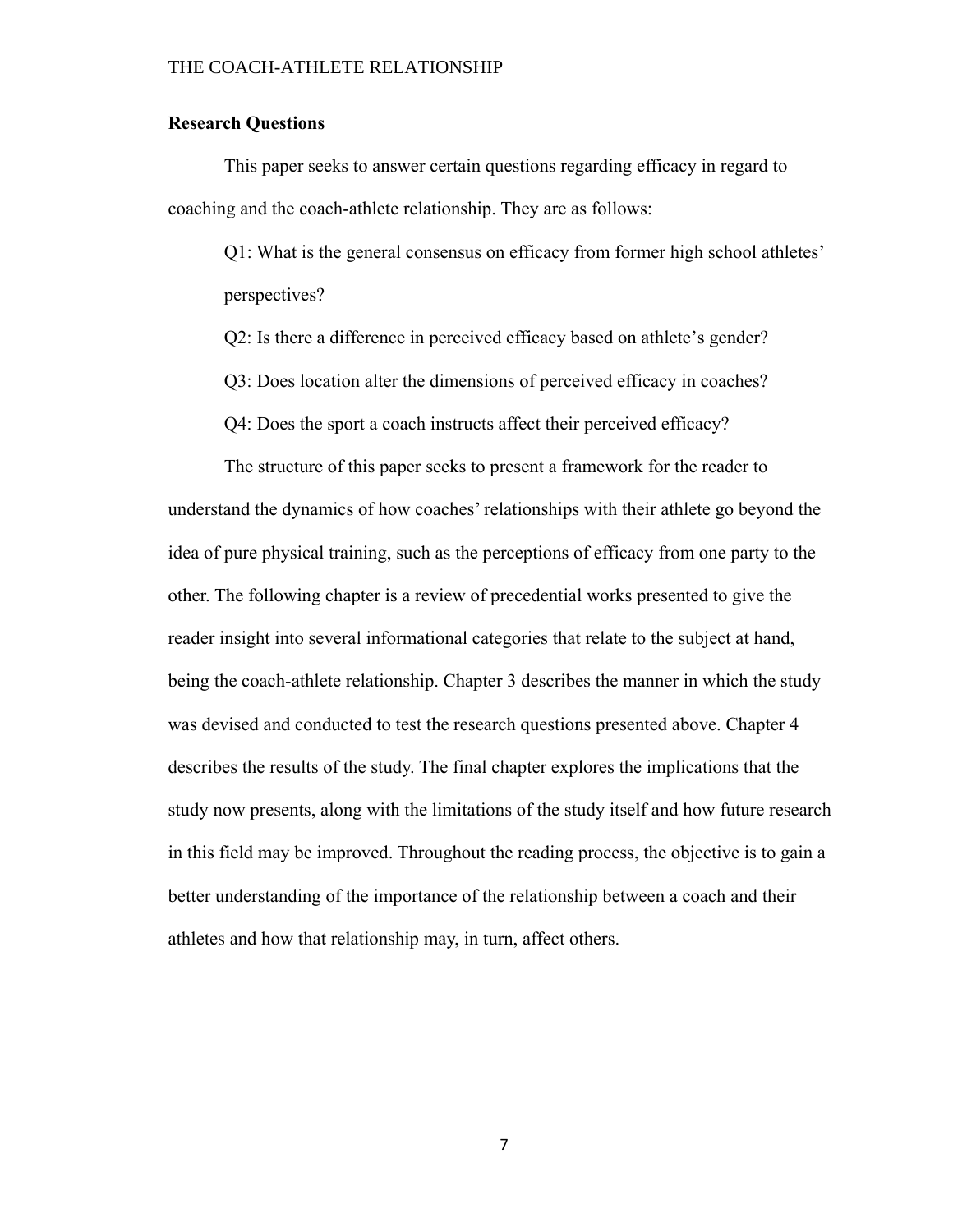### **Chapter 2: Literature Review**

The following section presents topics and discussions related to the coach-athlete relationship from different perspectives. A coach that instructs and does their job with efficacy provides the base of the relationship. The coach should probably have some form of education or training in their sport or discipline, whether that be from experiencing the sport themselves or receiving formal training in a classroom setting. From this point, the coach is then placed in a situation to do their job, training a more inexperienced athlete in their discipline, hopefully steering them in the correct direction for their life. The process of training athletes is varied from one sport and person to the next, giving coaches the prerogative to employ different training methods. In some cases, overuse or misuse of certain techniques may be of negative consequence to athletes. Additionally, the focus of actions by coaches may influence their athletes' focus, presenting such cases where the cost of winning may be to act out of line with social standards. The relationship that these two types of individuals share has the potential for both positive and negative outcomes. It is through proper maintenance of this relationship that both aspects, the coach and the athlete, may proceed on to improve the lives of others

### **Effective Coaching**

Coaching is a complex profession. One of the most intricate aspects of coaching is understanding the relationships and effects that coaches have in regards to their athletes. The very definition of an effective coaching according to Côté (2009) is "the consistent application of integrated professional, interpersonal, and intrapersonal knowledge to improve athlete's competence, confidence, connection and character in specific coaching contexts." This understanding that Côté brings offers a great deal of insight into just how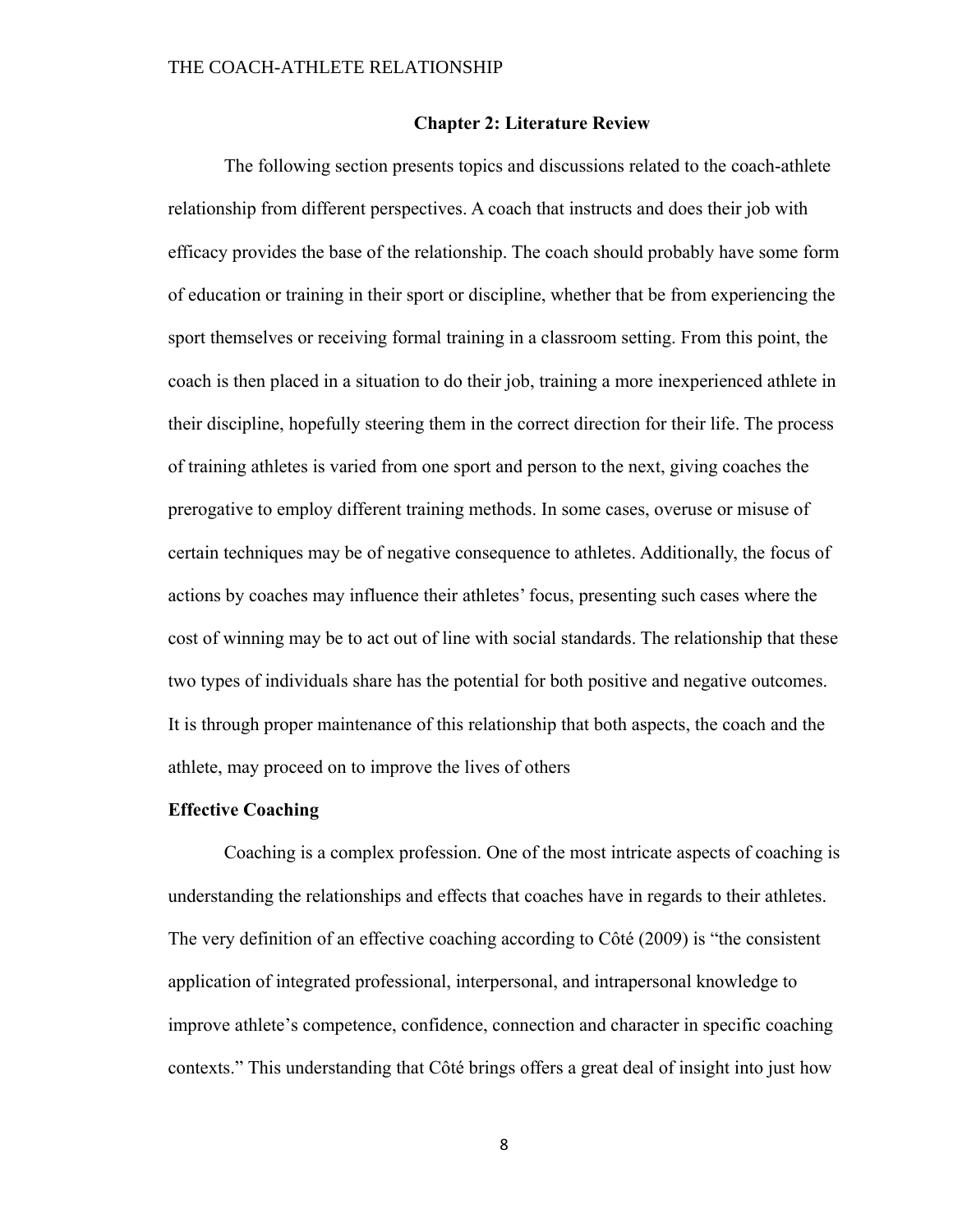multifaceted the coaching profession is. An effective coach is one that manages their own knowledge to better the situation of those under their charge. Bandura's (1977) selfefficacy theory notes that "expectations of personal efficacy are derived from four principal sources of information: performance accomplishments, vicarious experiences, verbal persuasion, and psychological states." What this denotes is the variability that may exist in the development of one's perception of their own efficacy, meaning that one's perception of efficacy may very well change over the course of time based on their experiences.

Erickson et al. (2007) sought to find out what makes an elite coach. Through a mix of participation, part-time experience, and mentorship, the formula for creating an elite coach is not a completely static combination of events, but there are many similar situations shared amongst elite coaches in their development. Participation in their sport as an athlete at the elite level was one such situation that was shared, where coaches were able to develop perspective to be able to relate to their athletes when faced with similar situations that they faced as athletes themselves. Carter and Bloom (2009) looked into this correlation and sought to expand upon this notion. They found, through their own study that, while having experience as an elite athlete in the same sport, successful elite coaches did not necessarily need this experience in order to achieve their level of success. Rather, their success was achieved through prolonged exposure to the sport, along with education and guidance from fellow coaches. Additionally, receiving feedback from their athletes and attempting the same drills and methods they employed on their athletes allowed them to, in a way, substitute the previous experience they otherwise missed out on. Other aspects of effective coaching include maintaining a desire to continue learning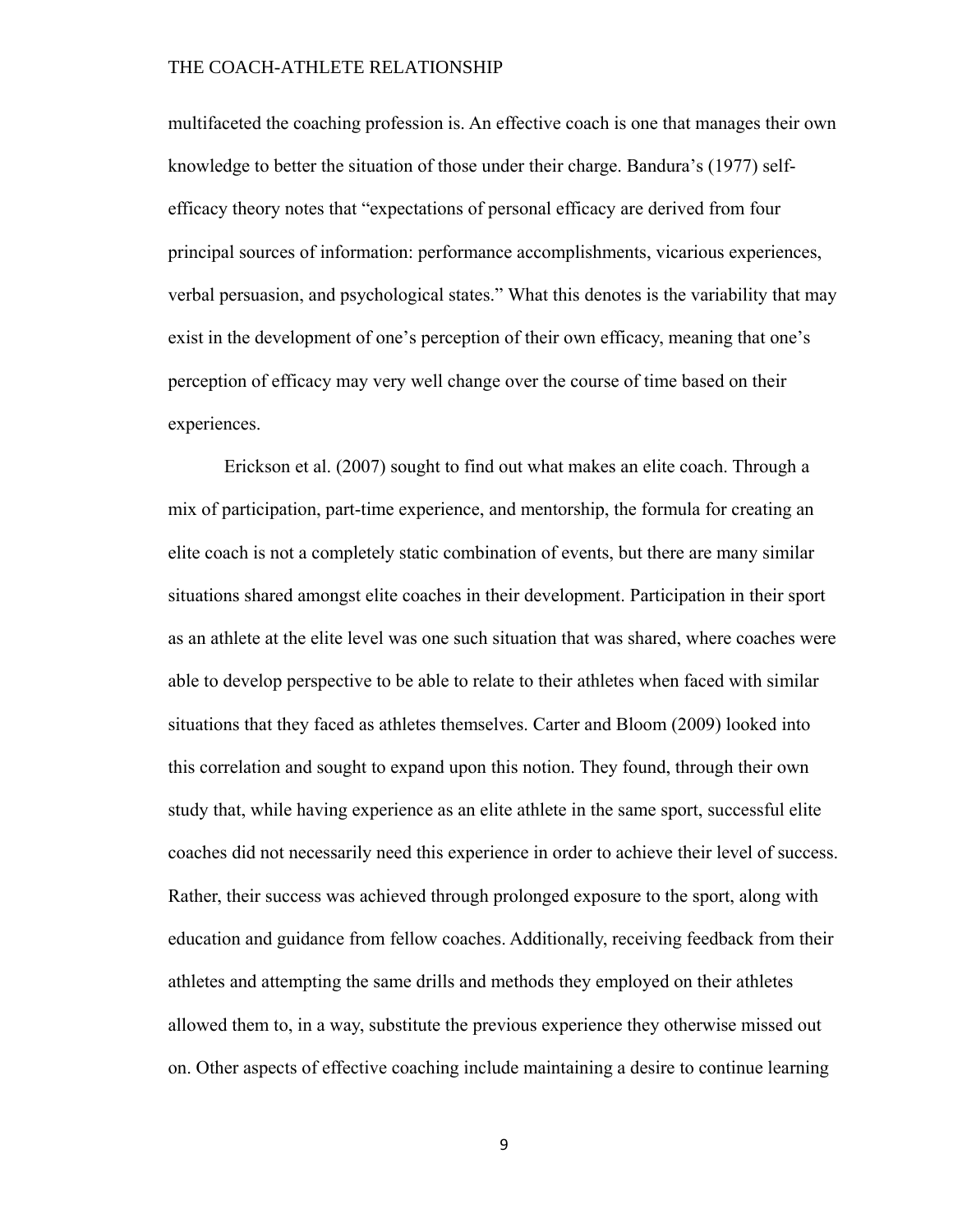about their sport like developing better ways to approach similar situations, educating themselves through different means to further advance themselves, and acknowledging their own personal impact within their job like communication and developing an empathetic relationship with their players (Bloom, G., Salmela, J., 2000).

### **Coaching Education & Development**

An important aspect to coaching efficacy is having proper education to deal with different situations. As Sullivan et al. (2012) explain, while having contextual experience is a significant benefit, the presence of proper educational understanding for the logistical and situational issues of the profession provide a more definitive effect on increasing coaching efficacy. Before a coach can train athletes, however, they themselves must be trained to lead. Campbell and Sullivan (2005) presented evidence supporting the use of standardized coaching training methods like the National Coaching Certification Program's Level One (NCCP L1) course's use of the Coaching Efficacy Scale (CES) to test coaches understanding, ultimately providing those coaches with a better understanding regarding the necessary qualities they must have to be effective. It must be noted, however that while having proper education is important, the correlation between the coach's education and their level of coaching efficacy (Weller, 2013). Besides understanding the fundamental aspects to their respective sports, coaches must additionally have training regarding different mental and psychological aspects of the profession. Olusoga et al. (2014) brought attention to the necessity for mental skills training to help better prepare coaches to deal with the high-stress work environment that coaching often is. Most specifically, the ability to relax and focus on the necessary methods of dealing with an issue while engaged in a pressure situation were shown to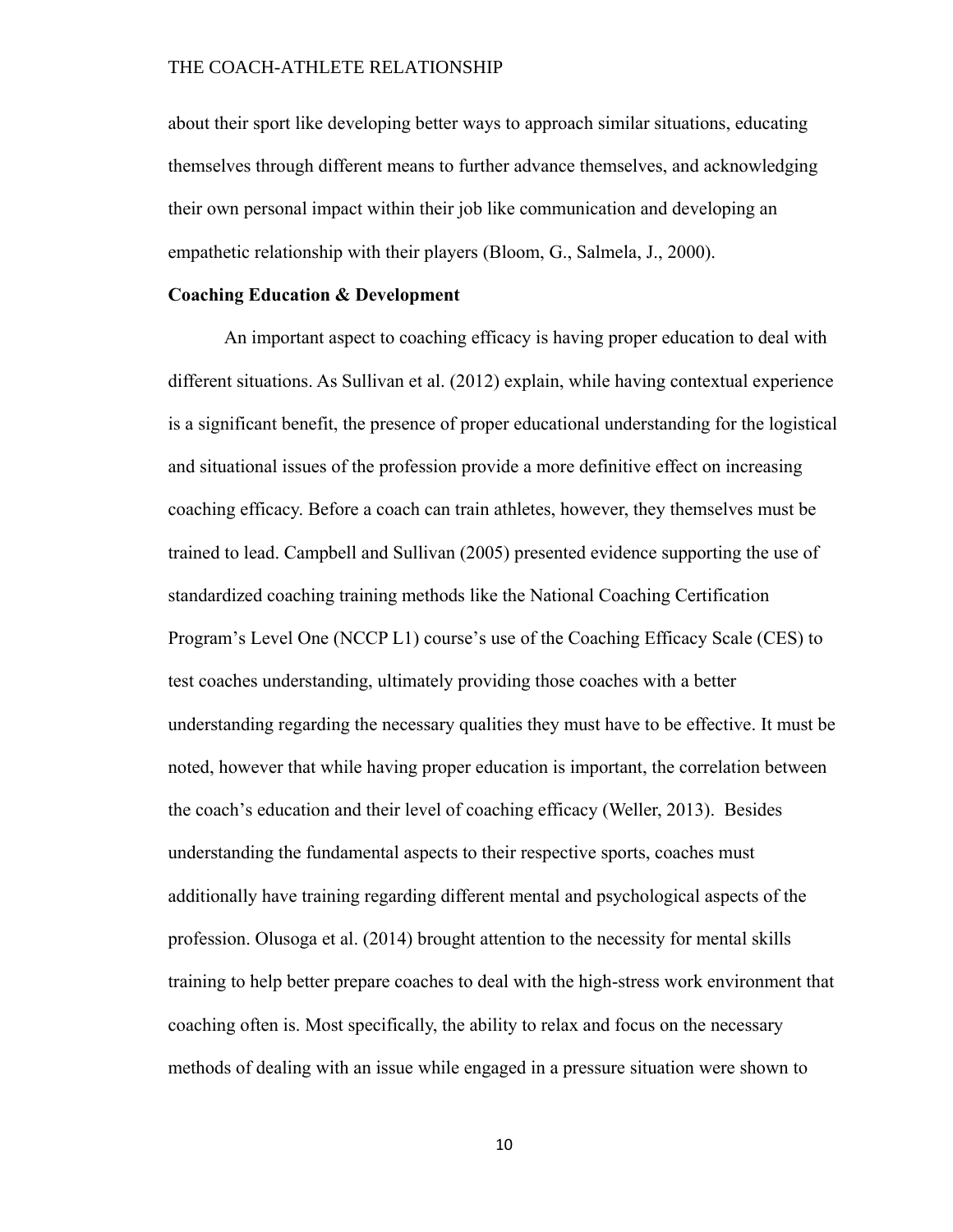increase after coaches were educated in mental skills training. Longshore and Sachs (2015) performed a study through which coaches were tested on their stress management abilities and emotional stability in relation to high-stress scenarios. The result found that when coaches were able to be mindful of their situation, meaning that their focus was deliberately placed on that situation without judging it, they were reported to experience decreased levels of anxiety and increased emotional stability. The practical translation of this information is in regard to how coaches are able to manage themselves, and, in turn, manage their athletes. The result of lower-anxiety coaches presents the idea of leaders with a firmer grasp of their situation, able to make rational decisions that will not end up having a negative impact on their followers/athletes. In a study by Weaver (2016), coaches of different levels of experience exhibited varying levels of autocratic leadership behavior. Specifically, those with less experience were less autocratic than those with more experience. This correlation of experience and autocratic behavior may draw merit from the understanding that gaining experience in their specific field led to increased feelings of self-efficacy, providing more confidence in their ability to lead and provide instruction.

### **Athlete Development**

The manner in which a coach behaves can have a significant impact on the development of an athlete. According to Erikson's 8 stages of psychosocial development, adolescents (12-18 years old) attempt to establish their own identity, using what they learn from those around them to serve as their template (Erikson, 1963). In the case of high school athletes, one of the biggest influences in their lives may very well be their coach. Over the course of an athlete's career, their need and reception of both social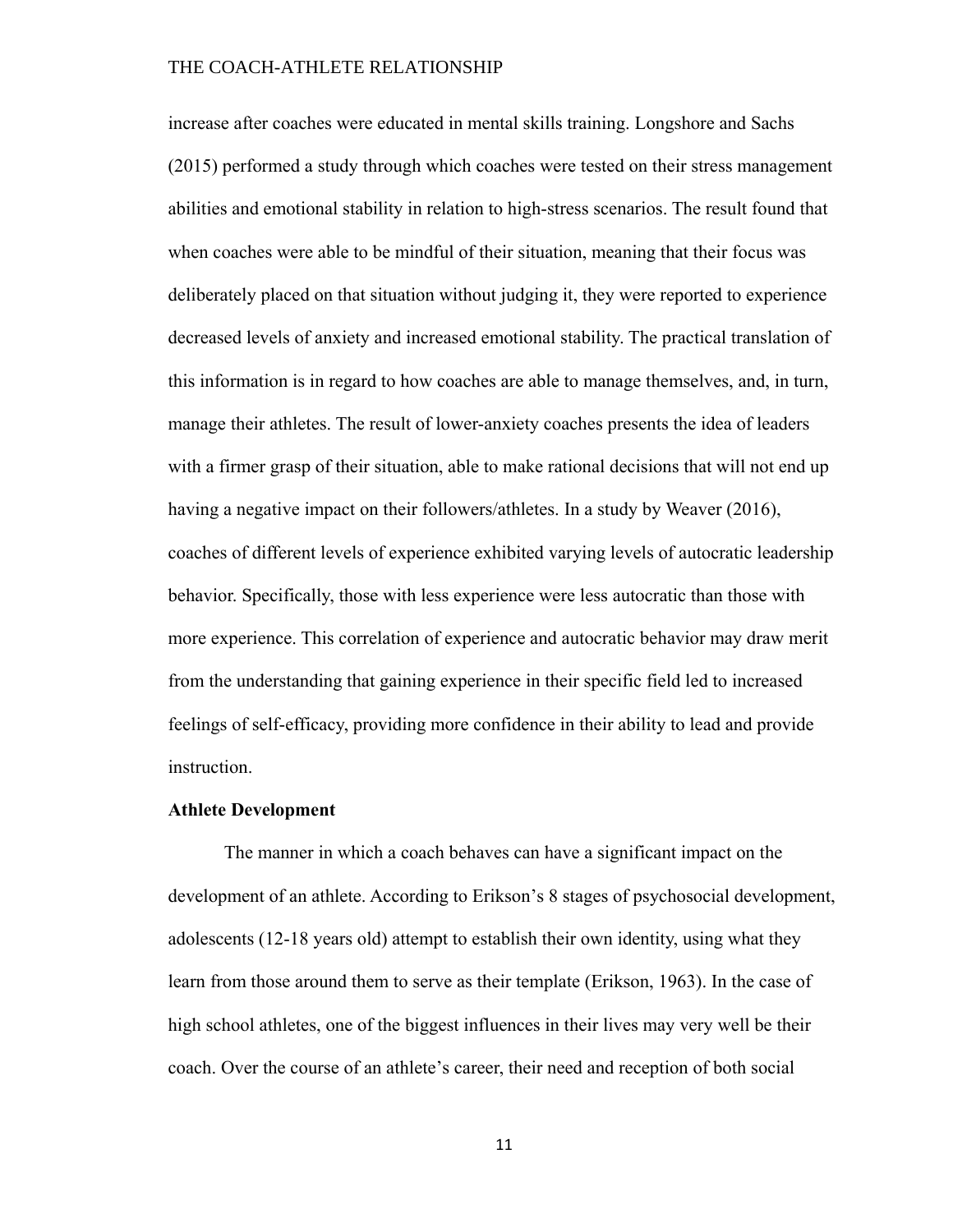support alongside training and instruction changes. The social aspect may increase over time, indicating that athletes feel greater need for personal connections as they age and progress, whereas training and instruction levels may decline as age progresses until the university level, from which point it increases dramatically. This contrast of preferences sees athletes seeking autonomous athletic training while seeking personal connections with others around them as they get older (Chelladurai, P., Carron, A. V., 1985). Gould and Carson (2011) presented the understanding of how an athlete's mental attitude regarding sports or certain situations in sport can be linked to the manner in which their coach approached that same or some related issue. One particular development is that of self-efficacy, being the belief in oneself to perform a certain task or function. Saville et al. (2014) discovered the link between how athletes developed their views of their own efficacy and how their coaches behaved in regard to their attempts at accomplishing something. Athletes seek to improve their abilities and impress their coaches at the same time. This forces the athlete into a tenuous situation where there exists a need to conform to the ideals of the coach, even if this may not match the athlete's own ideals (Lorimer, 2014). This can lead the athlete to perform actions that may not agree with their beliefs or abilities, which can be of negative impact. While the importance of interaction between a coach and their athlete cannot be stressed enough, there are certain cases where too much of something good can be bad. In a study done by Erickson and Côté (2016), athletes that were analyzed to have low and decreasing levels of competence, confidence, connection, and character (4C Analysis) received extra attention from their coach. The possible reasoning behind this is that their underperformance was reinforced by their coach taking additional time with them to ensure they were on the same page. Conversely, Chen and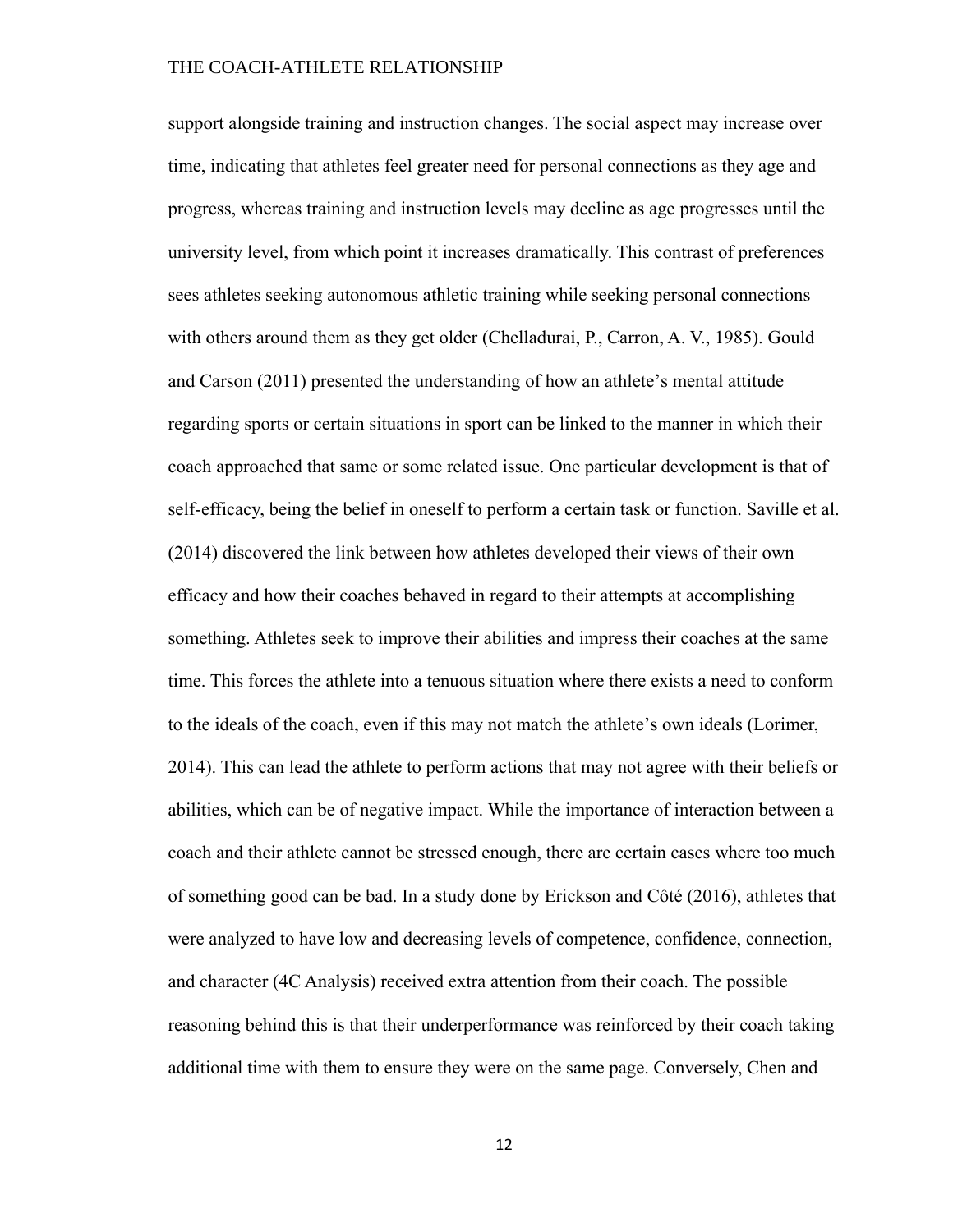Wu (2014) presented the argument that athletes that trusted their coach's input were shown to exhibit higher levels of self-esteem. If the athlete felt that the coach knew what they were doing, and that the action was of benefit to the team, the athlete would be more likely to follow through and be more confident in themselves.

### **Styles and Behaviors**

In order to address and instruct their athletes, coaches employ different instructional styles and behavioral techniques. Every individual's reception for different coaching styles, from free-form laissez-fair to strict autocracy, is highly variable. The nature of the relationship between the coach and the athlete plays into how the coaching style employed may be accepted by both parties and improves efficacy (Bennie, A., O'Connor, D., 2012b). If both parties accept and respect the relationship for what it is, whether that be focused on family and community or professionally-driven mastery, the effectiveness of the coach's instruction will be more potent. This draws from the understanding that the relationship is built upon respect and trust in each other's intentions and goals (Bennie, A., O'Connor, D., 2012a). For instance, the use of an authoritarian coaching style may be extremely effective so long as the athletes recognize the coach as being the ultimate leader of the team with the final say in matters. So long as both parties recognize this distinction and the coach is knowledgeable enough to bear the weight of that responsibility, the relationship's status is much more prone to success (Intoppa, 2016). For reinforcement, coaches can either use positive or negative feedback to motivate their athletes. Carron et al. (2014), however, noted that positive reinforcement was more effectively linked to winning teams, presenting the understanding that it was more beneficial for coaches to remain optimistic and positive while instructing.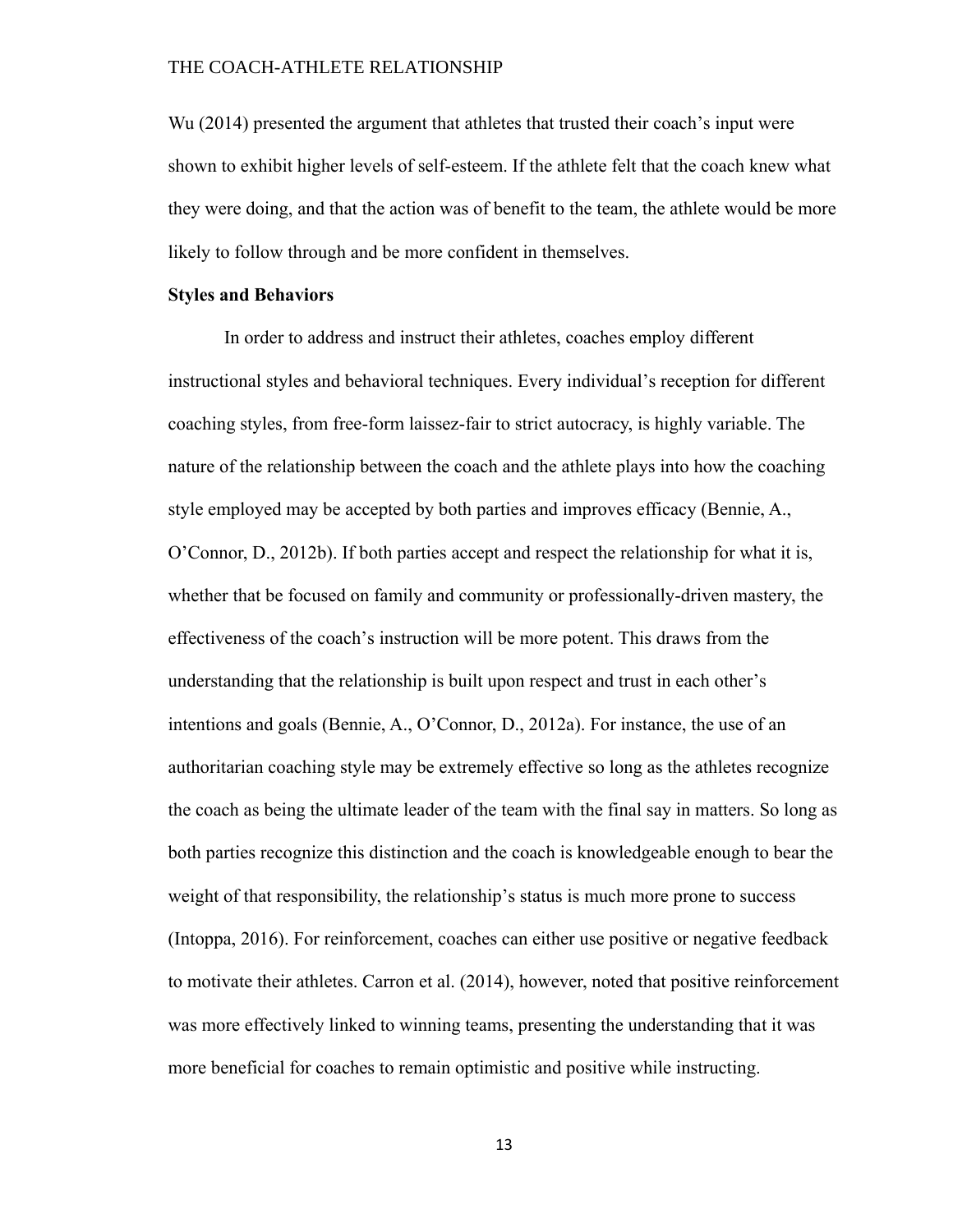Additionally, the argument of whether autonomous-supportive or controlling methods are better suited for instruction is a debate. Hodge and Lonsdale (2011), however, noted that while autonomous motivation was linked to prosocial behavior, controlling motivation was linked to antisocial behavior, highlighting the importance of allowing athletes to think for themselves. On top of this, coaches using autonomy-supportive methods had athletes that were more motivated to respond and perform (Amorose, A. J., Anderson-Butcher, D., 2015). Smith et al. (2016) found that athletes in empowering environments were linked to autonomous-supportive motivation, whereas those linked to amotivation and controlling styles perceived their environments as disempowering. Another aspect to coaching behaviors is the type of climate that is established. In order to engage youth athletes, the use of a mastery climate, being that of effort and learning rather than personal ability or outcome, shows to be more effective (Curran et al., 2015). Athletes that are learning are more enthusiastic and dedicated to improve themselves. Granted, the support that a coach gives to an athlete can be perceived differently from one athlete to the next. Davis and Jowett (2014) expressed how the psychological attachment styles that athletes have in relation to their coaches affect how their perception of support from their coach is received. Those with secure attachments perceived more support than those that had avoidant or anxious attachments.

### **Athlete Abuse**

One serious issue within the realm of coaching is the looming threat of possible instances of athlete abuse by coaches. Abuse can be more than simply physical mistreatment. It can be psychological, neglect, or sexual misconduct as well (Raakman et al., 2010). Additionally, these types of abuse can be classified further as either direct or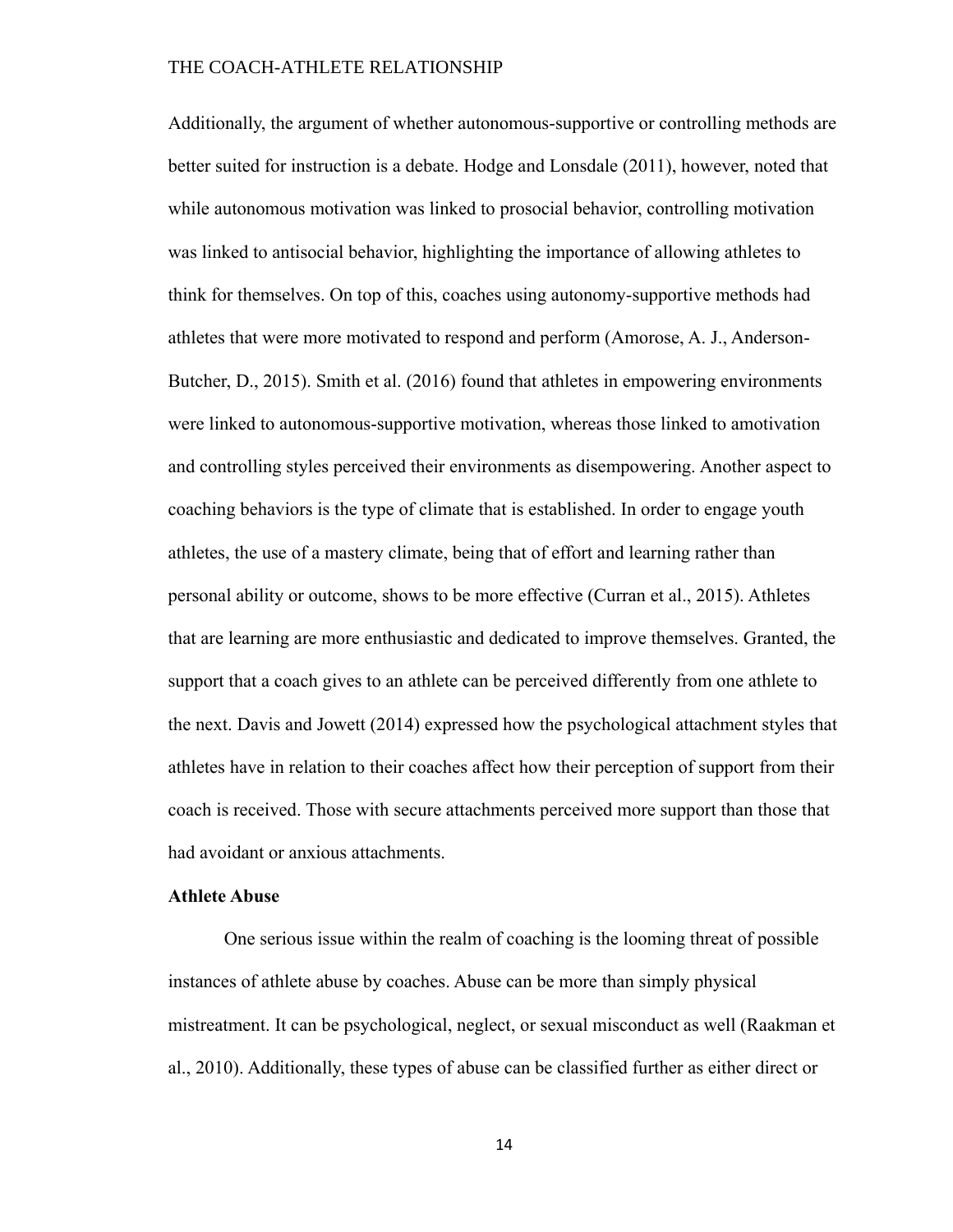indirect (Cook, E., & Dorsch, K. D., 2014), meaning that the abuse, whether directed at the athlete or someone else, can still have a significant negative impact on the athlete. Abuse can often stem from the instruction of the coach going beyond what it was intended or increasing in severity to the point of unattainability. While coaches often use the rationale that they do indeed care for their athletes, but the use of tactics that negatively impact the emotional state of their athletes express the opposite (Stirling, A. E., 2013). Many coaches, according to Owusu-Sekyere et al (2016), use these overzealous practices to instill an understanding of mental toughness, supposedly strengthening them in the long run. Another way to interpret this would be that they are being scarred from exposure. As Gervis and Dunn (2004) explain, while all coaches seek to make their athletes better, some can go beyond what is necessary and impose impossible standards on their athlete, particularly those at the elite level of competition. These coaches want their athletes to succeed, and will compromise the athletes themselves to achieve this in the process. The way a coach treats their athlete can have many different effects, both positively and negatively, from the satisfaction that they feel in the school choice or their willingness to cheat during competition (Yukhymenko-Lescroart et al., 2015).

### **Sportsmanship**

One matter of particular importance that coaching behavior has is with sportsmanship. Shields et al. (2007) expressed concern that the actions of coaches, more so than their words, could influence athletes to act in manners unsuitable for competition, particularly in contact sports with many spectators. The moral obligation of the coach is to ensure that their players follow the rules of their game and demonstrating other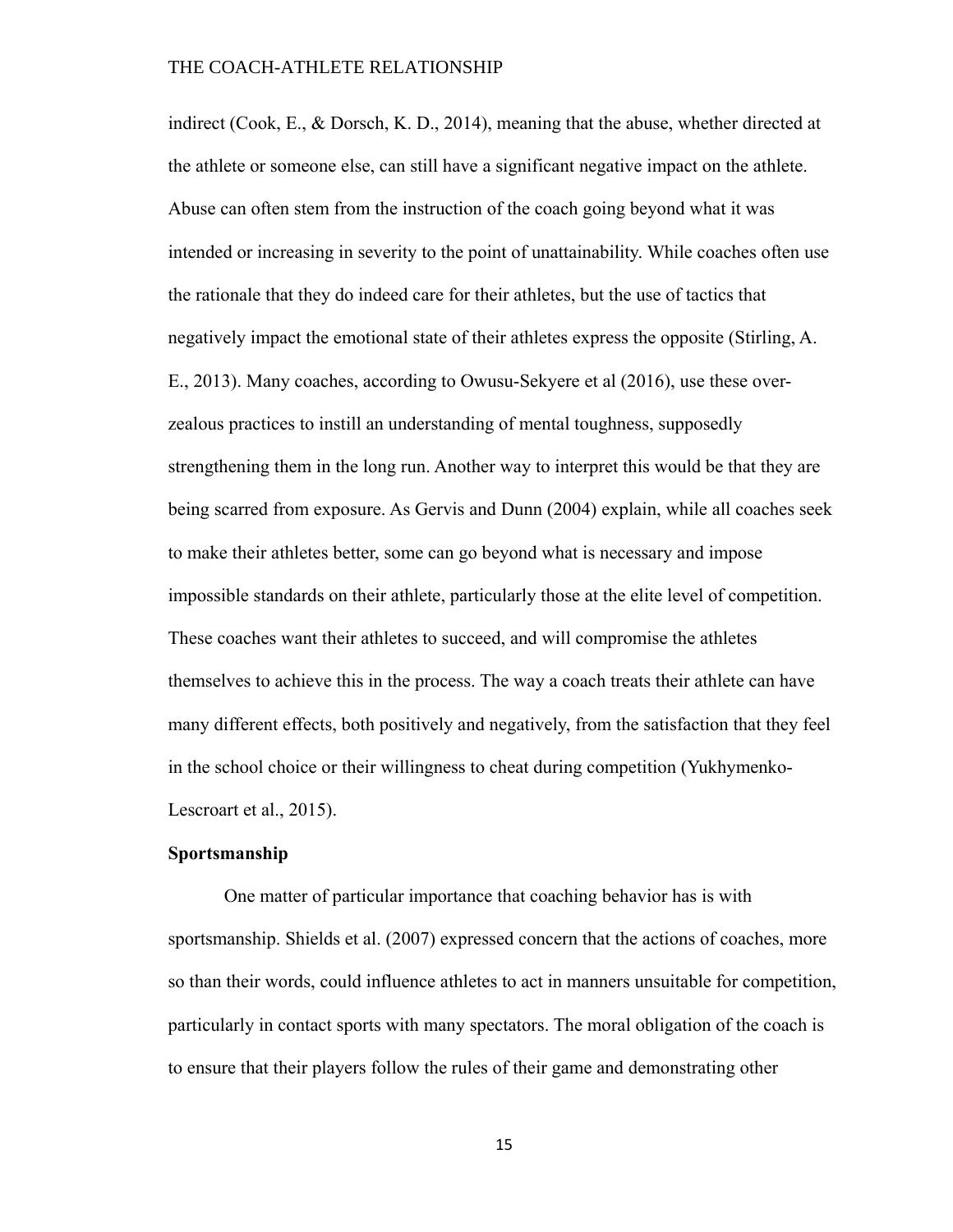prosocial behavior. Kavussanu (2006) found that when athletes were placed in environments focusing on performance rather than skill mastery, antisocial actions associated with negative moral behavior. While not completely conclusively linked to sportsmanship, the association of these types of behaviors still merit mention, as the active use of sportsmanship in competition is a form of prosocial behavior. Therefore, the use of a mastery climate, focusing on the development of the athlete's knowledge and skill in their respective sport rather than simply focusing on winning, allows the athlete a better appreciation for the competition and officials, giving the athlete a better opportunity to play with proper sportsmanship. Bolter and Weiss (2012) (2013) established the Sportsmanship Coaching Behaviors Scale to measure just how coaches affected their athletes' adherence to sportsmanlike behavior. The result categorized actions into eight sections: expectations, reinforcement, punishment, discussion, teaching, modelling, and prioritization of sportsmanship over winning. Each of these aspects are important to develop positively between coaches and athletes. The coach must ensure that their athletes are performing to the set standard of expectations set before them, have a positive support system guiding them along, respond to punishment positively, are able to discuss any issues that they may be encountering, learn and act out what their coaches

### **Coach-athlete Relationship**

The coach-athlete relationship is extremely complex in nature. With regards to these relationships, efficacy can be understood in three aspects, being self-efficacy, otherefficacy, and relation-inferred self-efficacy. Self-efficacy refers to the understanding of one's own efficacy. Other-efficacy refers to how one views another person's actions or behavior as being efficacious or not. Relation-inferred self-efficacy refers to an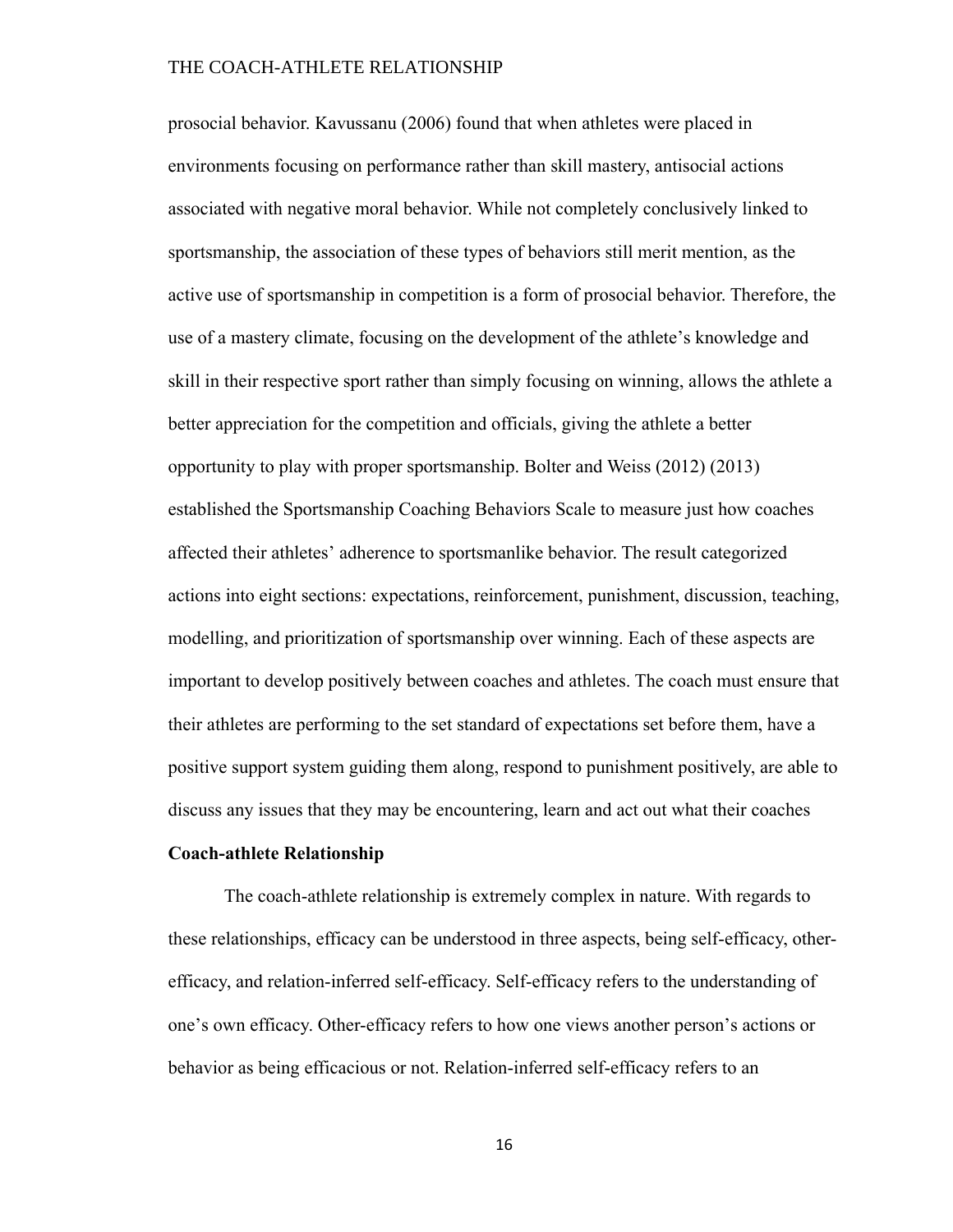individual's understanding of their own efficacy in relation to how they think others think about them (Lent, R., Lopez, F., 2002). Jackson, Knapp, and Beauchamp (2009) concluded that each of these aspects, while independent, can be linked in relation to one another. What this implies is that efficacy, regardless of the point of reference, may be influenced by experiences and perceptions from outside sources, such as coaching methods or athlete performance. Coach-athlete relationship compatibility may be perceived differently from athletes and coaches. Horn and Carron (1985) learned that differing levels of the perception of certain characteristics in coaching behaviors may lead to an unsatisfactory perception of the overall relationship. For instance, a coach exhibiting a more controlling leadership style than the athlete would like in the relationship may lead the athlete to perceive the relationship as being not satisfactory to them. While coaches may feel a certain way about their instruction methods, it is important to understand how their athletes feel about those methods in order to ensure that the relationship that they share maintains its cohesiveness. Every relationship is different, even on the same team with the same coach. This means that the same coach can be viewed differently by each member of their team (Coussens et al., 2015). Horn (2008) expressed that the athlete's perceptions are established by both their own personalities and their coach's behavior, eventually flowing into the athlete's motivation, performance, and overall behavior. Both sides can affect both one another, as well as the relationships of others. Hampson and Jowett (2014) noted that the perception of each coach-athlete relationship and the coach's behavior on the team combined to provide an estimation of the whole team's perceived efficacy. In a study performed by McLaren et al. (2015), the perception that athletes had of their coach could be altered after the coach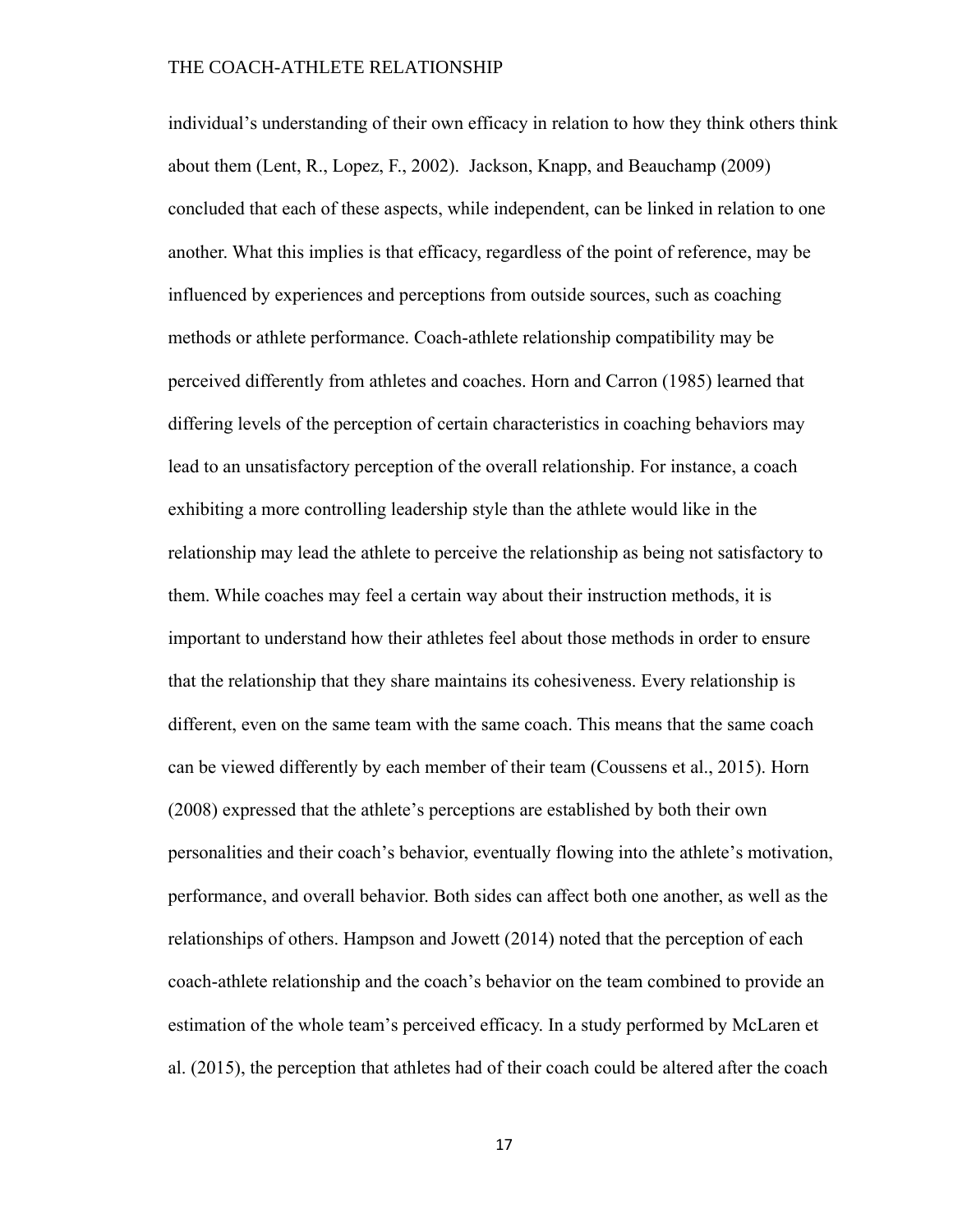underwent motivational climate intervention, after which the athletes perceived the coach to be more task-oriented and have better cohesion with the group, furthering Bandura's social-cognitive theory development theory.

On the other side of the relationship, in a study by Turnnidge et al. (2014), research found that athletes of differing mental or physical capabilities received no different treatment from each other from coaches. This understanding could be that coaches, when trained, are less partial in their relationship management with their athletes than vice versa. Regardless, the development of a personal relationship between the two parties is necessary in ensuring that athletes are able to properly develop to their fullest potential (Jowett and Cockerill, 2002). If proper relationships are not formed with progressive goals in mind, leaving the athlete without a support system, they run the risk of burn-out, giving up on their sport (Isoard-Gauther et al., 2016). In the end, the coachathlete relationship is not much different from any other form of professional relationship, be it in the athletic or corporate world (Jowett et al., 2010). The only differentiation is the contexts within which each are formed and maintain, as well as the individuals that compose the duality. That being said, coach-athlete relationships are not much different from any other type of close relation learning relationship; they should not be over-complicated or over-thought. Both coaches and athletes alike are simply human beings that require support from one another. That support may be expressed in different manners, but the base of the relationship remains the same.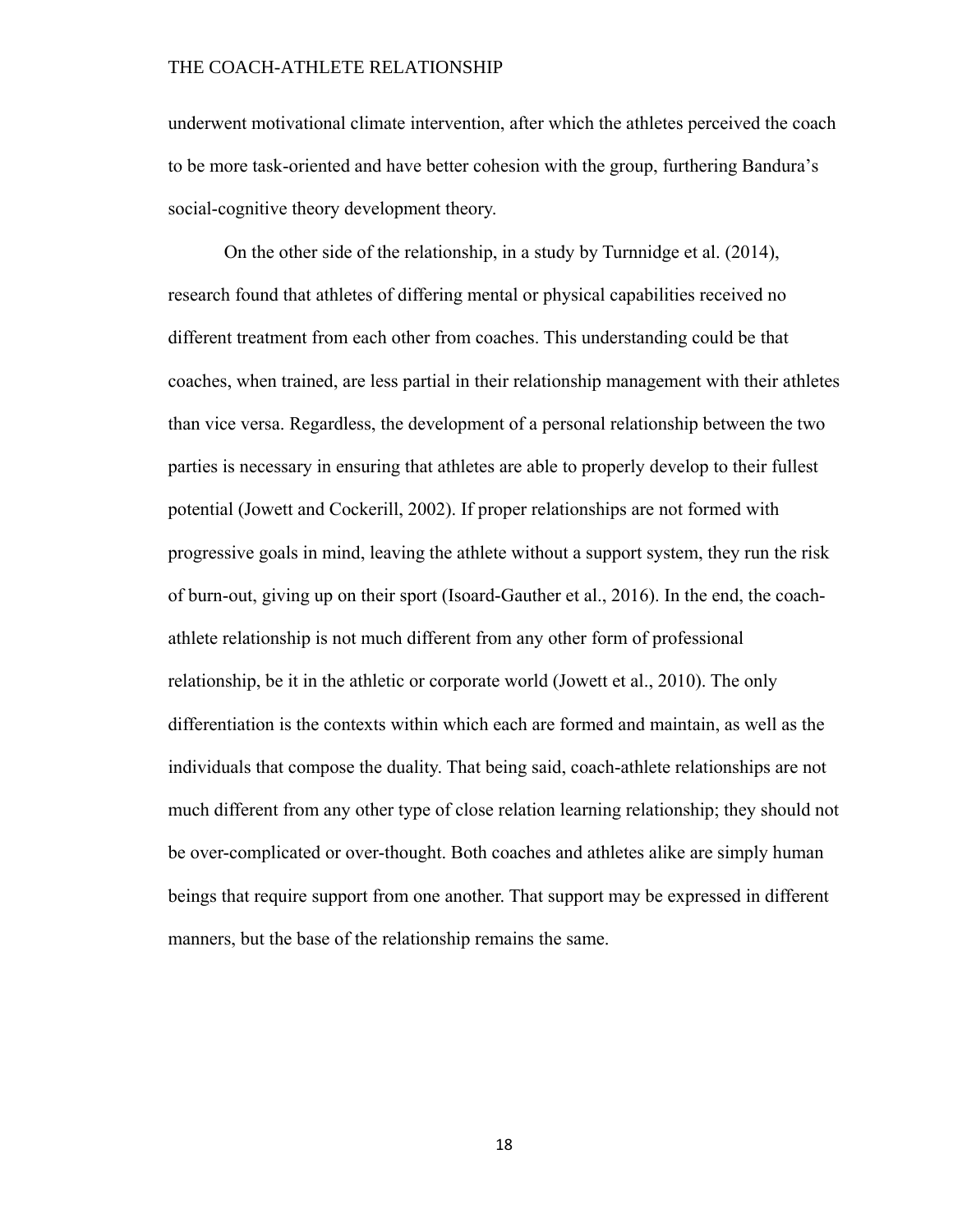### **Chapter 3: Methodology**

The coach-athlete relationship presents itself as an open book from which can be drawn different types of data. For this case, the qualitative aspects of coaches are compiled and compared against each other to help determine the characteristics of effective coaches in certain demographic situations.

### **Rationale**

The subjects of the study were targeted because the purpose of the exercise was to ascertain a retrospective analysis of each individual's experience. Participants were college students that had previously participated in athletics while in high school. Retrospective understanding was sought due to having an analysis of current coachathlete relationships possibly being inconclusive as the extent of the relationships may not have come to full fruition yet, such as a freshman recruit that hasn't been on their team long enough to provide an accurate understanding of the coach beyond their initial interactions. Thus, looking into the past allows for a more full analysis of the entirety of a relationship that has since been played out, being as the former athletes are no longer in the direct coach-athlete relationship with their respective coaches.

### **Participants**

Participants were acquired using purposive convenience sampling methods in two separate settings. Subjects were approached along a populated walkway on campus as well as in a classroom setting following scheduled class and asked whether they participated in high school athletics. Those individuals that responded in the positive were asked to fill out a survey built around the Coaching Efficacy Scale (CES) (Feltz et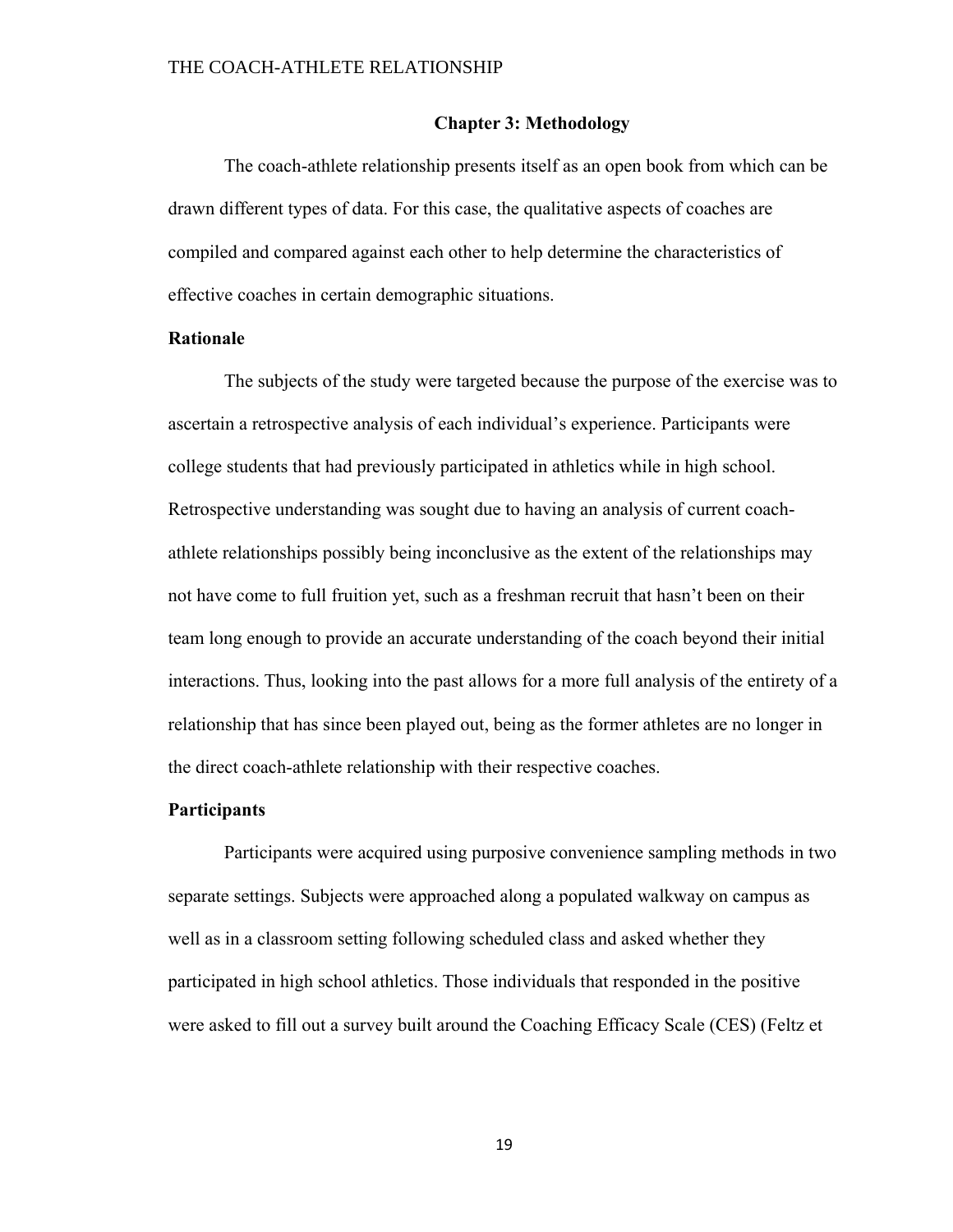al., 1999) in relation to their experiences with their high school coaches. While a target sample size of 100 subjects was set, 72 surveys were completed by the end of the study. **Instrument**

The measurement instrument used was, as previously mentioned, a 23 question survey, rating on an 11-point Likert scale, using the CES to determine each athlete's perception of their coach while in high school based on the CES's 4 dimensions: game strategy, motivation, teaching technique, and character building. In the event that a subject participated in multiple sports, they were instructed to respond with their most enjoyed or most influential sport. Demographics of gender, sport, and location were additionally recorded for reference.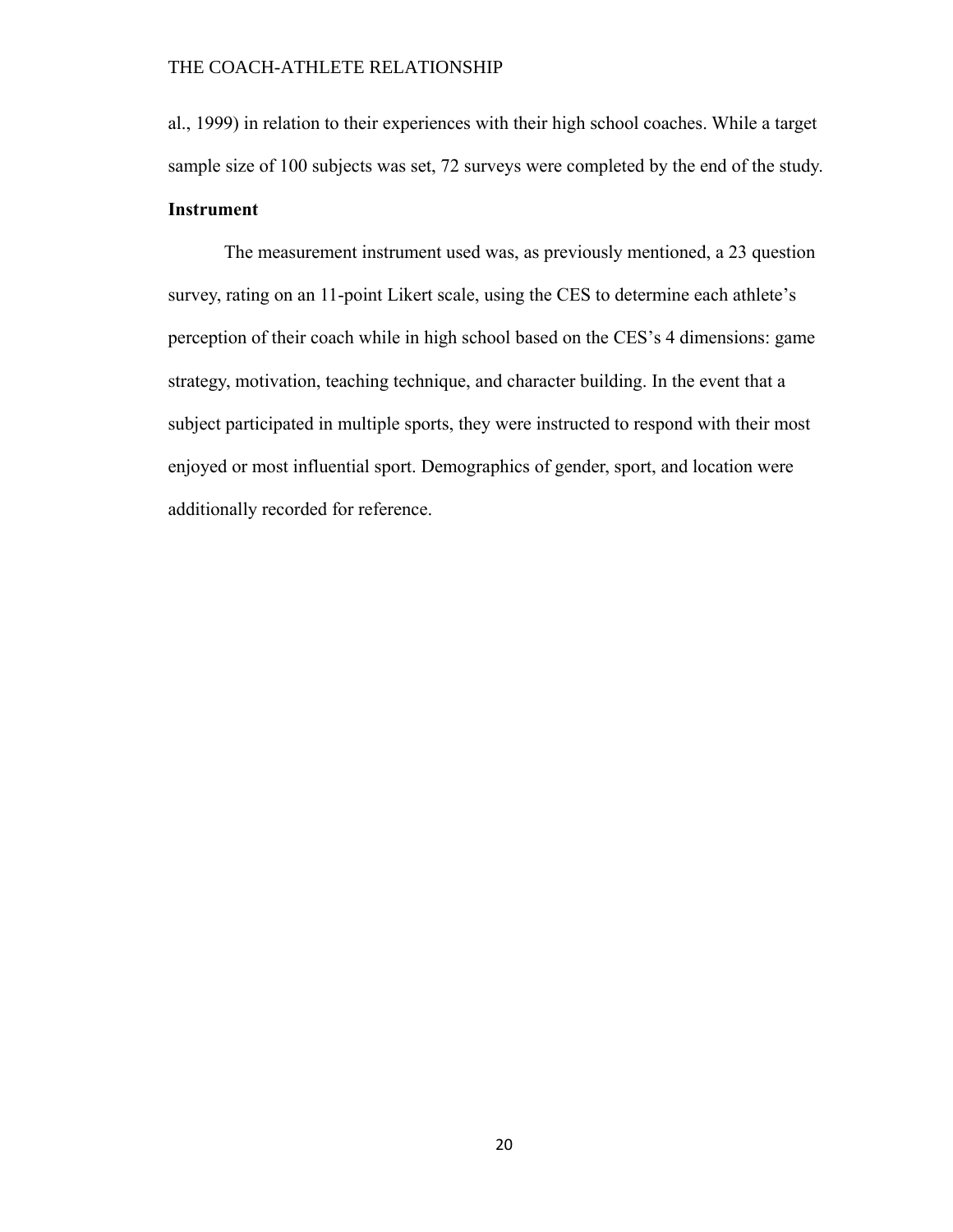#### **Chapter 4: Results**

This study analyzed a sample of former high school athletes in search of their perceived standards of efficacy in relation to their former coaches. Data was compiled through Qualtrics statistics software, using demographics such as gender, geography and the sport played as the independent variables. Dependent variables were the dimensions that the CES uses as measurements: Character building, Technique, Game strategy, and Motivation. The following chapter is divided into three sections, the first providing the demographic data as the independent variables, the second section provides the data for all samples in relation to the four dependent variables, and the third section gives the full data analysis of the each of the samples in relation to their dependent variables, being the dimensions of the instrument, organized by each of the demographic categories.

Demographics were collected to provide depth to the data that was collected, giving parameters within which specific questions can be answered to some degree. The first demographic requested was based on gender. A response of either male or female was presented. This parameter was selected to allow the dimensions presented later to have multiple variables to run through.



### **Do you consider yourself male or female?**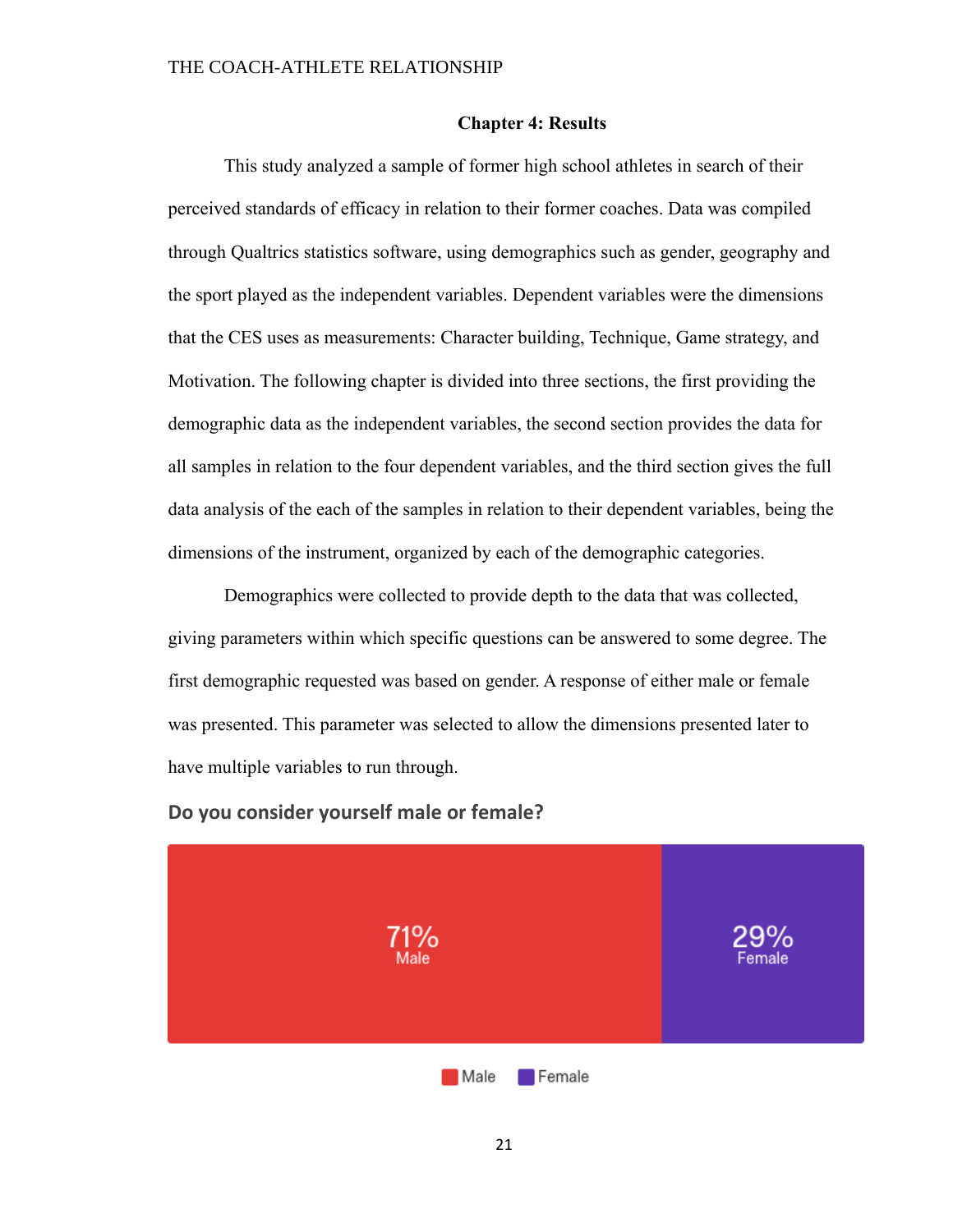| # | Answer | %      | Count |
|---|--------|--------|-------|
|   | Male   | 70.83% | 51    |
|   | Female | 29.17% | 21    |
|   | Total  | 100%   | 72    |

The large majority of sample responses collected were male. The inferences behind this is that male responses were easier to obtain either because they were more comfortable and willing to respond to their past athletic experiences, that because football encompasses a large amount of athletic population in both the target sample's current and past environment from which the data is relevant, or that males were simply more willing to respond to the request because the survey distributer was male, based on like-gender comfort.

The second demographic parameter was based on geographic location.



## **Which state did you attend High School?**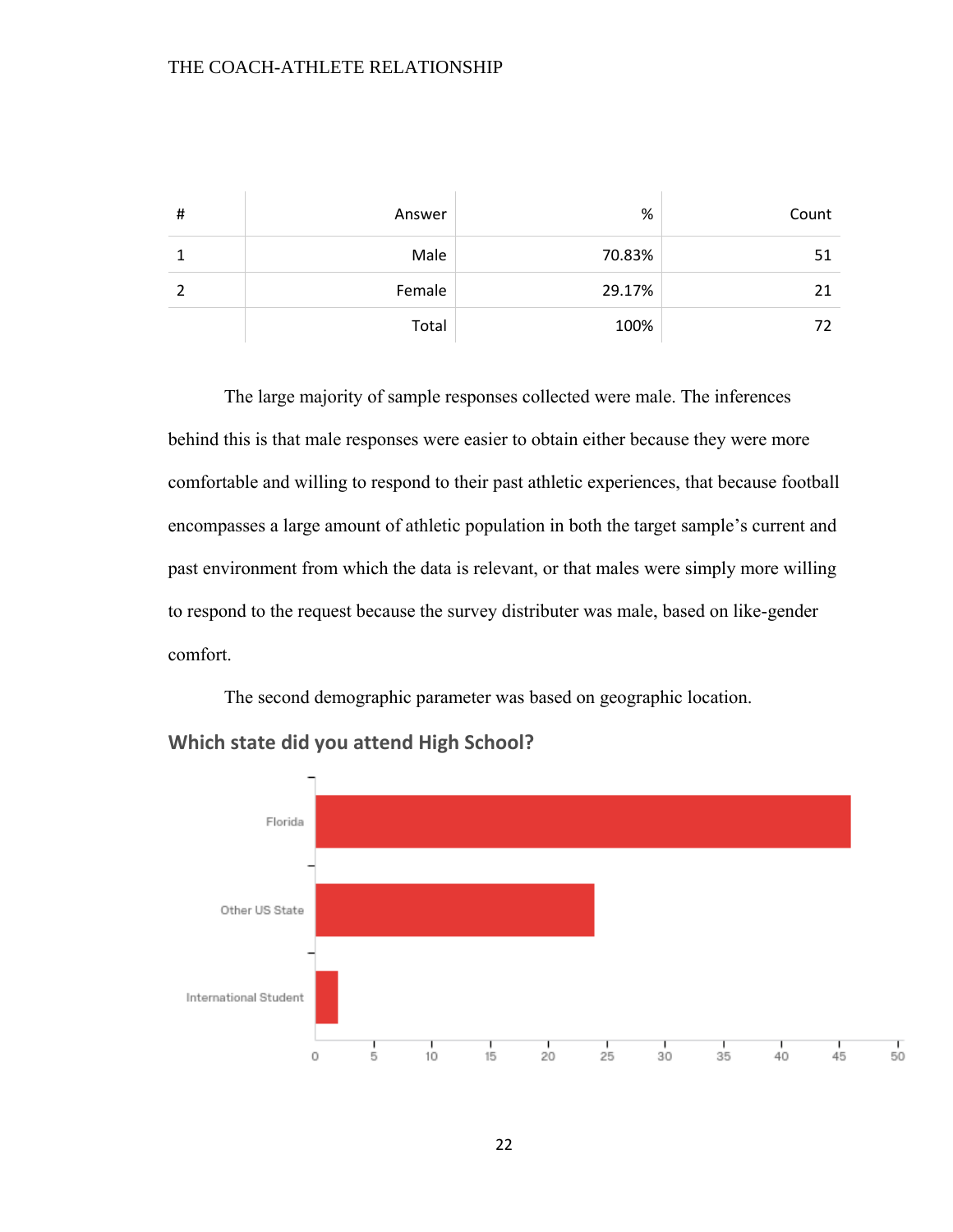| # | Answer                       | %      | Count |
|---|------------------------------|--------|-------|
|   | Florida                      | 63.89% | 46    |
| 2 | Other US State               | 33.33% | 24    |
| 3 | <b>International Student</b> | 2.78%  |       |
|   | Total                        | 100%   |       |

The geographic demographics were broken into three categories, Florida, other US States, and international responses. The reason this was done was because responses of Florida were in the large majority, with a response frequency of 63.89% or 46/72, where other states responses composed significantly less frequency, accounting for 33.33% of a responses. The high response frequency for Florida was largely due to the survey being conducted in central Florida. All other states were combined into a single category to avoid having a multitude of individual categories with one or two responses each, as that was the actual response rate for the majority of non-Florida responses, which would have added multiple categories with frequencies of <2%. International responses were of even less frequency, accounting for only 2.78% of all responses, but accurate statistical analysis requires all responses to be accounted for. Responses were later reevaluated further to encompass responses of either Florida or otherwise, simplifying the responses into more easily-analyzable content.

The final demographic parameter established was which sport/activity subjects participated in during their high school athletic experience, or at least which sport they participated in had the most significant impact in their lives. It was assumed that the sport with the most impact was directly related to the coach with the most influence or impact during the athlete's experience.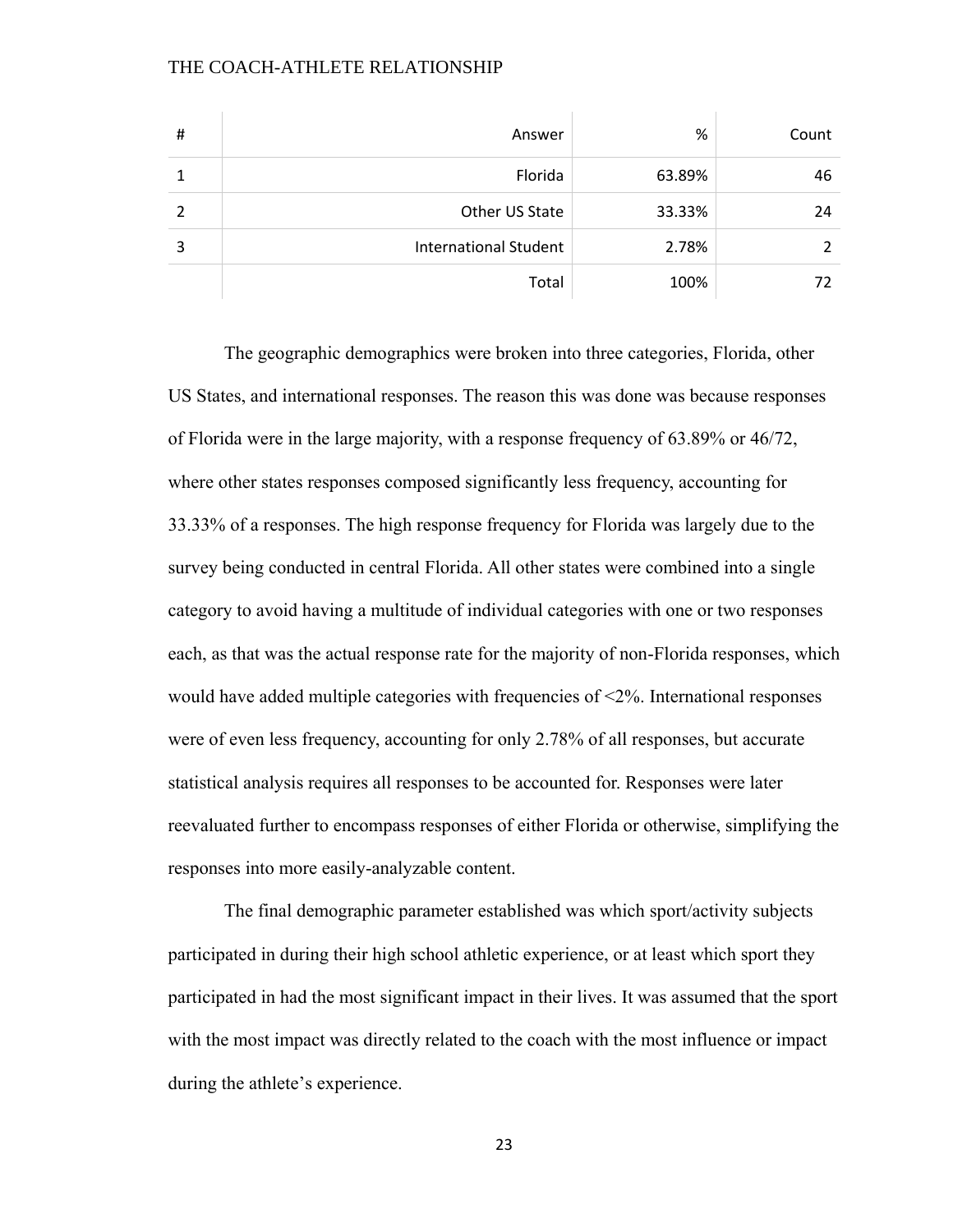

## **Which Sport did you play in High School?**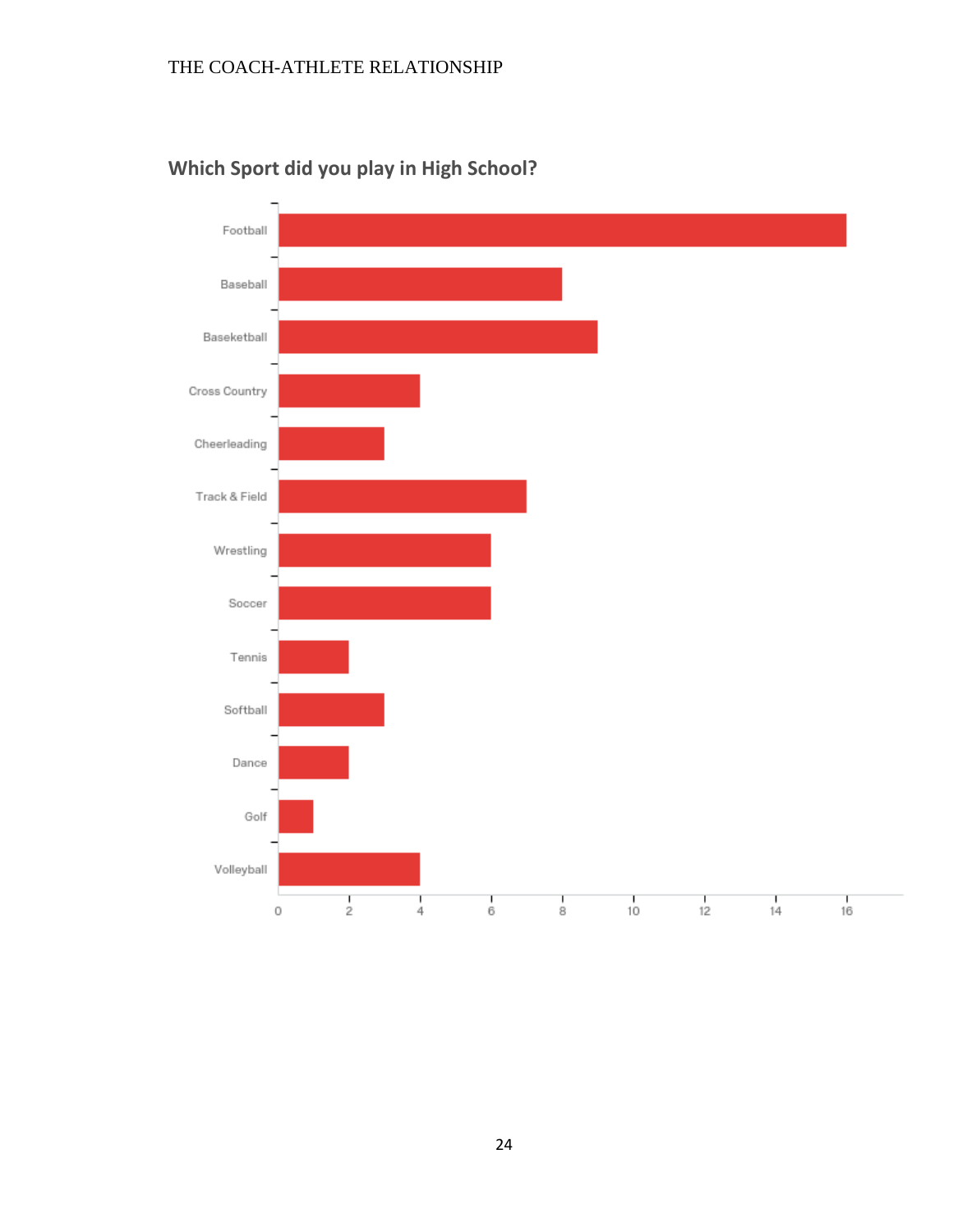| $\#$           | Answer               | $\%$   | Count          |
|----------------|----------------------|--------|----------------|
| $\mathbf{1}$   | Football             | 22.54% | 16             |
| $\overline{2}$ | Baseball             | 11.27% | 8              |
| 3              | Basketball           | 12.68% | 9              |
| 4              | <b>Cross Country</b> | 5.63%  | 4              |
| 5              | Cheerleading         | 4.23%  | 3              |
| 6              | Track & Field        | 9.86%  | $\overline{7}$ |
| $\overline{7}$ | Wrestling            | 8.45%  | 6              |
| 8              | Soccer               | 8.45%  | 6              |
| 9              | Tennis               | 2.82%  | $\overline{2}$ |
| 10             | Softball             | 4.23%  | 3              |
| 11             | Dance                | 2.82%  | $\overline{2}$ |
| 12             | Golf                 | 1.41%  | $\mathbf{1}$   |
| 13             | Volleyball           | 5.63%  | 4              |
|                | Total                | 100%   | 71             |

The responses follow the trend of the gender responses, with male-dominant sports receiving the highest response rates, with gender-neutral or coed sport in the middle, and female-dominant sport receiving the lowest frequency responses. Additionally, pure team sports generally had higher response rates than individuallybased sports within the same gender-type category, i.e. golf and tennis with 1.41% and 2.82% respectively versus soccer and basketball with 8.45% and 12.68% respectively. Football (American) had the highest response frequency with 22.54%; this frequency is nearly double the next highest sports response, basketball, with 12.68%. This high frequency is probably due to the sheer size of football teams, accounting for the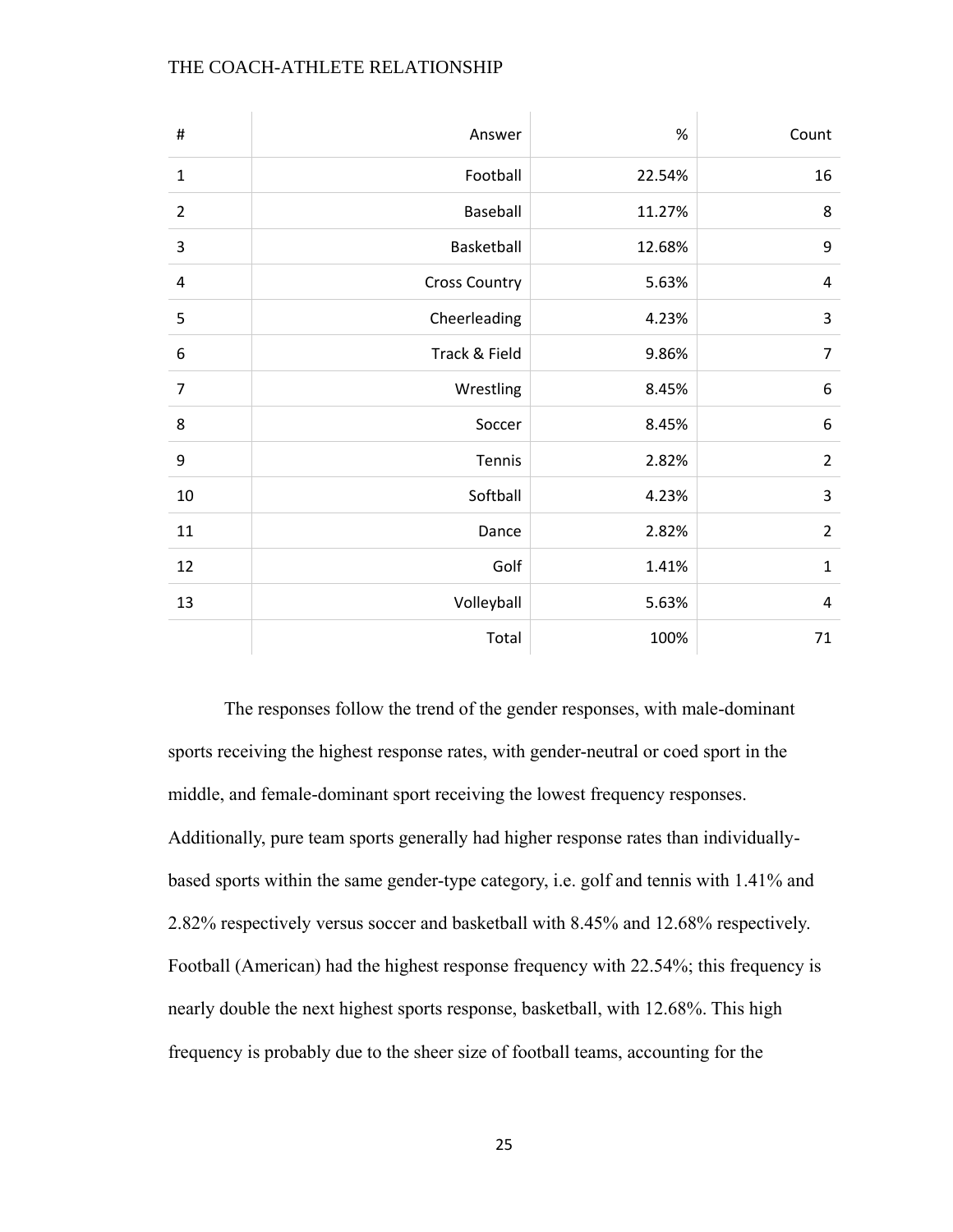equivocal male participants per team. Additionally, the popularity of football in the United States when compared to other sports also contributes to this notion.

The following section presents data collects from all samples without including variance in terms of gender, geography, or sport. Rather, this is the general overview of the entire sample set. The purpose of the data set is to determine which of the CES's dimensions, character building, technique, game strategy, and motivation, showed to be most significant from the subjects' perspective. This allows the predicate assumption of which characteristics of coaches are considered to be the most effective in influencing their athletes. Subjects were presented 23 situations/topics relating to efficacious coaching practices, rating their confidence in their former coach's abilities and competencies from 0 to 10, with 0 meaning that this characteristic was not present or evident in any way and 10 meaning that they were extremely effective and competent in that area. The purpose of this data set was to answer the first research question: What is the general consensus on efficacy from former high school athletes' perspectives?

### **Character Building**

| Field                     | Minimum | Maximum | Mean | SD   | Variance | Count |
|---------------------------|---------|---------|------|------|----------|-------|
| <b>Character Building</b> | 1.00    | 10.00   | 8.17 | 2.23 | 4.97     |       |

### **Technique**

| Field     | Minimum | Maximum | Mean | SD   | Variance | Count |
|-----------|---------|---------|------|------|----------|-------|
| Technique | 2.00    | 10.00   | 7.54 | 2.23 | 4.97     |       |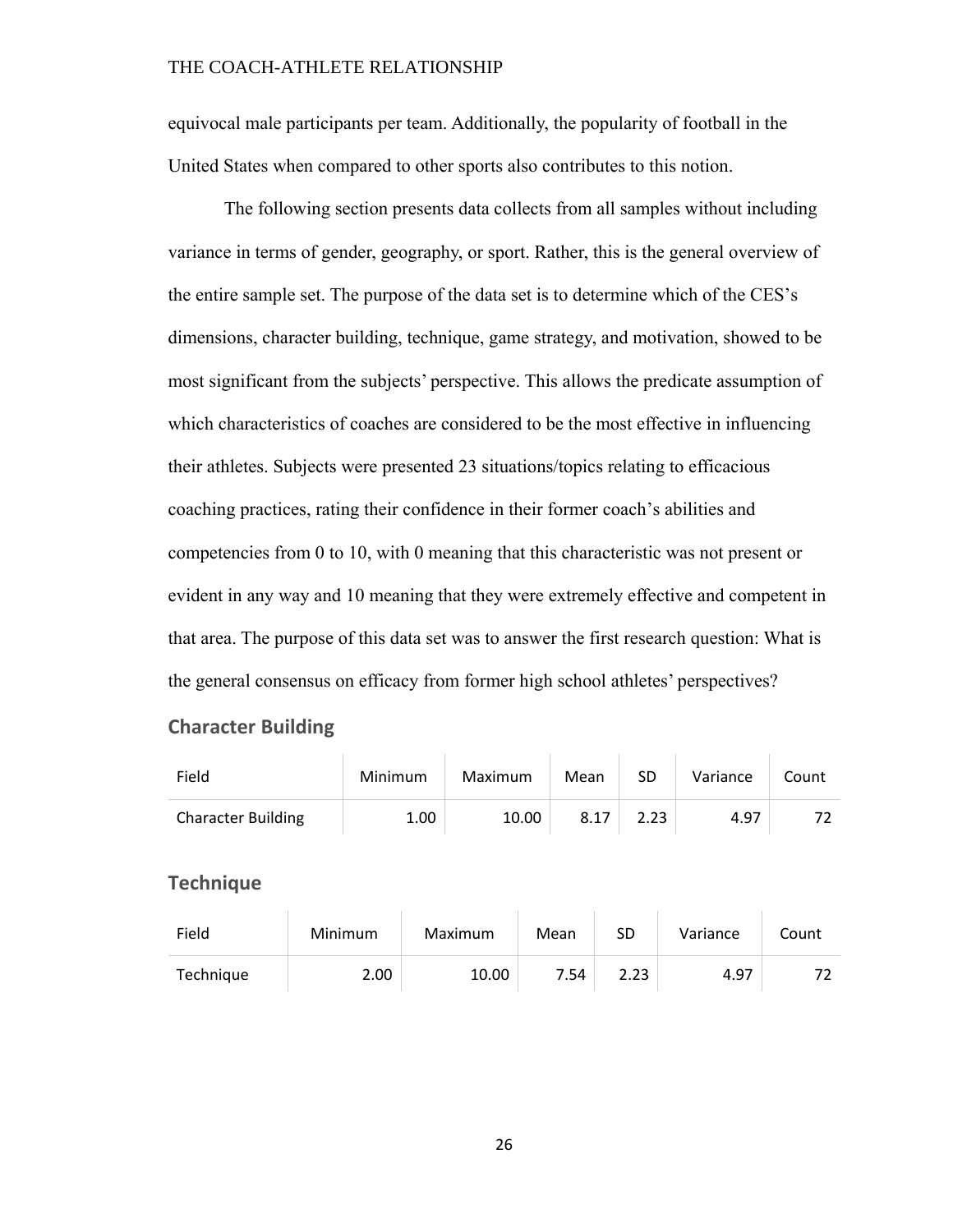| Field                | Minimum | <b>Maximum</b> | Mean | <b>SD</b> | Variance | Count |  |  |
|----------------------|---------|----------------|------|-----------|----------|-------|--|--|
| <b>Game Strategy</b> | 1.00    | 10.00          | 7.90 | 2.07      | 4.28     | 72    |  |  |
| <b>Motivation</b>    |         |                |      |           |          |       |  |  |
| Field                | Minimum | Maximum        | Mean | <b>SD</b> | Variance | Count |  |  |
| Motivation           | 2.00    | 10.00          | 7.99 | 2.30      | 5.29     | 72    |  |  |

 $\mathbf{1}$  and  $\mathbf{1}$  and  $\mathbf{1}$  and  $\mathbf{1}$  and  $\mathbf{1}$  and  $\mathbf{1}$  and  $\mathbf{1}$  and  $\mathbf{1}$ 

### **Game Strategy**

Without the demographic parameters, the entire sample set's characteristics are able to be analyzed. The most significant data point to look at is the mean value of each of the dimensions, as this shows the average score for each dimension in relation to all responses and will be used as the basis for determining scoring relevance The Minimum score indicates the lowest score that was submitted in that particular category; the Maximum score indicates the highest score that was submitted in that category. SD indicates the standard deviation that was present in relation to each category's mean score. Variance indicates how widely the numerical scoring of the categories varied within themselves. According to the samples, the most significant dimension present was Character Building with an 8.17 mean score. The second most significant dimension was Motivation with a 7.99 mean score, followed by Game Strategy with a 7.90 mean score and finally Technique with a 7.54 mean score.

The first independent variable introduced to the dependent variables was gender. Gathering data from the two categories allows the ability to compare one group's characteristic preferences to each other as well as to the whole sample set. In this case,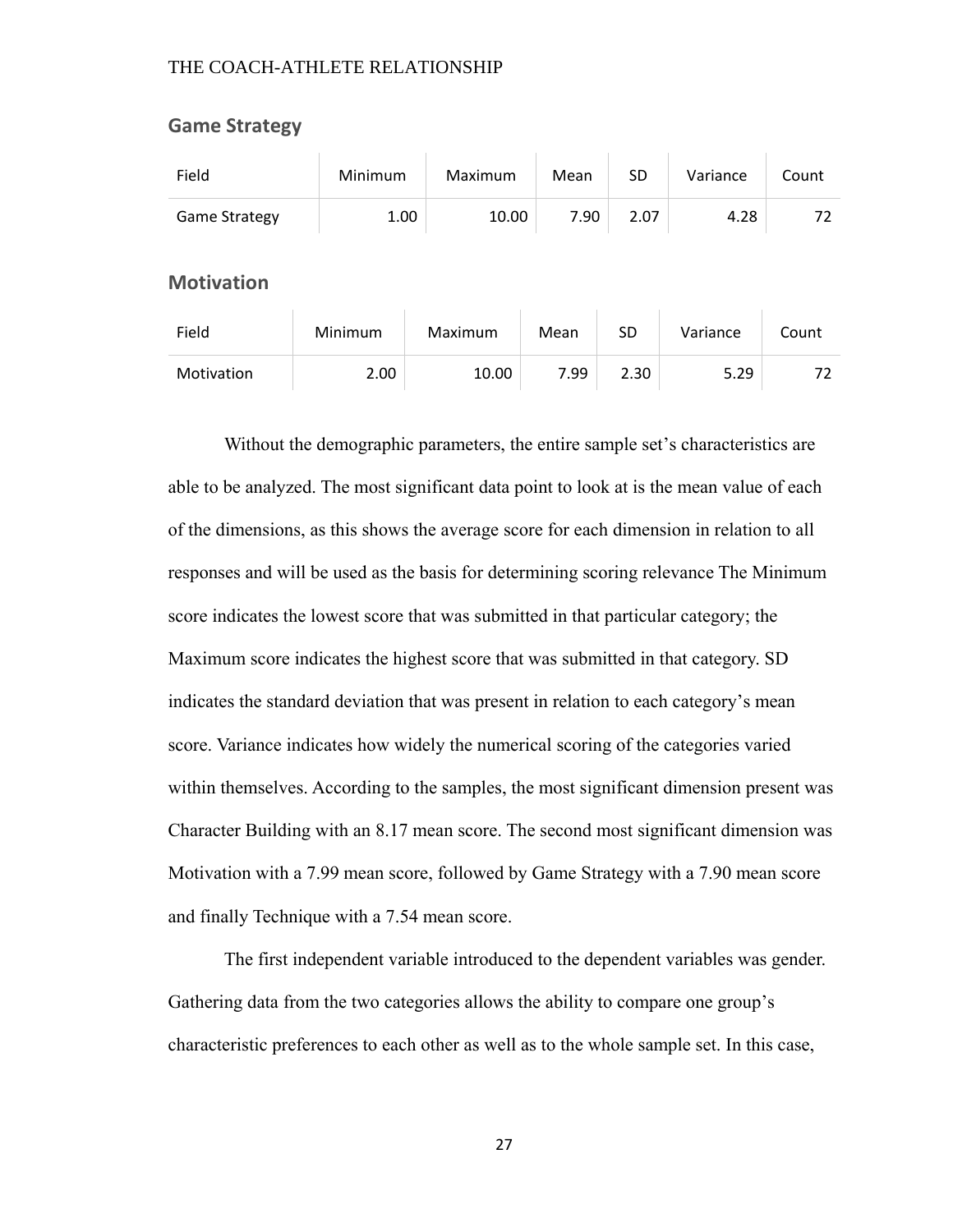the research question that sought to be answered was: Is there a difference in perceived

efficacy based on athlete's gender?

## **Red- Males │ Blue- Females**

## **Character Building**

| <b>Field</b>              | <b>Minimum</b> | <b>Maximum</b> | Mean | <b>SD</b> | Variance | Count |
|---------------------------|----------------|----------------|------|-----------|----------|-------|
| <b>Character Building</b> | 1.00           | 10.00          | 8.29 | 2.29      | 5.23     | 51    |
| Field                     | <b>Minimum</b> | Maximum        | Mean | <b>SD</b> | Variance | Count |
| <b>Character Building</b> | 4.00           | 10.00          | 7.86 | 2.05      | 4.22     | 21    |

## **Technique**

| Field     | Minimum        | <b>Maximum</b> | <b>Mean</b> | <b>SD</b> | Variance | Count |
|-----------|----------------|----------------|-------------|-----------|----------|-------|
| Technique | 2.00           | 10.00          | 7.71        | 2.23      | 4.99     | 51    |
| Field     | <b>Minimum</b> | Maximum        | Mean        | <b>SD</b> | Variance | Count |
| Technique | 3.00           | 10.00          | 7.14        | 2.17      | 4.69     | 21    |

## **Game Strategy**

| Field                | <b>Minimum</b> | <b>Maximum</b> | <b>Mean</b> | <b>SD</b> | Variance | Count |
|----------------------|----------------|----------------|-------------|-----------|----------|-------|
| <b>Game Strategy</b> | 1.00           | 10.00          | 8.00        | 2.12      | 4.51     | 51    |
| Field                | Minimum        | <b>Maximum</b> | Mean        | <b>SD</b> | Variance | Count |
| <b>Game Strategy</b> | 3.00           | 10.00          | 7.67        | 1.91      | 3.65     | 21    |

## **Motivation**

| <b>Field</b>      | <b>Minimum</b> | Maximum        | Mean | <b>SD</b> | Variance | Count |
|-------------------|----------------|----------------|------|-----------|----------|-------|
| <b>Motivation</b> | 2.00           | 10.00          | 7.96 | 2.45      | 6.00     | 51    |
| <b>Field</b>      | Minimum        | <b>Maximum</b> | Mean | <b>SD</b> | Variance | Count |
| Motivation        | 2.00           | 10.00          | 8.05 | 1.89      | 3.57     | 21    |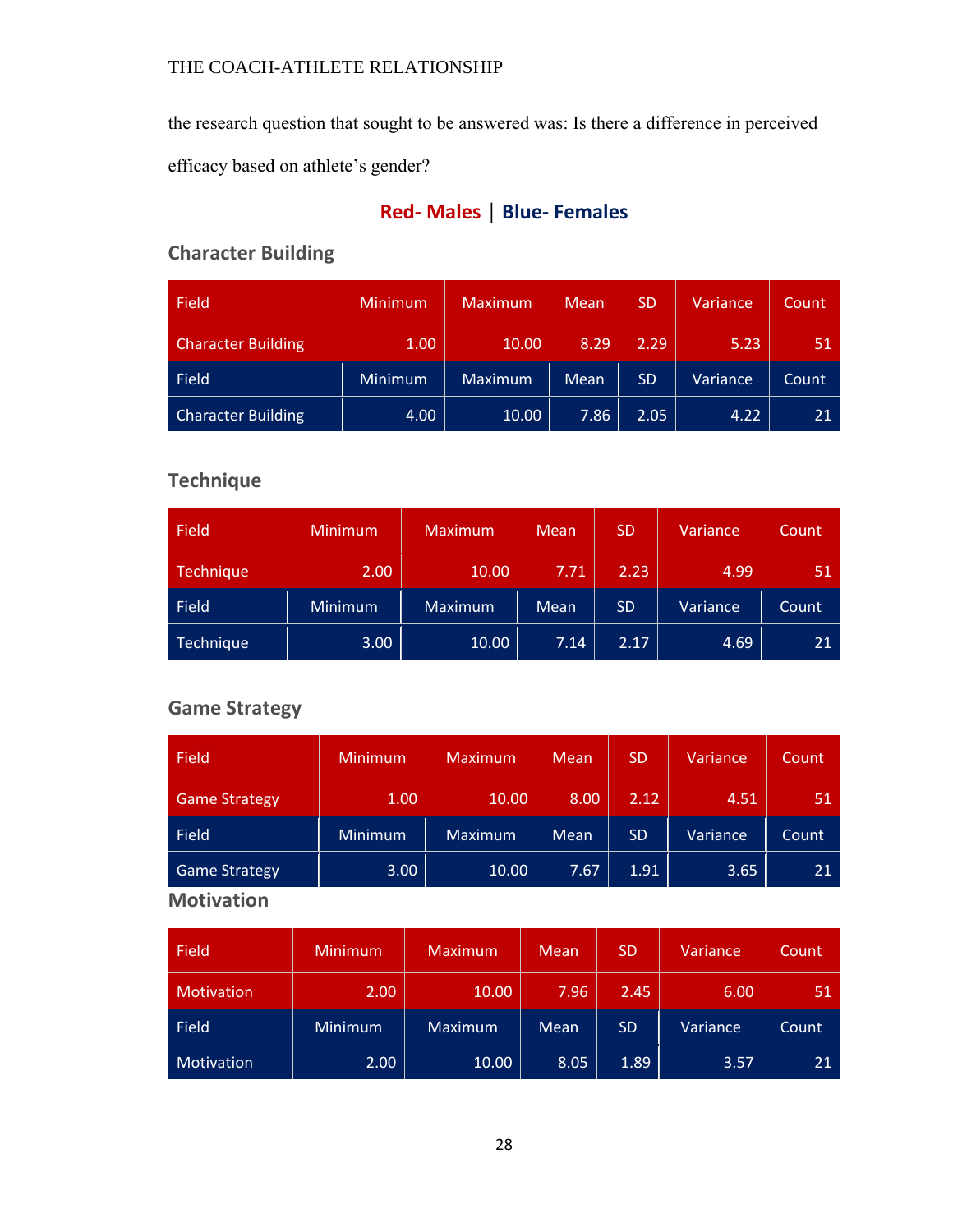For males, the most significant dimension was Character Building with an 8.29 mean score. The second highest dimension was Game Strategy with an 8.00 mean score, followed by Motivation with a 7.96 mean score and Technique with a 7.71 mean score. From this, there can be inference that males relied less on their coach for in-game abilities and more so for individual competency in and out of competition.

For females, the most significant dimension was Motivation with an 8.05 mean score. The second highest dimension was Character Building with a 7.86 mean score. The third and fourth dimensions were Game Strategy with a 7.67 mean score and Technique with a 7.14 mean score, respectively. This can infer that females perceive that their coaches were more effective when looking at their emotional or relational characteristics, rating motivation and character over strategy and technique.

Comparing the two sets yields some interesting points to consider. In both sets rankings, the males' scores were all higher than the females' score by a minimum of .14 in mean score. For instance, males' top dimension Character Building scored 8.29 while females' top dimension Motivation scored 8.05. For the most part, this characteristic carried down through all the rest of the dimensions, actually increasing in disparity except for the second-ranked dimensions. Disparities from  $1<sup>st</sup>$ -4<sup>th</sup> ranking were as follows: 0.24, 0.14, 0.29, 0.57. What this data may imply is that females had generally rated their former coaches characteristics lower than males had, even though when comparing minimum scores for all dimensions, males had either equal or lower scores.

Additionally, the scores of all female dimensional score indicated lower standard deviation and variance than male scores. The inference that can be made from this is that while males may have higher variability in their perceptions of their coaches, they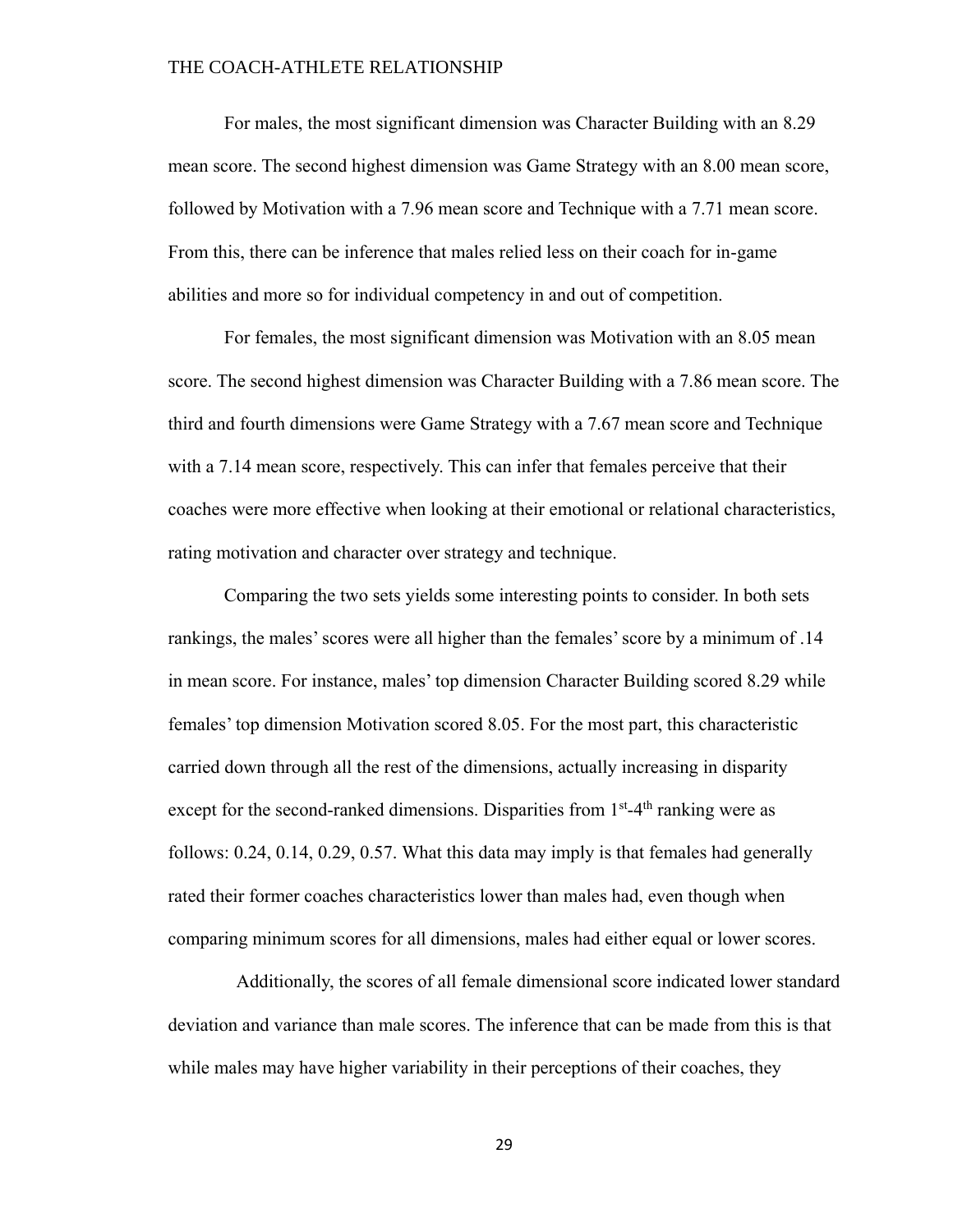generally tend to think more highly of them. In contrast, females tend to think less of their coaches, but not so low as to think that they have no competency in any area. In essence, the data provided indicates that while females are more critical of their coaches, their perceptions are not as dramatic as males may be. The contrasting inference can be made that some males may be exposed to more incompetent coaches but the majority perceive their coaches to be effective. These data-based inference may, however be skewed by the sample sizes for males and females, given that males accounted for around 71% of responses, allowing for possibility of greater variance while still maintaining higher scores.

Comparing the two sets to the data as a whole shows that while both generally value Character Building as a part of coaching efficacy, they also indicate that Technique was much less in effect from their coaches. From this, we can assume that coaches are perceived as generally lacking in terms of technical prowess, but are also perceived as being good people that can still teach life skills to their athletes effectively.

The second independent variable introduced to the sample data was in relation to geographic location. Rather than create a category for every location that was stated, data was organized into being either Florida or otherwise due to the overwhelmingly large frequency of Florida responses. For the purpose of this study, the inferences will be made in relation to Florida and all other locations.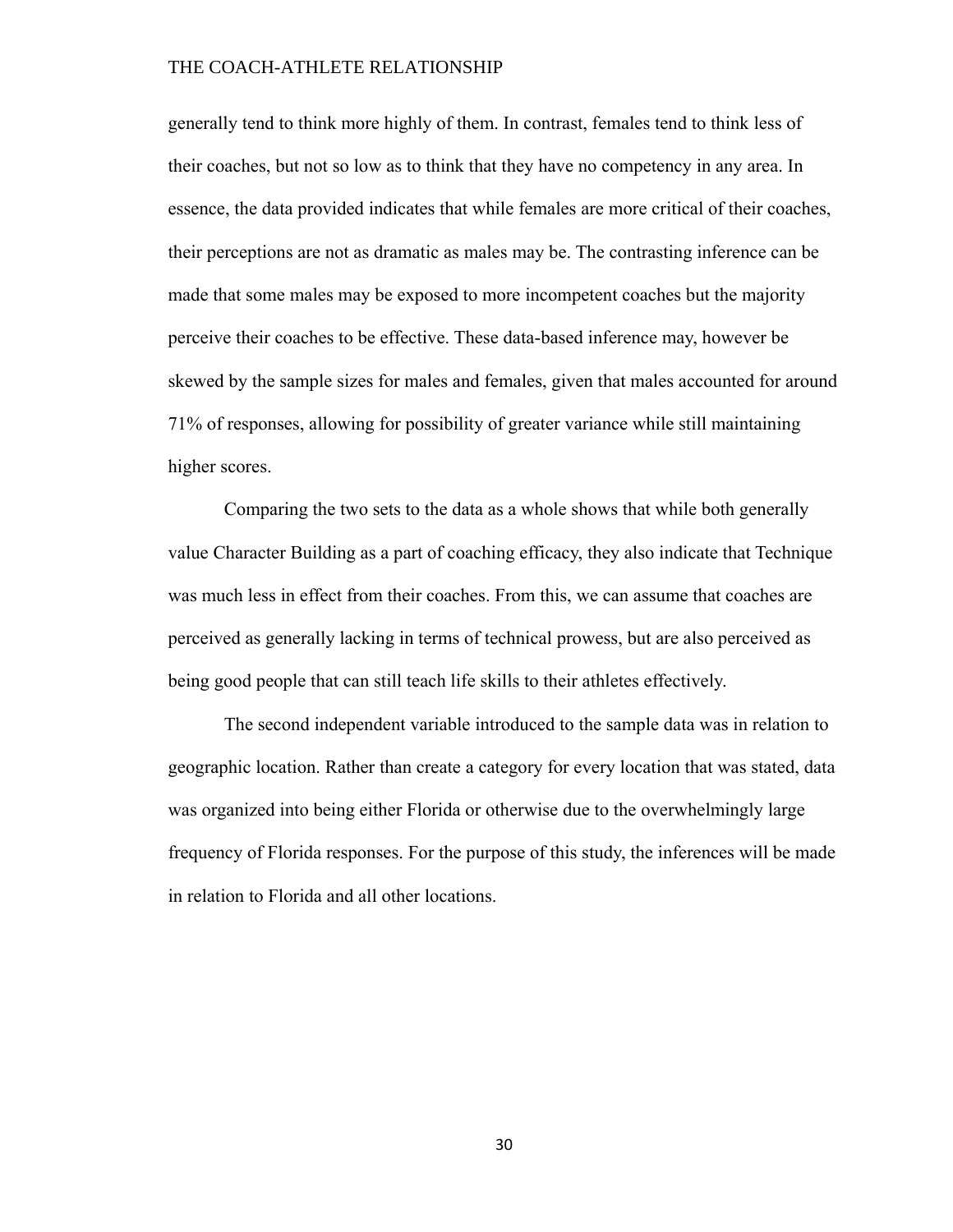## **Red- Florida │ Blue- Other States and International**

## **Character Building**

| Field                     | <b>Minimum</b> | <b>Maximum</b> | Mean | <b>SD</b> | Variance | Count |
|---------------------------|----------------|----------------|------|-----------|----------|-------|
| <b>Character Building</b> | 1.00           | 10.00          | 8.28 | 2.21      | 4.90     | 46    |
| Field                     | <b>Minimum</b> | <b>Maximum</b> | Mean | <b>SD</b> | Variance | Count |
| <b>Character Building</b> | 3.00           | 10.00          | 7.96 | 2.24      | 5.04     | 26    |

## **Technique**

| Field     | <b>Minimum</b> | <b>Maximum</b> | <b>Mean</b> | <b>SD</b> | Variance | Count |
|-----------|----------------|----------------|-------------|-----------|----------|-------|
| Technique | 2.00           | 10.00          | 7.52        | 2.23      | 4.99     | 46    |
| Field     | <b>Minimum</b> | Maximum        | <b>Mean</b> | <b>SD</b> | Variance | Count |
| Technique | 3.00           | 10.00          | 7.58        | 2.22      | 4.94     | 26    |

## **Game Strategy**

| <b>Field</b>         | Minimum | Maximum | Mean | <b>SD</b> | Variance | Count |
|----------------------|---------|---------|------|-----------|----------|-------|
| <b>Game Strategy</b> | 4.00    | 10.00   | 8.02 | 1.86      | 3.46     | 46    |
| Field                | Minimum | Maximum | Mean | <b>SD</b> | Variance | Count |
| <b>Game Strategy</b> | 1.00    | 10.00   | 7.69 | 2.38      | 5.67     | 26    |

## **Motivation**

| <b>Field</b> | <b>Minimum</b> | <b>Maximum</b> | Mean | <b>SD</b> | Variance | Count |
|--------------|----------------|----------------|------|-----------|----------|-------|
| Motivation   | 2.00           | 10.00          | 8.09 | 2.22      | 4.95     | 46    |
| Field        | <b>Minimum</b> | <b>Maximum</b> | Mean | <b>SD</b> | Variance | Count |
| Motivation   | 2.00           | 10.00          | 7.81 | 2.42      | 5.85     | 26    |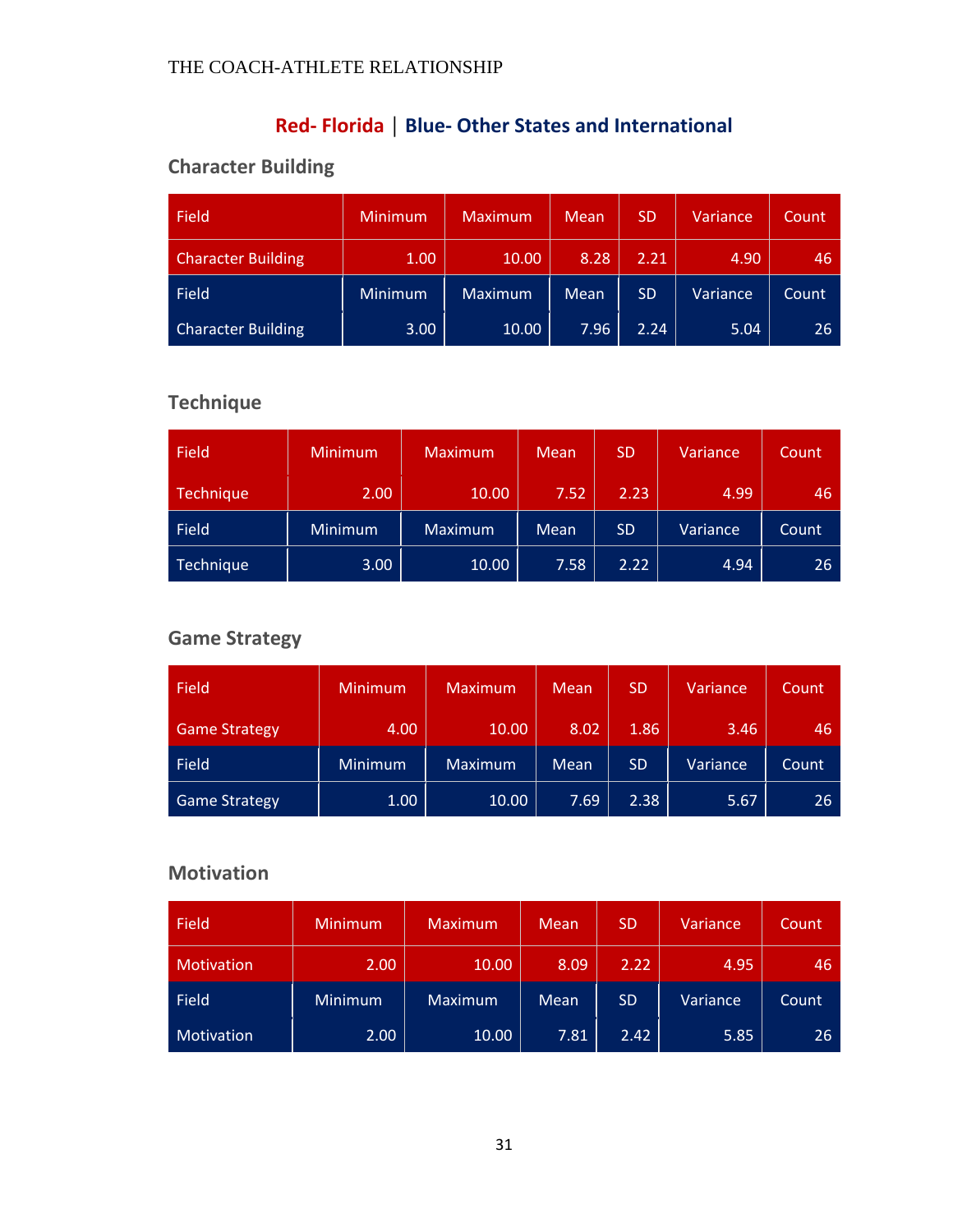Responses indicated that the highest perceived dimension for Florida-based coaches was Character Building with an 8.28 mean score. The second highest dimension was Motivation with 8.09, followed by Game Strategy with 8.02 and Technique with 7.52.

Non-Florida responses indicated a similar trend. Character Building was the highest dimension with a 7.96 mean score. Motivation was the second highest dimension with a 7.81 mean score. Game Strategy and Technique followed behind with 7.69 and 7.58 respectively.

Comparing dimensions based on location shows minimal amounts of variation between the two sets. One of the most noticeable differences was how non-Florida responses were more evenly spread in terms of dimensional mean score ranking than Florida responses. The non-Florida response dimensional mean spread showed a 0.38 difference from the highest ranked dimension to the lowest, while a Florida response dimensional mean spread showed a 0.76 difference from highest to lowest dimension. The inference for this information can be that coaches not based in Florida may be perceived as being more evenly equipped to effectively coach, even if that means they are less effective in certain areas that Florida-based coaches may be more effective in.

In relation to the complete set of data, the geographic dimensions did not indicate anything that was significantly different from the whole, meaning that location is not completely useful as an indicator of coaching efficacy.

The final independent variable that was introduced was in relation to the sport that athletes participated in during high school. The larger amount of categories with fewer responses per category allow specifics to be identified within sports, but may also allow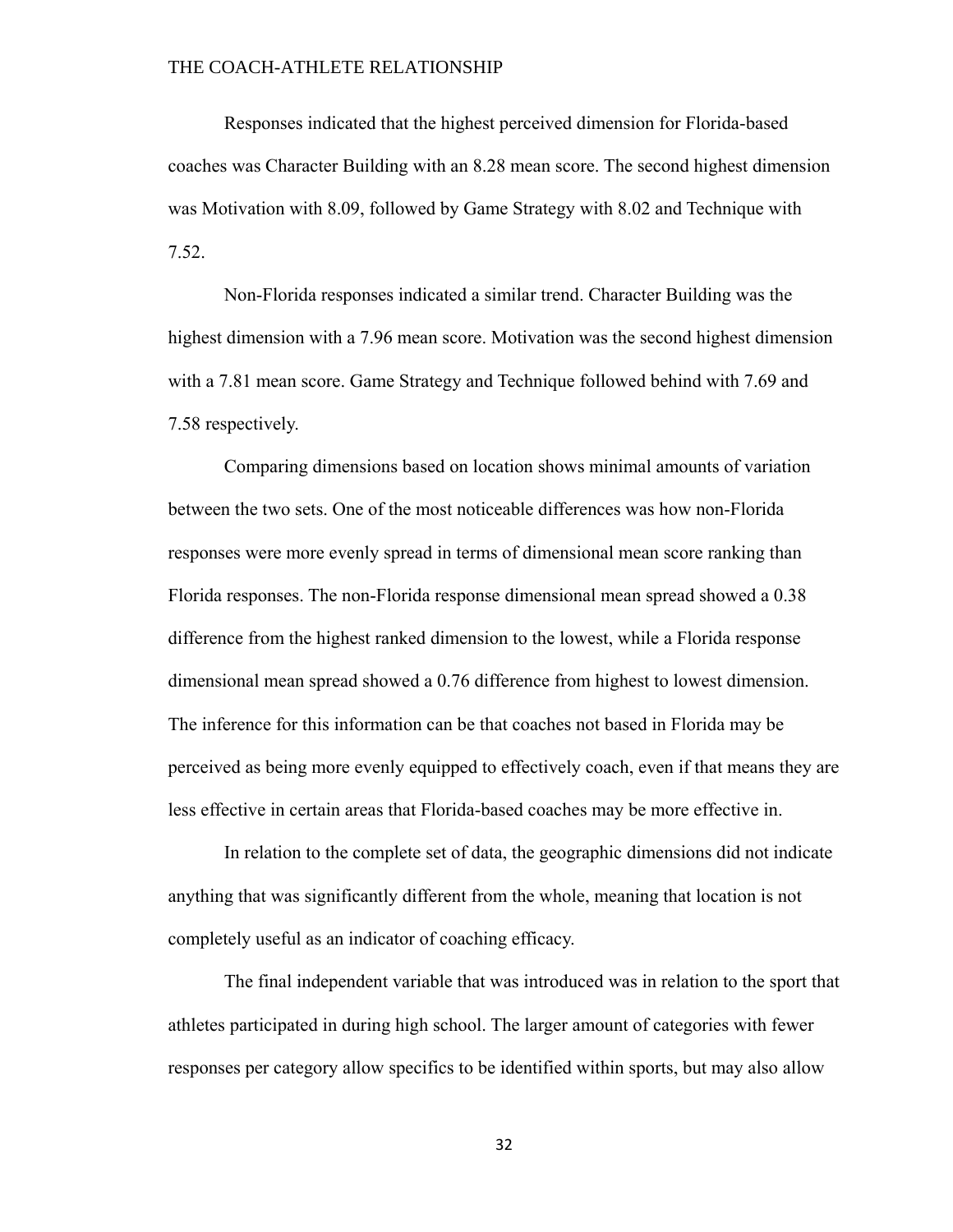for outlying responses to be presented with the same statistical significance as responses that follow along with the rest of the category.

## **Character Building**

| Field                | Minimum | Maximum | Mean | SD   | Variance | Count          |
|----------------------|---------|---------|------|------|----------|----------------|
| Football             | 3.00    | 10.00   | 8.13 | 2.50 | 6.23     | 16             |
| Baseball             | 1.00    | 10.00   | 7.63 | 2.83 | 7.98     | 8              |
| Basketball           | 6.00    | 10.00   | 9.22 | 1.23 | 1.51     | 9              |
| <b>Cross Country</b> | 7.00    | 10.00   | 9.00 | 1.22 | 1.50     | 4              |
| Cheerleading         | 4.00    | 10.00   | 6.00 | 2.83 | 8.00     | 3              |
| Track & Field        | 5.00    | 10.00   | 8.57 | 1.68 | 2.82     | $\overline{7}$ |
| Wrestling            | 7.00    | 10.00   | 9.17 | 1.21 | 1.47     | 6              |
| Soccer               | 3.00    | 10.00   | 7.67 | 2.69 | 7.22     | 6              |
| Tennis               | 9.00    | 10.00   | 9.50 | 0.50 | 0.25     | $\overline{2}$ |
| Softball             | 5.00    | 7.00    | 6.33 | 0.94 | 0.89     | 3              |
| Dance                | 6.00    | 10.00   | 8.00 | 2.00 | 4.00     | $\overline{2}$ |
| Golf                 | 8.00    | 8.00    | 8.00 | 0.00 | 0.00     | $\mathbf{1}$   |
| Volleyball           | 7.00    | 10.00   | 8.00 | 1.22 | 1.50     | 4              |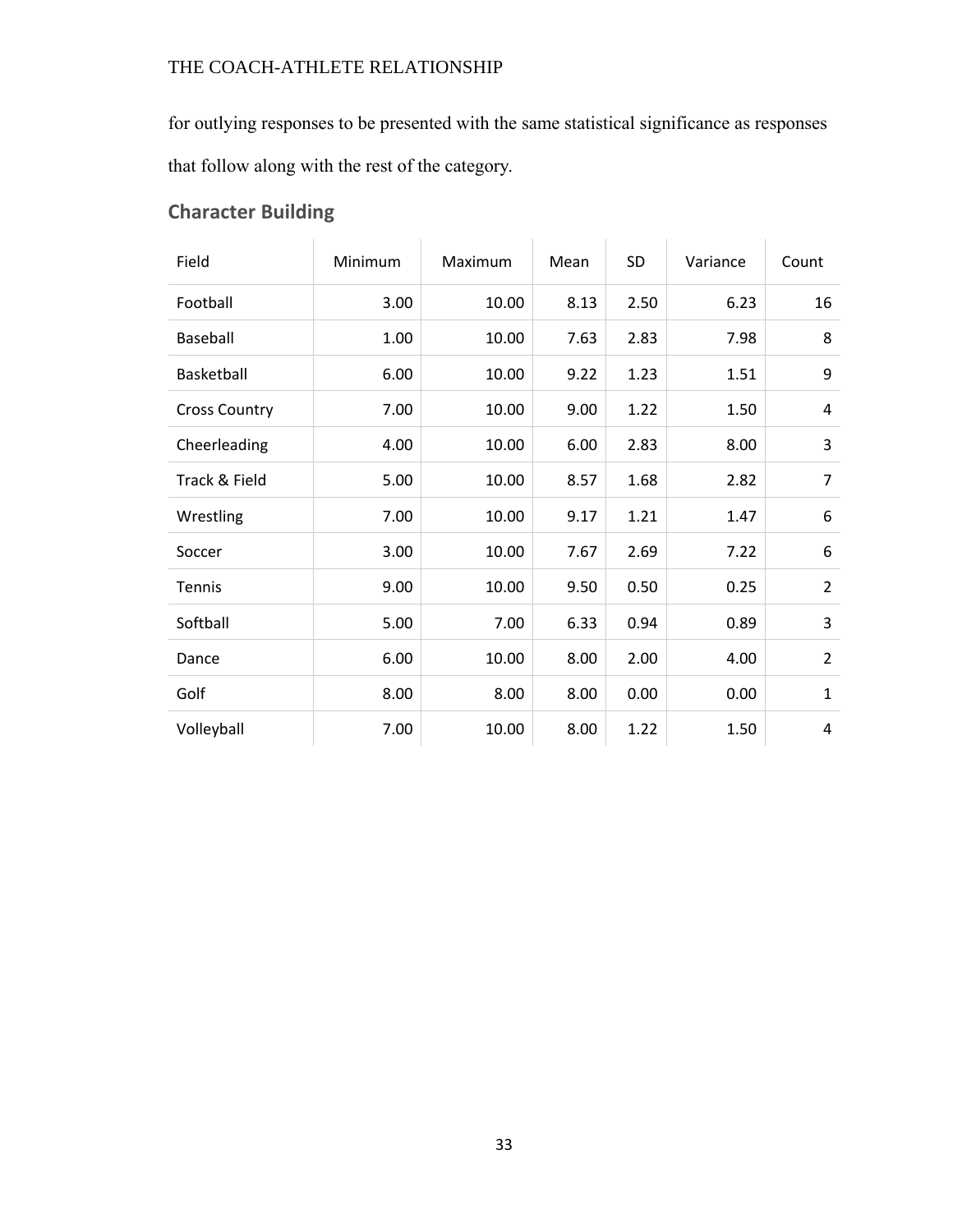## **Technique**

| Field                | Minimum | Maximum | Mean | SD   | Variance | Count          |
|----------------------|---------|---------|------|------|----------|----------------|
| Football             | 4.00    | 10.00   | 7.56 | 1.94 | 3.75     | 16             |
| Baseball             | 3.00    | 10.00   | 7.13 | 2.52 | 6.36     | 8              |
| Basketball           | 3.00    | 10.00   | 8.56 | 2.06 | 4.25     | 9              |
| <b>Cross Country</b> | 3.00    | 8.00    | 6.50 | 2.06 | 4.25     | 4              |
| Cheerleading         | 8.00    | 9.00    | 8.67 | 0.47 | 0.22     | 3              |
| Track & Field        | 5.00    | 10.00   | 8.29 | 1.91 | 3.63     | $\overline{7}$ |
| Wrestling            | 7.00    | 10.00   | 9.00 | 1.15 | 1.33     | 6              |
| Soccer               | 2.00    | 10.00   | 6.00 | 2.89 | 8.33     | 6              |
| Tennis               | 3.00    | 9.00    | 6.00 | 3.00 | 9.00     | $\overline{2}$ |
| Softball             | 6.00    | 7.00    | 6.67 | 0.47 | 0.22     | 3              |
| Dance                | 7.00    | 8.00    | 7.50 | 0.50 | 0.25     | $\overline{2}$ |
| Golf                 | 8.00    | 8.00    | 8.00 | 0.00 | 0.00     | $\mathbf{1}$   |
| Volleyball           | 3.00    | 10.00   | 6.75 | 2.59 | 6.69     | 4              |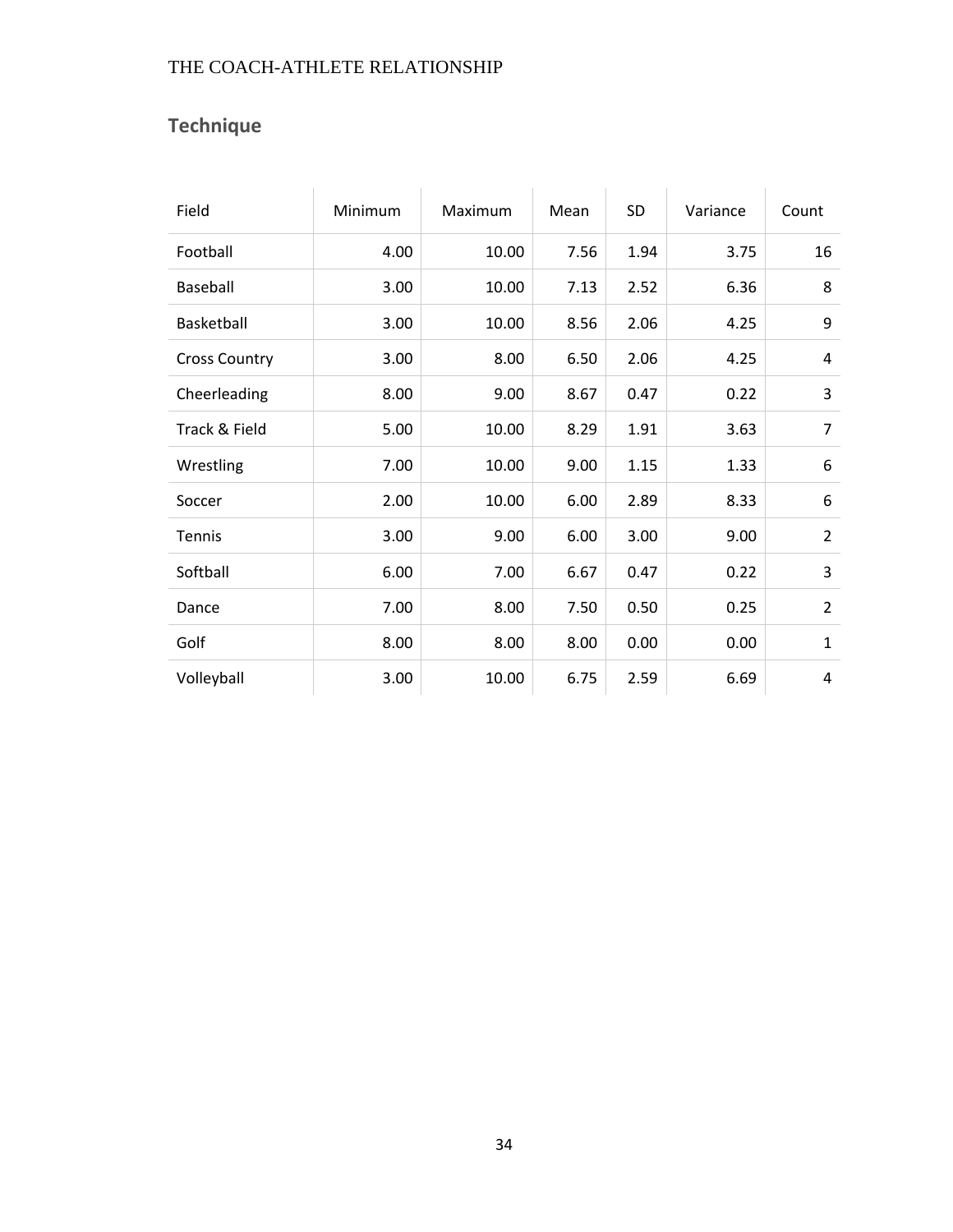## **Game Strategy**

| Field                | Minimum | Maximum | Mean | <b>SD</b> | Variance | Count          |
|----------------------|---------|---------|------|-----------|----------|----------------|
| Football             | 4.00    | 10.00   | 8.06 | 1.89      | 3.56     | 16             |
| <b>Baseball</b>      | 4.00    | 10.00   | 7.63 | 2.06      | 4.23     | 8              |
| Basketball           | 5.00    | 10.00   | 8.89 | 1.66      | 2.77     | 9              |
| <b>Cross Country</b> | 5.00    | 10.00   | 7.75 | 1.79      | 3.19     | 4              |
| Cheerleading         | 6.00    | 8.00    | 7.00 | 0.82      | 0.67     | 3              |
| Track & Field        | 5.00    | 10.00   | 8.86 | 1.73      | 2.98     | 7              |
| Wrestling            | 8.00    | 10.00   | 9.17 | 0.69      | 0.47     | 6              |
| Soccer               | 1.00    | 7.00    | 5.50 | 2.29      | 5.25     | 6              |
| <b>Tennis</b>        | 9.00    | 9.00    | 9.00 | 0.00      | 0.00     | $\overline{2}$ |
| Softball             | 5.00    | 8.00    | 6.67 | 1.25      | 1.56     | 3              |
| Dance                | 6.00    | 10.00   | 8.00 | 2.00      | 4.00     | $\overline{2}$ |
| Golf                 | 7.00    | 7.00    | 7.00 | 0.00      | 0.00     | $\mathbf{1}$   |
| Volleyball           | 3.00    | 10.00   | 7.75 | 2.77      | 7.69     | 4              |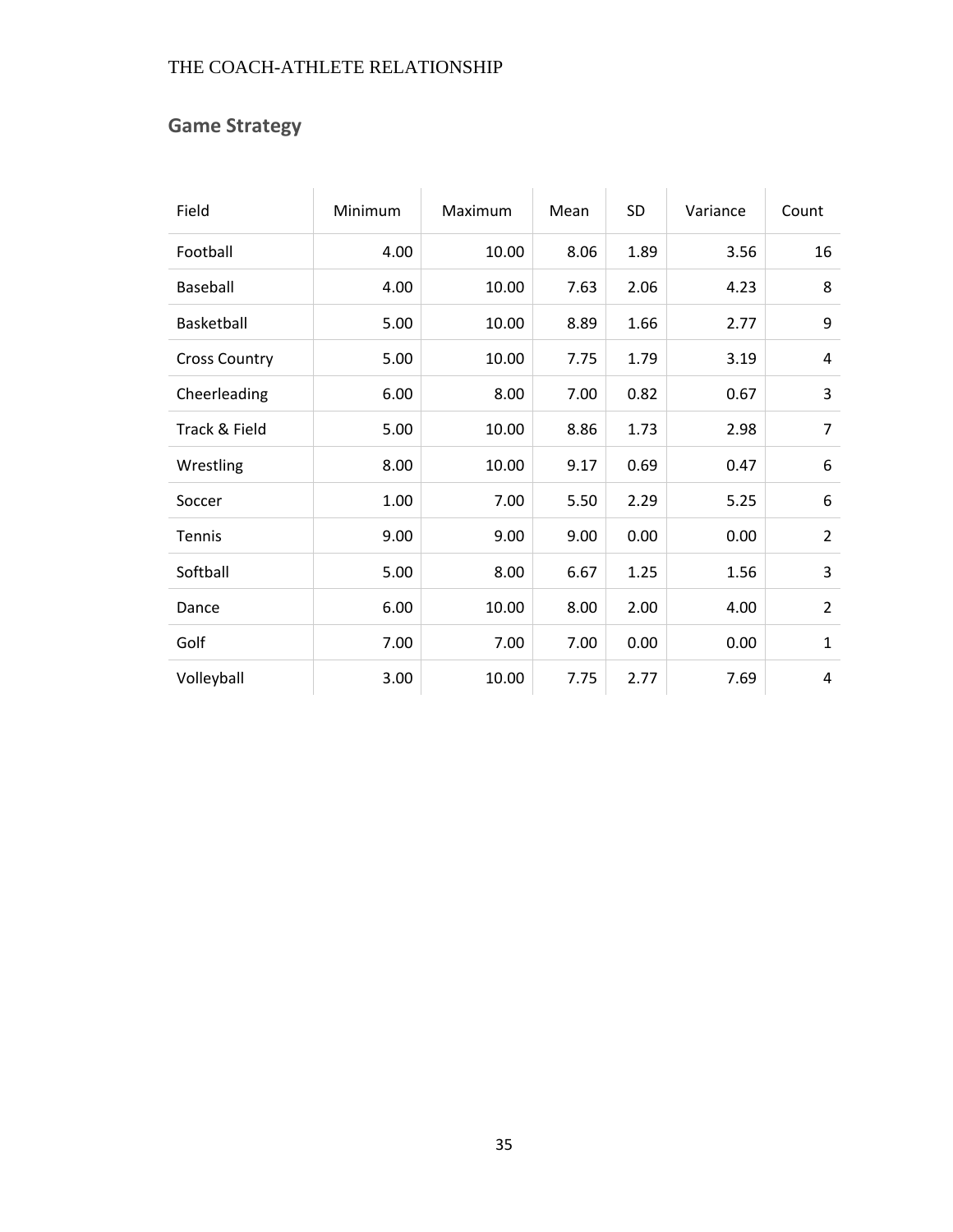| Field                | Minimum | Maximum | Mean | <b>SD</b> | Variance | Count          |
|----------------------|---------|---------|------|-----------|----------|----------------|
| Football             | 2.00    | 10.00   | 8.19 | 2.83      | 8.03     | 16             |
| Baseball             | 2.00    | 10.00   | 6.38 | 2.50      | 6.23     | 8              |
| Basketball           | 6.00    | 10.00   | 8.11 | 1.45      | 2.10     | 9              |
| <b>Cross Country</b> | 7.00    | 10.00   | 8.75 | 1.09      | 1.19     | $\overline{4}$ |
| Cheerleading         | 5.00    | 9.00    | 6.67 | 1.70      | 2.89     | 3              |
| Track & Field        | 8.00    | 10.00   | 9.57 | 0.73      | 0.53     | $\overline{7}$ |
| Wrestling            | 7.00    | 10.00   | 9.00 | 1.15      | 1.33     | 6              |
| Soccer               | 3.00    | 10.00   | 7.33 | 2.92      | 8.56     | 6              |
| Tennis               | 9.00    | 10.00   | 9.50 | 0.50      | 0.25     | $\overline{2}$ |
| Softball             | 2.00    | 9.00    | 6.00 | 2.94      | 8.67     | 3              |
| Dance                | 7.00    | 9.00    | 8.00 | 1.00      | 1.00     | $\overline{2}$ |
| Golf                 | 8.00    | 8.00    | 8.00 | 0.00      | 0.00     | $\mathbf{1}$   |
| Volleyball           | 7.00    | 9.00    | 8.25 | 0.83      | 0.69     | 4              |

### **Motivation**

Analyzing the data found through this variable revealed some interesting aspects about these sports. First of all, looking at the dimensions revealed that very few sports shared the same sequential ranking. For instance, the highest dimension for Track & Field was Motivation with 9.57 mean score, followed by 8.86 in Game Strategy, 8.57 in Character Building, and 8.29 in Technique. No other sport specifically shared that order of Motivation, Game Strategy, Character Building, and Technique. Even those that do share the same dimension sequence, the level to which each dimension is ranked is different from one another. For example, even though Football and Volleyball both show Motivation as their highest ranked dimension, Volleyball has it at 8.25 whereas Football has it at 8.19, and so on. From this knowledge we can infer that there is no true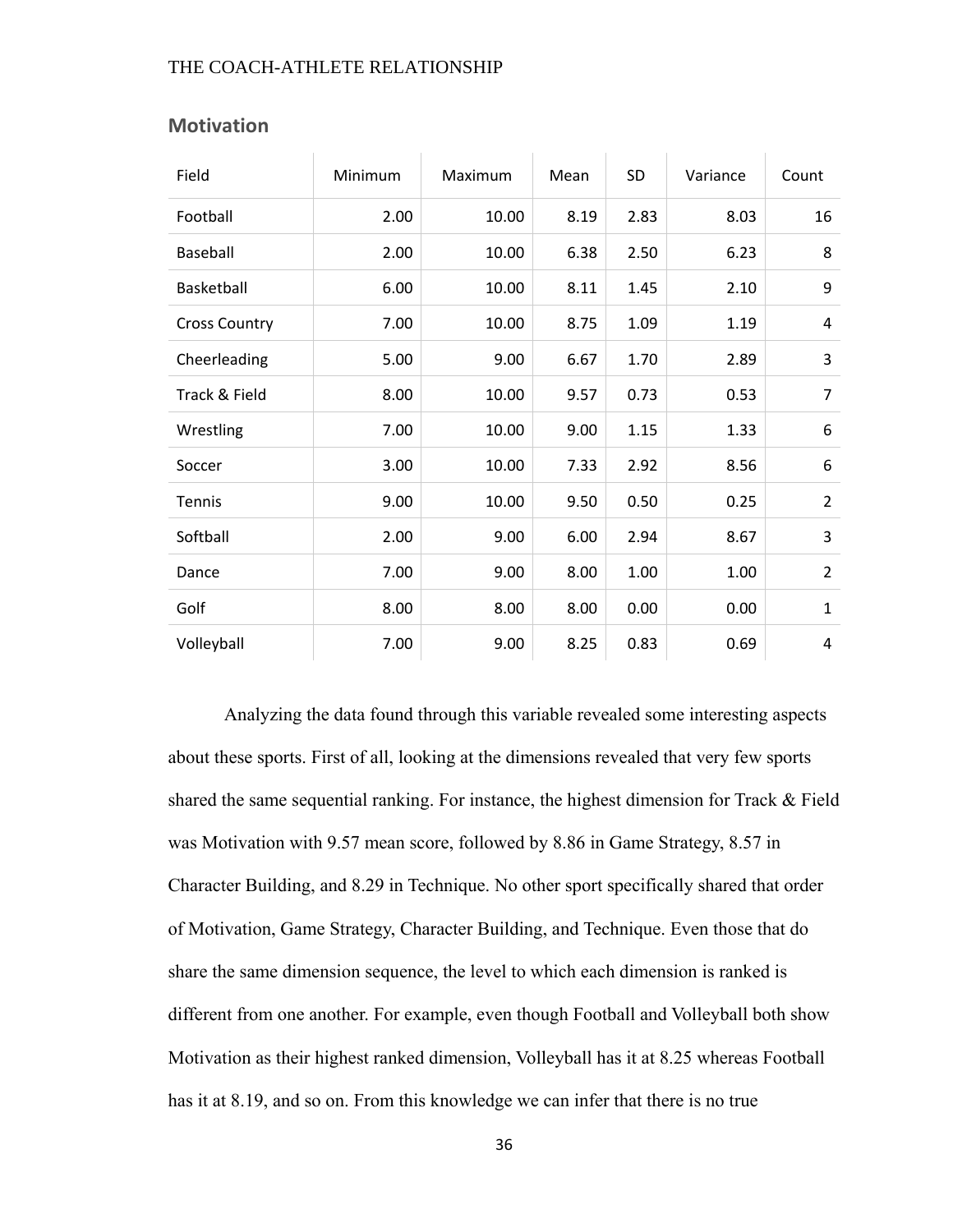combination of coaching techniques that can be applied to all sports with complete effectiveness. Every sport is different in practice, and as such, must be approached with different tactics in order to be effective.

Additionally, there was only one sport that bore resemblance to the overall sample data. Character Building, Motivation, Game Strategy, and Technique was only the characteristics of Cross Country. This information further reinforces the previous statement that no sports are necessarily the same, and that the effective manner of coaching in one sport may not be recognized as being effective in another sport.

This chapter attempted to provide quantitative results for qualitative concepts. Data was analyzed in order to answer certain research questions, being: 1) What is the general consensus on efficacy from former high school athletes' perspectives? 2) Is there a difference in perceived efficacy based on athlete's gender? 3) Does location alter the dimensions of perceived efficacy in coaches? 4) Does the sport a coach instructs affect their perceived efficacy? Each of these questions are answered in relation to the entirety of the data sample with the assumption that the information acquired is accurate. The complete answers will be provided in the final chapter with the reasoning behind the answers provided.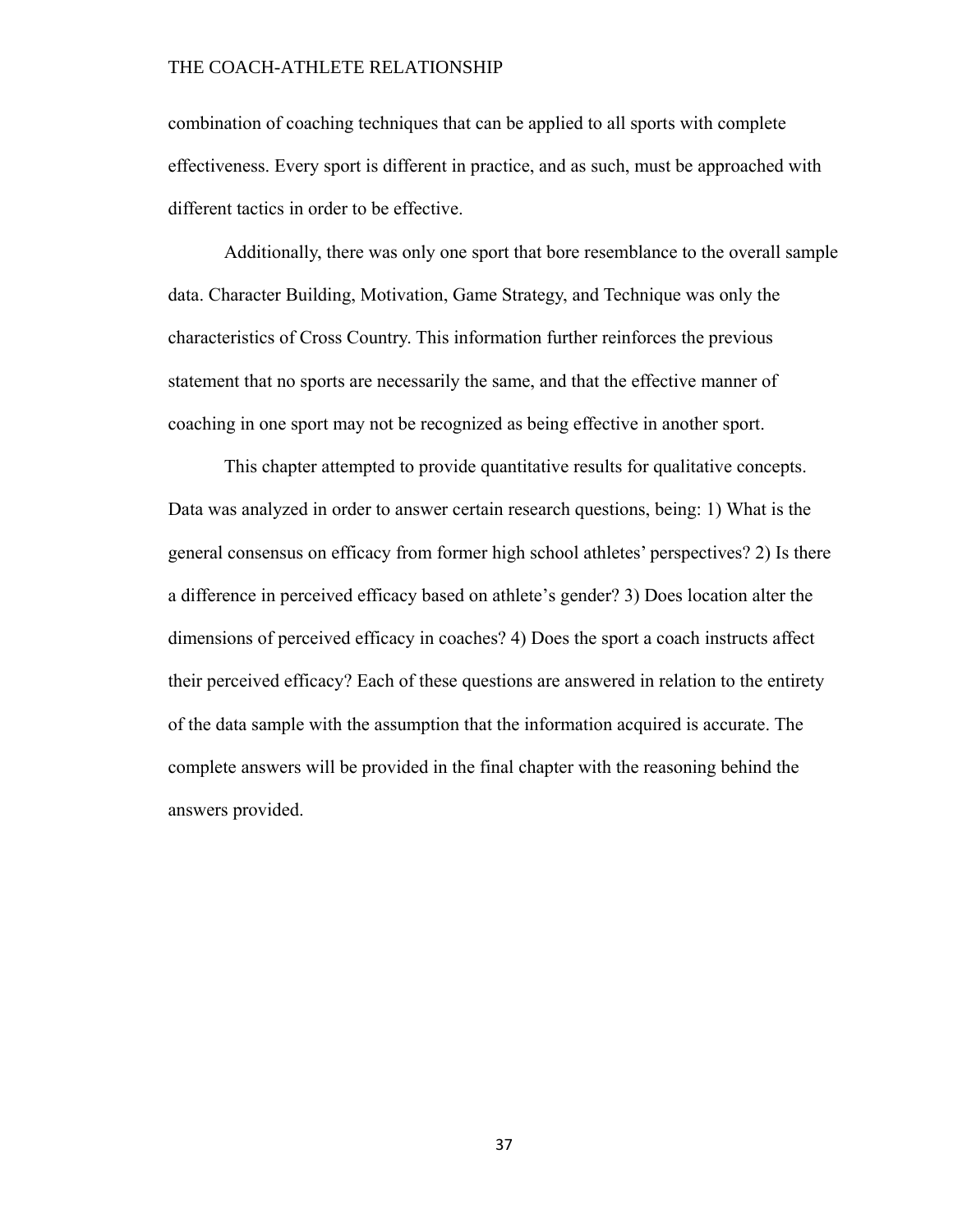### **Chapter 5: Conclusion**

An effective coach is described by Côté (2009) as being "the consistent application of integrated professional, interpersonal, and intrapersonal knowledge to improve athlete's competence, confidence, connection and character in specific coaching contexts." What is necessary to provide that support to the athlete is actually the difficult aspect to the job. A person's wants, needs, and preferences may vary greatly from another person. Regardless of this, the data gathered from this study may at least provide a glimpse into what an effective coach looks like to a collective audience.

According to the study, the perceptions of an athlete of an efficacious coach sees the athlete as less of a person playing a sport and more of a human being that requires guidance. Character Building is the highest perceived dimension of efficacy in coaches, meaning that an effective coach makes it a point to develop personal relationships with their athletes, at least trying to get involved in their lives more than simply instructing them in their respective sport. The coach must also provide motivation to their athletes, ensuring that they remain excited in their activities, even if they are not the best performer in competition. Coaches are responsible for providing insight for solving problems in the heat of the moment during competition, applying inventive strategies to give the athlete/team the edge to overcome any obstacle they are faced with. Finally, the coach is charged with instructing their athletes with the technical and mechanical aspects to their sport, giving athletes proper techniques to hone their skills and improve their physical capabilities.

The perceptions of efficacious coaching practices do vary slightly when in relation to gender, in fact. Referring back to the data shows that males tend to see their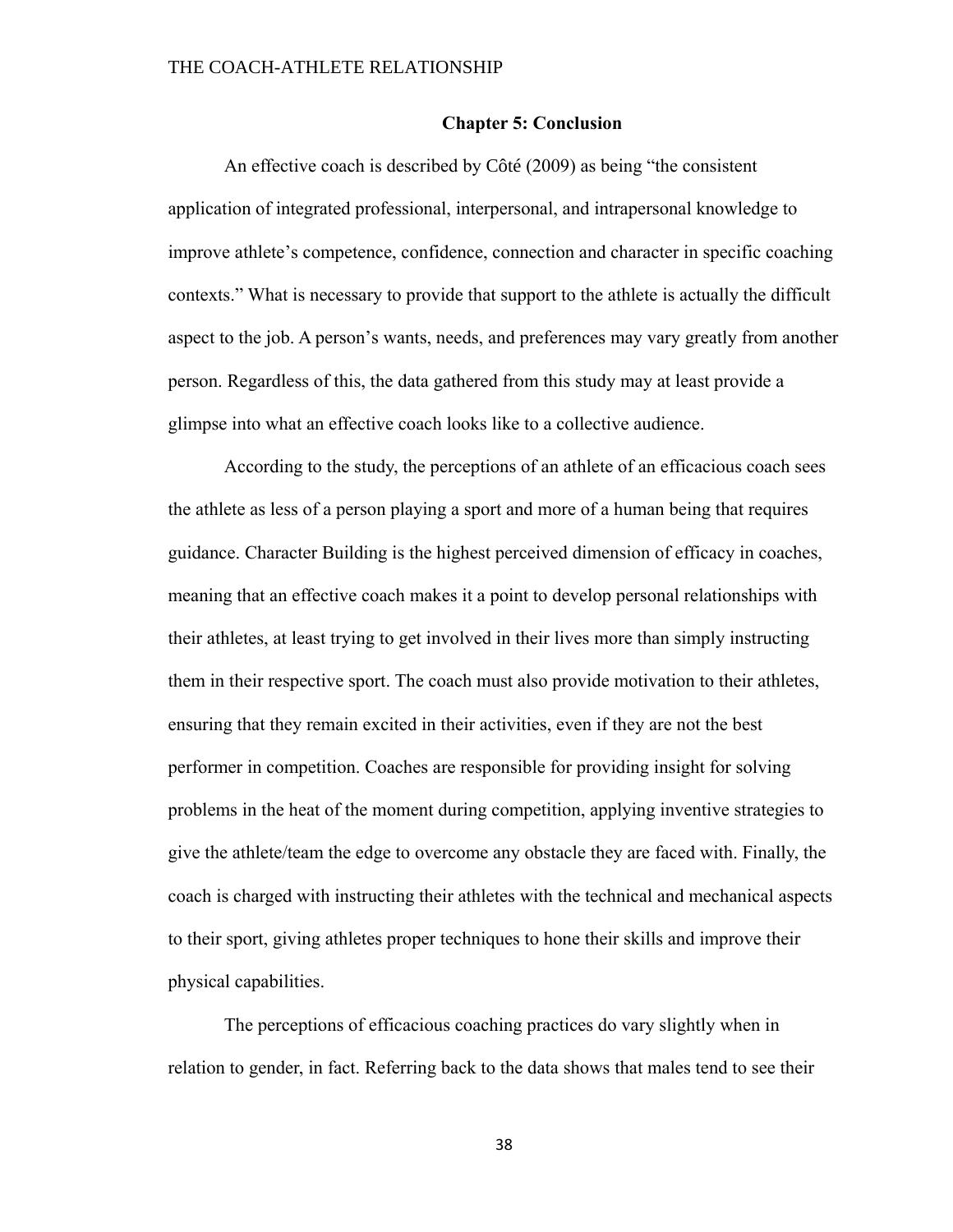coaches being effective when acting as a sort of athletic mentor. They value character building traits that allow them to mature. Alongside this is value of the instruction and strategy provided by coaches while in competitive scenarios. Slightly less value is placed on motivation and technique. This can be seen as male athletes feeling competent enough in their own ability to motivate themselves and confidence in their technical grasp of their sport. Female athletes, according to this study, see effective coaches providing emotional and psychological support more so than being strategic and technically competent.

When looking geographical differences in the perceptions of effective coaches, there is not much data to suggest that there is any significant influence of location on the efficacy of coaches. Using the locations as variables revealed the same information that was already presented by the sample as a whole without including the variables used in the study.

Understanding whether or not the sport that a coach instructs affects in any way the level of efficacy that they may have is too inconclusive. The perceived efficacy of an individual may be different from person to person based on their own preferences and how they view effective coaching practices to look like. The study attempted to look into multiple sport to draw any form of information out only to find that no two sports are exactly alike. Even the basis for selecting the quantitative data was selecting an average from all responses from different athletes in the same sport, not a specific number or value.

### **Limitations**

With any study, there exists limitations to which information can be accurately obtained without ignoring unforeseen variables. In this study there existed several such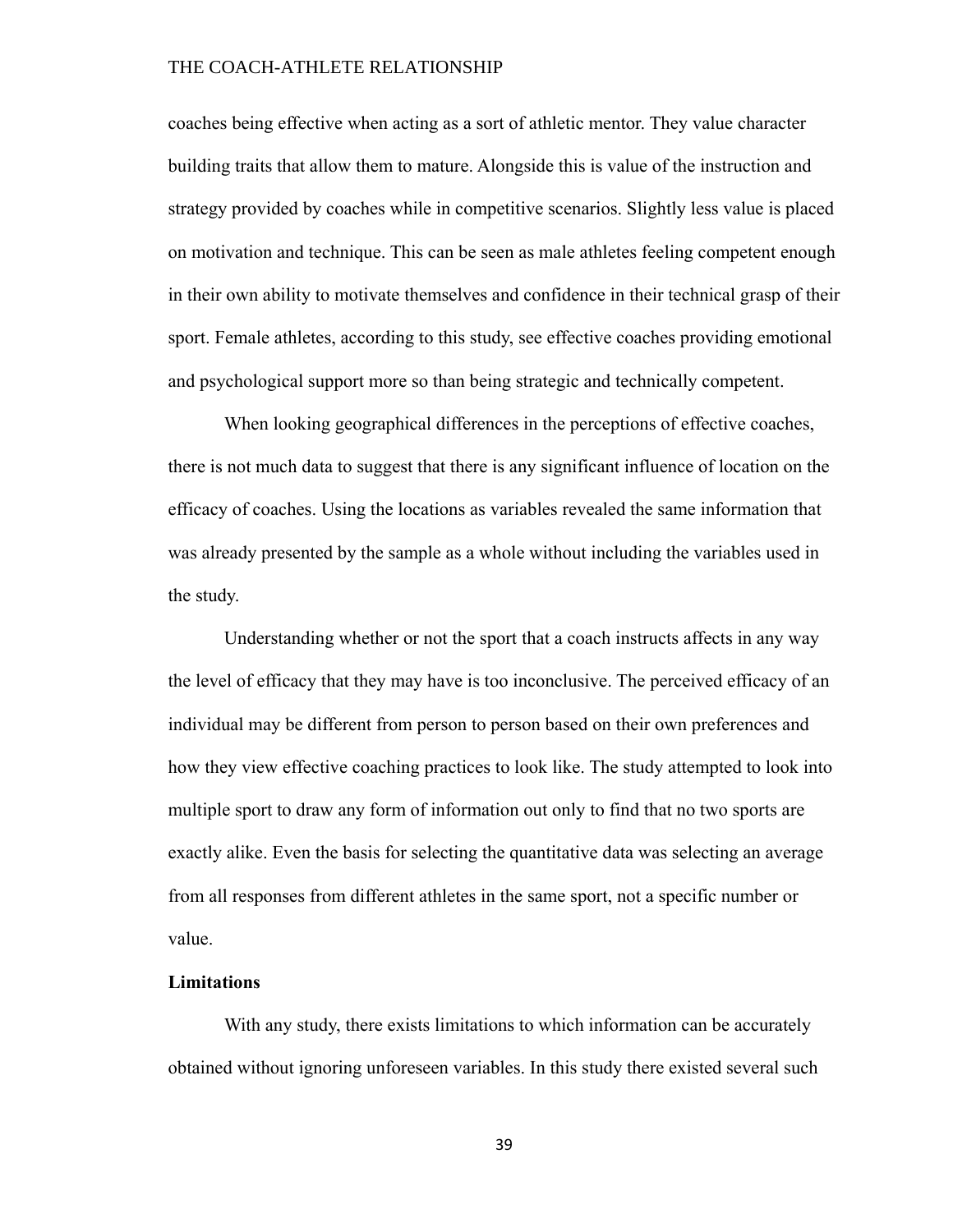limitations and variables that were not accounted for. One major limitation was the fact that the entirety of the study was based on the perceptions of one individual in relation to another. Effective behavior can be seen as different from one person to the next, so providing an accurate depiction of a truly efficacious individual, even within a specific context like a coach, is highly variable based on the values that each individual considers of value to being effective.

Within the study, several limitations presented themselves in regard to independent variables themselves. When acquiring subjects for the study, there was an overwhelming large response from males over females. The result was that males accounted for around 71% of all responses, which may have skewed data in favor of male characteristics. Additionally, a large amount of those male respondents were football players, at least formerly. This led to the football sample size being almost double the size of the next largest category. Similarly, the study was conducted in a central Florida university campus where the majority of students are Florida residents. The result of this was having the geographic variable heavily altered to the point where Florida responses accounted for over half of all responses, leaving single state and international responses with little weight in the argument.

Future studies in this field may be able to focus on the other types of efficacy, like relation-inferred self-efficacy, in regards to the coach-athlete relationship. Also, the use of more stable variables that can be easily accounted for would also be another adjustment that can be made. Studies on specific aspects addressed in general in this study, like perceived efficacy in specific sports or geographic locations, would be another aspect that could be addressed.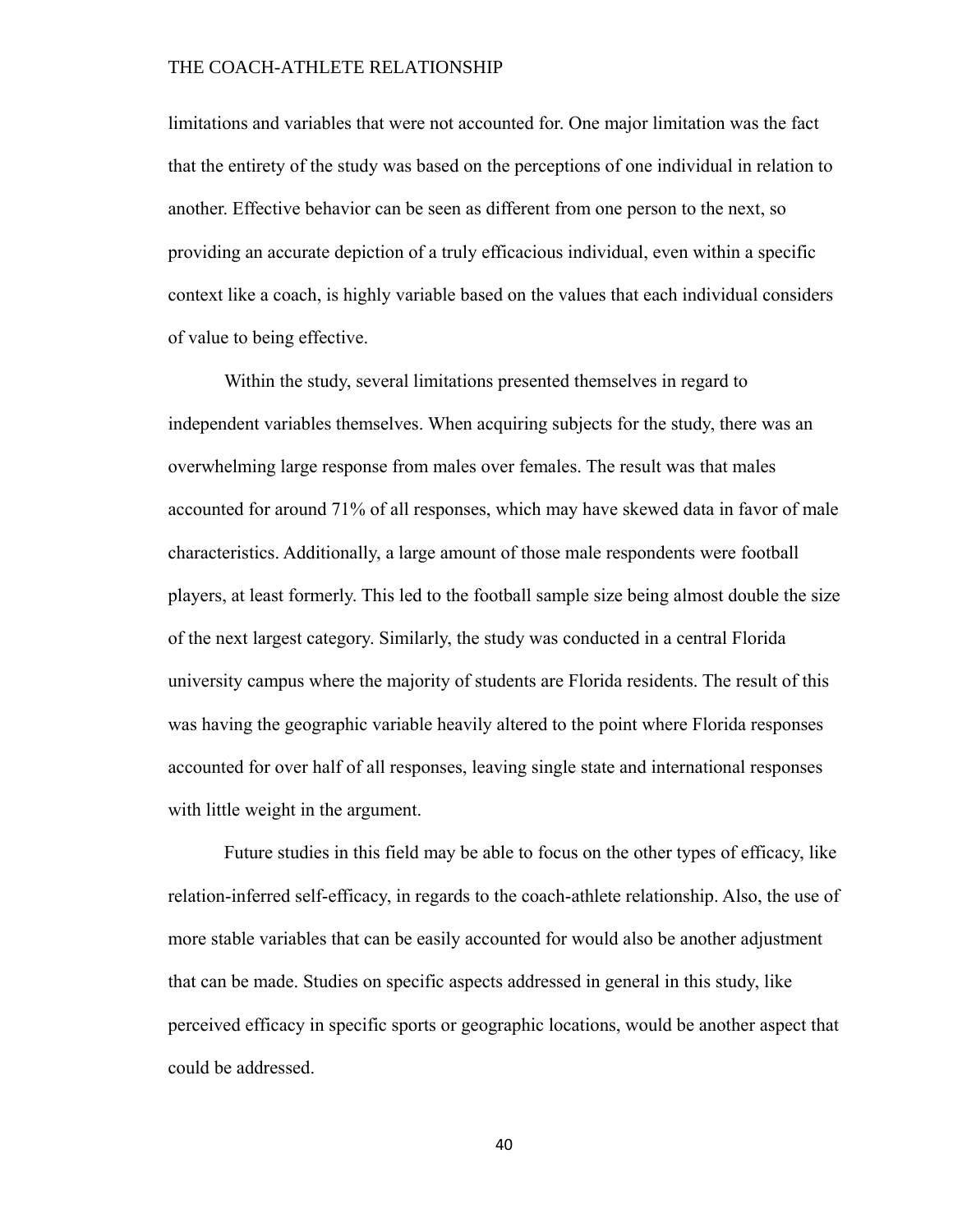### **Application**

This study focuses on the concept of other-efficacy, where efficacious behaviors and practices are determined based on the perceptions of others. Coaches must realize that this is the reality that they face. Their job is centered on the concept of finding out how to draw out the maximum potential of their athletes to achieve the goals and aspirations that they have set before themselves. In order to accomplish this, coaches need to understand that effective coaching relies on their athletes genuinely believing that they are, in fact, effective coaches. Figuring out how each other athletes operates and perceives efficacy may be a difficult task. There may be certain practices that one athlete may see as being necessary that another athlete sees as being unbecoming or detrimental to proper coaching methods. The key is finding the balance to keep all their athletes satisfied with their leadership. Every individual is different, and their perceptions matter to those around them. Being an effective coach may not fall under a cookie-cutter formula, but the beauty of the profession allows the expression of many different methods to help accomplish this.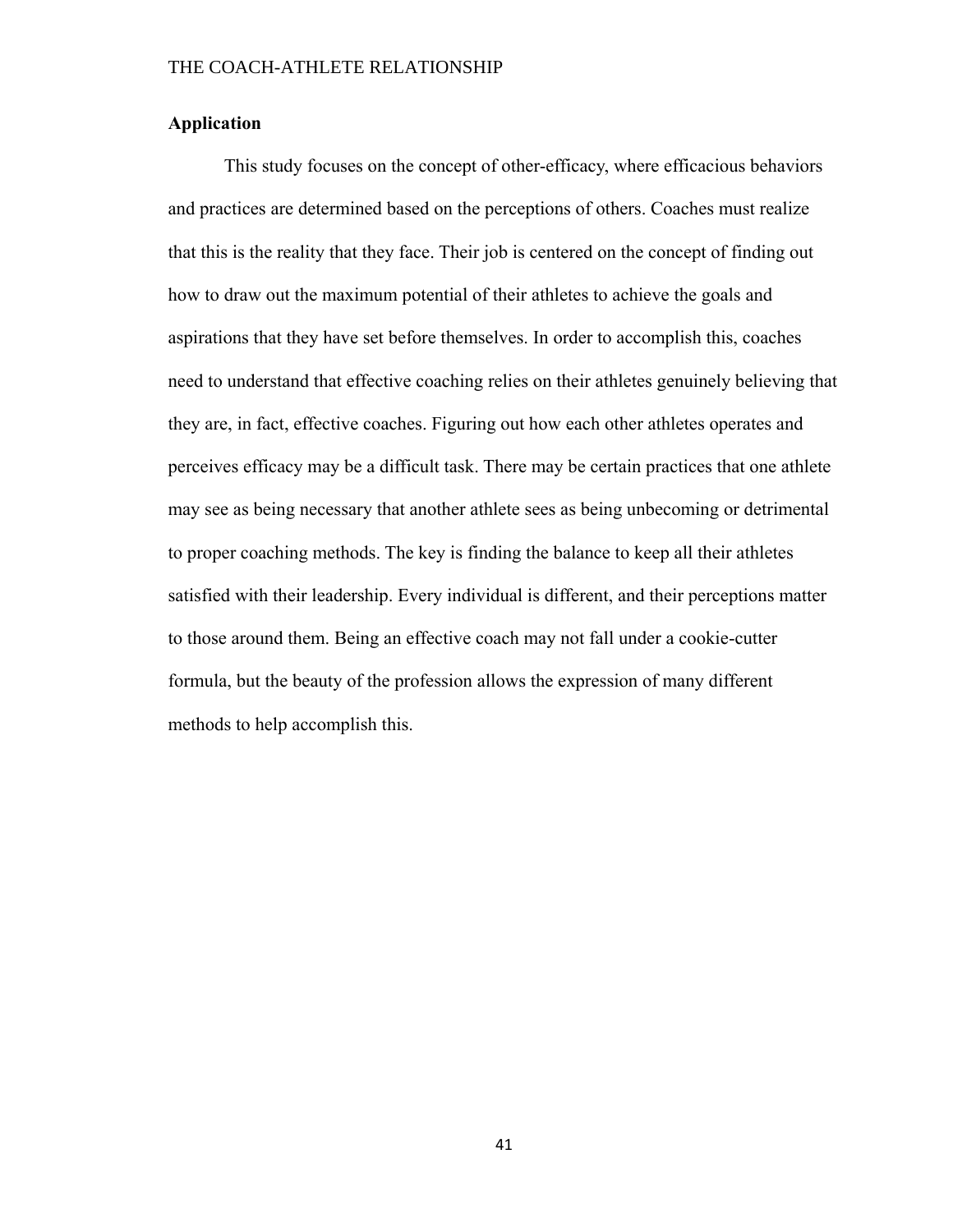### **References**

- Amorose, A. J., & Anderson-Butcher, D. (2015). Exploring the independent and interactive effects of autonomy-supportive and controlling coaching behaviors on adolescent athletes' motivation for sport. *Sport, Exercise, And Performance Psychology*, *4*(3), 206-218.
- Bandura, A. (1977). Self-efficacy: Toward a unifying theory of behavioral change. *Psychological Review*, *84*(2), 191-215. doi:10.1037/0033-295X.84.2.191
- Bandura, A. (1996). Social cognitive theory of human development. In T. Husen & T. N. Postlethwaite (Eds.), International encyclopedia of education (2nd ed., pp. 5513- 5518) Oxford: Pergamon Press.
- Becker, A. J., & Solomon, G. (2009). It's Not What They Do, It's How They Do It: Athlete Experiences of Great Coaching. *International Journal Of Sports Science & Coaching*, *4*(1), 93-119.
- Bennie, A., & O'Connor, D. (2012). Coach-athlete Relationships: A Qualitative Study of Professional Sport Teams in Australia. *International Journal Of Sport & Health Science*, *10*58-64.
- Bennie, A., & O'Connor, D. (2012). Perceptions and Strategies of Effective Coaching Leadership: A Qualitative Investigation of Professional Coaches and Players. *International Journal Of Sport & Health Science*, *10*82-89.
- Bloom, G. A., Salmela, J. H. (2000). Personal Characteristics of Team Sport Coaches. *Journal of Sport Pedagogy, 6*(2), 56-76.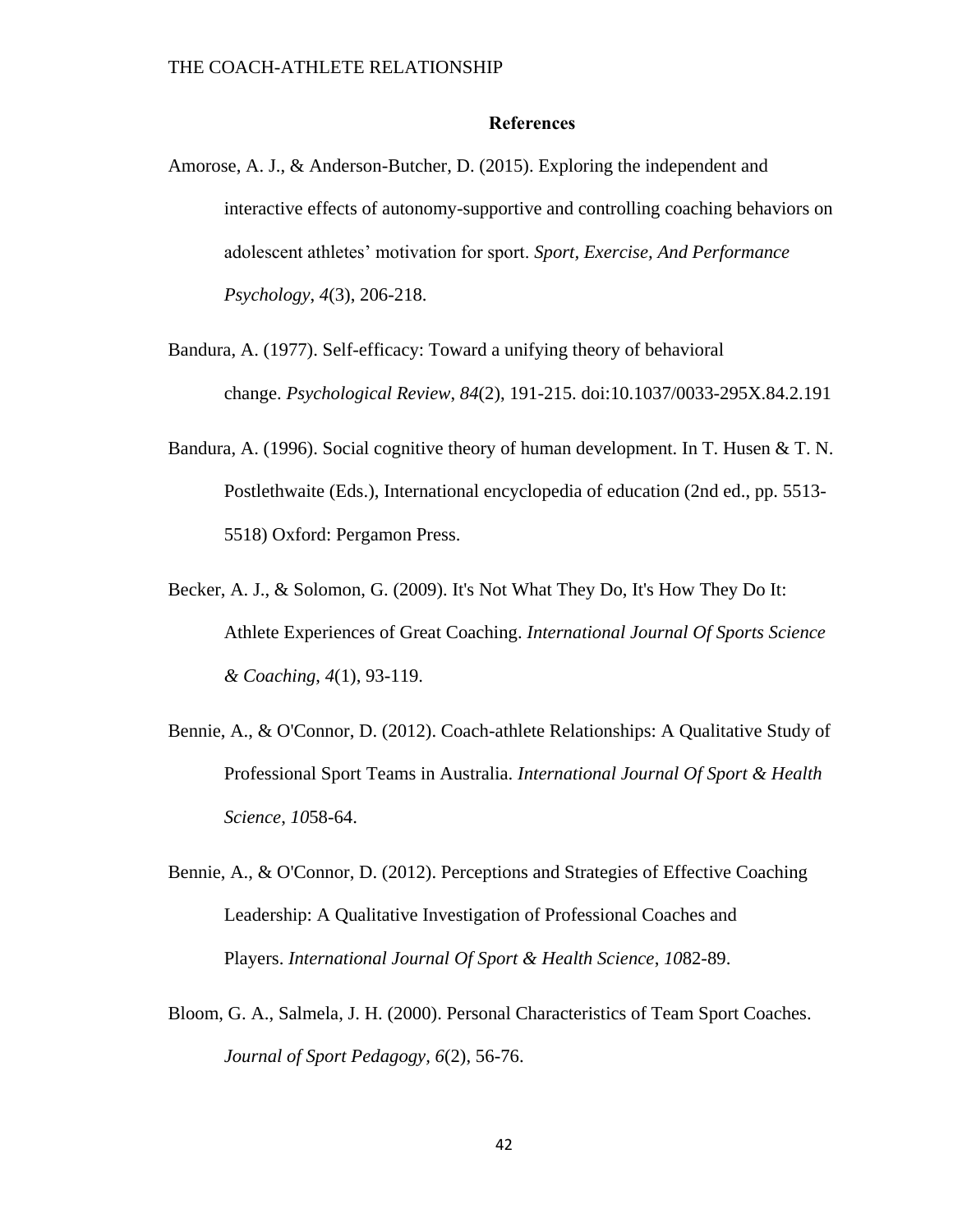- Bolter, N. D., & Weiss, M. R. (2012). Coaching for character: Development of the Sportsmanship Coaching Behaviors Scale (SCBS). *Sport, Exercise, And Performance Psychology*, *1*(2), 73-90.
- Bolter, N. D., & Weiss, M. R. (2013). Coaching behaviors and adolescent athletes' sportspersonship outcomes: Further validation of the Sportsmanship Coaching Behaviors Scale (SCBS). *Sport, Exercise, And Performance Psychology*, *2*(1), 32- 47.
- Campbell, T., & Sullivan, P. (2005). The effect of a standardized coaching education program on the efficacy of novice coaches. *Avante*, *11*(1), 38-45.
- Carron, A.V., Shapcott, K. M., & Martin, L. J. (2014). The relationship between team explanatory style and team success. *International Journal of Sport and Exercise Psychology*, *12*:1, 1-9, DOI: 10.1080/1612197X.2014.853898
- Carter, A. D., & Bloom, G. A. (2009). Coaching Knowledge and Success: Going Beyond Athletic Experiences. *Journal Of Sport Behavior*, *32*(4), 419-437.
- Chelladurai, P., Carron, A. V. (1983). Athletic Maturity and Preferred Leadership. *Journal of Sport Psychology*, *5*(4), 371-380.
- Chen, L. H., & Wu, C. (2014). Gratitude enhances change in athletes' self-esteem: The moderating role of trust in coach. *Journal of Applied Sport Psychology*, *26*(3), 349-362.
- Cook, E., & Dorsch, K. D. (2014). Monitoring in youth sport: a paradigm shift. *Surveillance & Society*, *11*(4), 508-520.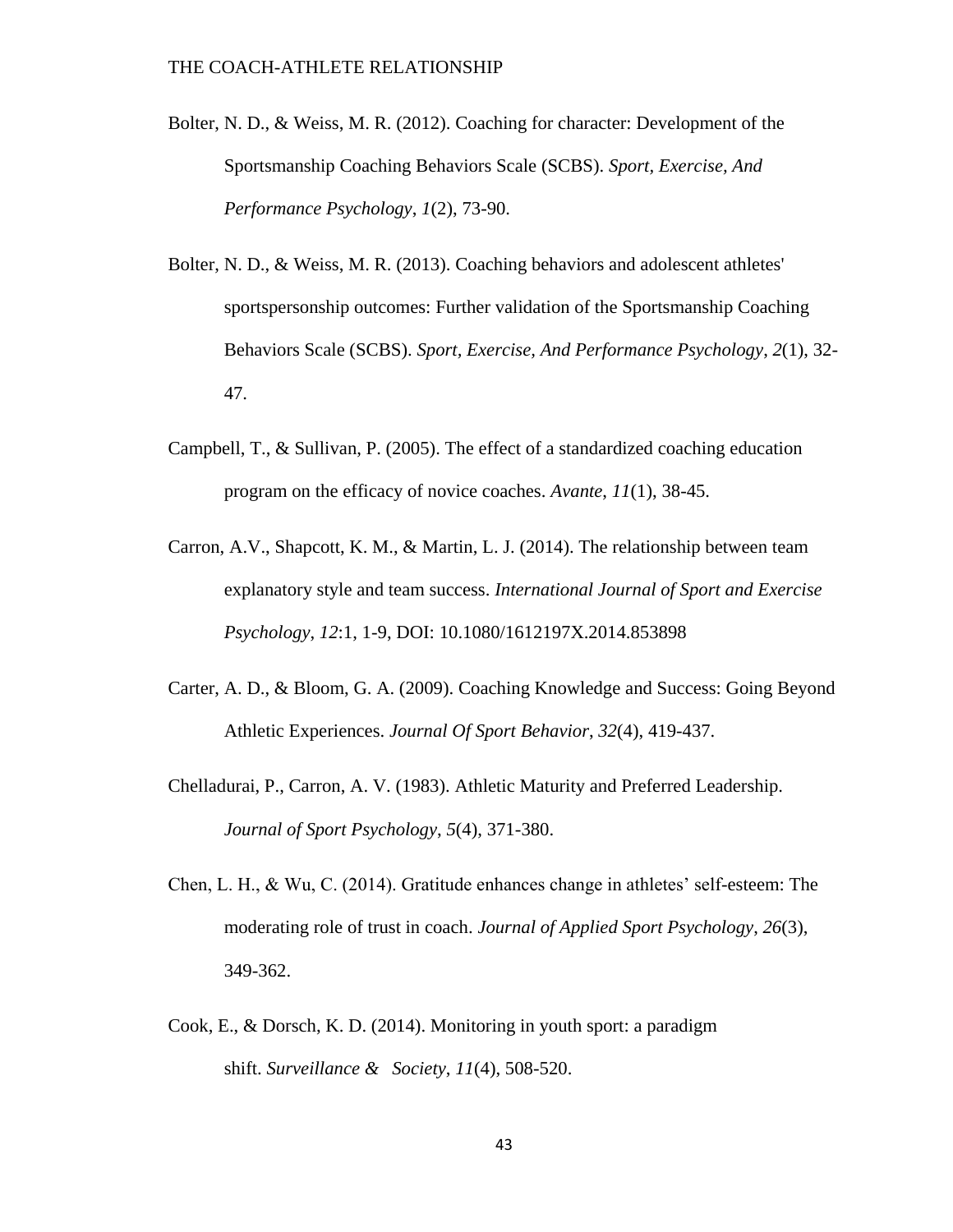- Côté, J., & Gilbert, W. (2009). An integrative definition of coaching effectiveness and expertise. *International Journal of Sports Science & Coaching*, *4*(3), 307-323.
- Coussens, A. H., Rees, T., & Freeman, P. (2015). Applying generalizability theory to examine the antecedents of perceived coach support. *Journal of Sport & Exercise Psychology*, *37*(1), 51-62.
- Curran, T., Hill, A. P., Hall, H. K., & Jowett, G. E. (2015). Relationships between the coach-created motivational climate and athlete engagement in youth sport. *Journal of Sport & Exercise Psychology*, *37*(2), 193-198.
- Davis, L., & Jowett, S. (2014). Coach–athlete attachment and the quality of the coach– athlete relationship: implications for athlete's well-being. *Journal of Sports Sciences*, *32*(15), 1454-1464.
- Erickson, K., & Côté, J. (2016). A season-long examination of the intervention tone of coach- athlete interactions and athlete development in youth sports. *Psychology of Sport and Exercise, 22,* 264-272. doi:10.1016/j.psychsport.2015.08.006
- Erickson, K., Côté, J., & Fraser-Thomas, J. (2007). Sport experiences, milestones, and educational activities associated with high-performance coaches' development. *Sport Psychologist*, *21*(3), 302-316.

Erikson, E. H. (Ed.). (1963). *Youth: Change and challenge*. Basic books.

Feltz, D. L., Chase, M. A., Moritz, S. E., & Sullivan, P. J. (1999). A conceptual model of coaching efficacy: Preliminary investigation and instrument development. *Journal Of Educational Psychology*, *91*(4), 765-776. doi:10.1037/0022-0663.91.4.765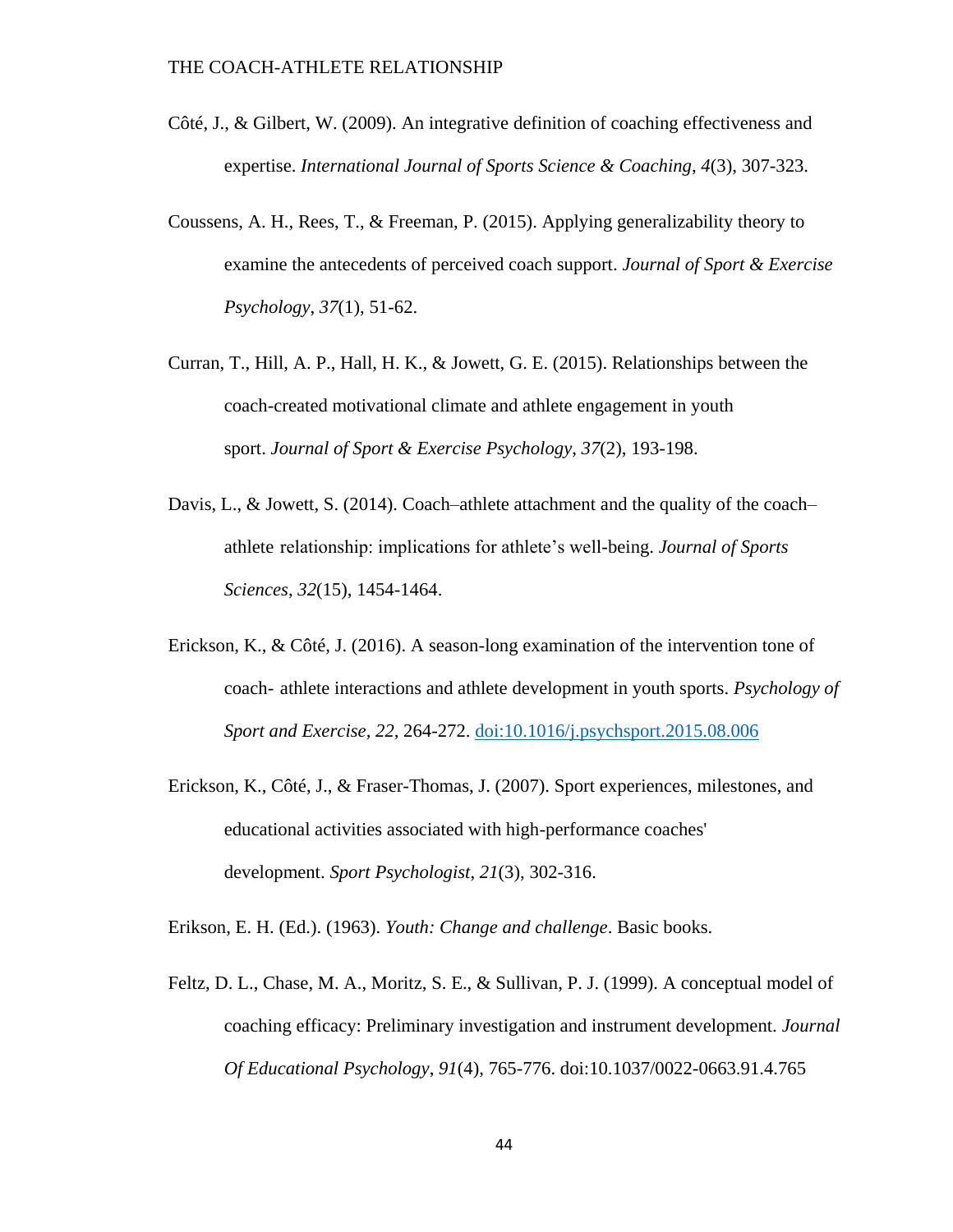- Gervis, M., & Dunn, N. (2004). The emotional abuse of elite child athletes by their coaches. *Child Abuse Review*, *13*(3), 215-223. doi:10.1002/car.843
- Gould, D., & Carson, S. (2011). Young athletes' perceptions of the relationship between coaching behaviors and developmental experiences. *International Journal of Coaching Science*, *5*(2), 3-29.
- Hampson, R., & Jowett, S. (2014). Effects of coach leadership and coach-athlete relationship on collective efficacy. *Scandinavian Journal of Medicine & Science in Sports*, *24*(2), 454-460.
- Hodge, K., & Lonsdale, C. (2011). Prosocial and antisocial behavior in sport: The role of coaching style, autonomous vs. controlled motivation, and moral disengagement. *Journal of Sport & Exercise Psychology*, *33*(4), 527-547.
- Horn, T. S. 1992. *Advances in sport psychology*, Champaign, IL: Human Kinetics. 243.
- Horne, T., & Carron, A. V. (1985). Compatibility in Coach-Athlete Relationships. *Journal Of Sport Psychology*, *7*(2), 137-149.
- Intoppa, Christopher P. (2016). A Comprehensive Study of Leadership Styles and Various Factors Contributing to the Success of Athletic Teams. Selected Honors Theses. 53. http://firescholars.seu.edu/honors/53
- Isoard-Gautheur, S., Trouilloud, D., Gustafsson, H., Guillet-Descas, E. (2016). Associations between the perceived quality of the coach-athlete relationship and athlete burnout: An examination of the mediating role of achievement goals.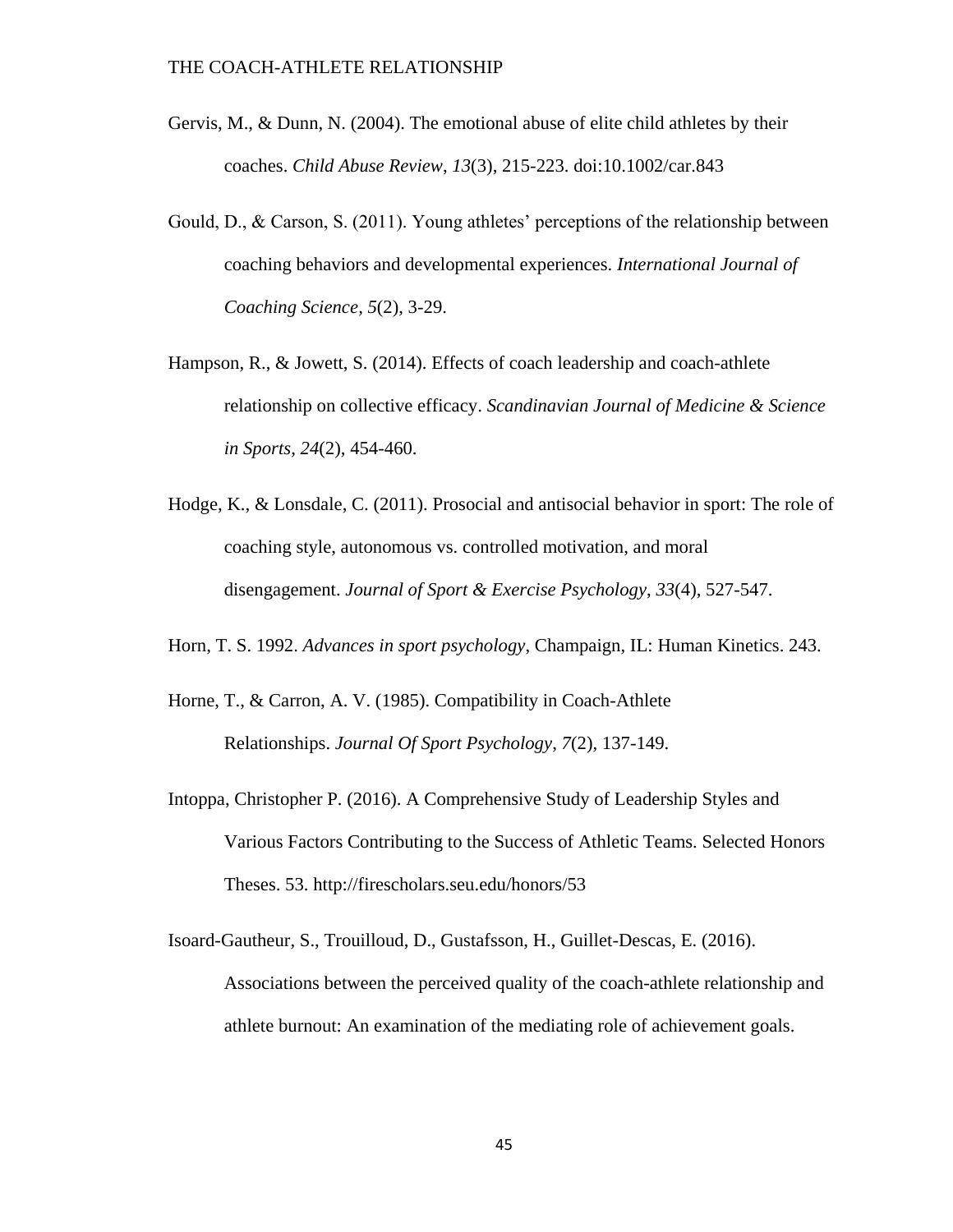*Psychology of Sport and Exercise, 22*, 210-217.

http://dx.doi.org.seu.idm.oclc.org/10.1016/j.psychsport.2015.08.003

- Jackson, B., Knapp, P., & Beauchamp, M. R. (2009). The Coach-Athlete Relationship: A Tripartite Efficacy Perspective. *Sport Psychologist*, *23*(2), 203-232.
- Jowett, S., Cockerill, I. M. (2002) Incompatibility in the coach-athlete relationship. *Solutions in Sport Psychology*, Thomson Learning, London. 16-31.
- Jowett, S., O'Broin, A., & Palmer, S. (2010). On understanding the role and significance of a key two-person relationship in sport and executive coaching. *Sport & Exercise Psychology Review*, *6*(2), 19-30.
- Kavussanu, M. (2006). Motivational predictors of prosocial and antisocial behaviour in football. *Journal Of Sports Sciences*, *24*(6), 575-588.
- Lent, R. W., & Lopez, F. G. (2002). Cognitive ties that bind: A tripartite view of efficacy beliefs in growth-promoting relationships. *Journal of Social and Clinical Psychology, 21*(3), 256-286. Retrieved from https://seu.idm.oclc.org/login?url=http://search.proquest.com.seu.idm.oclc.org/do cview/224842322?accountid=43912
- Longshore, K., & Sachs, M. (2015). Mindfulness training for coaches: A mixed-method exploratory study. *Journal of Clinical Sport Psychology*, *9*(2), 116-137.
- Lorimer, R. (2014). Coaches as a potential source of athletes' self-presentational concern. *International Journal of Coaching Science*, *8*(1), 83-91.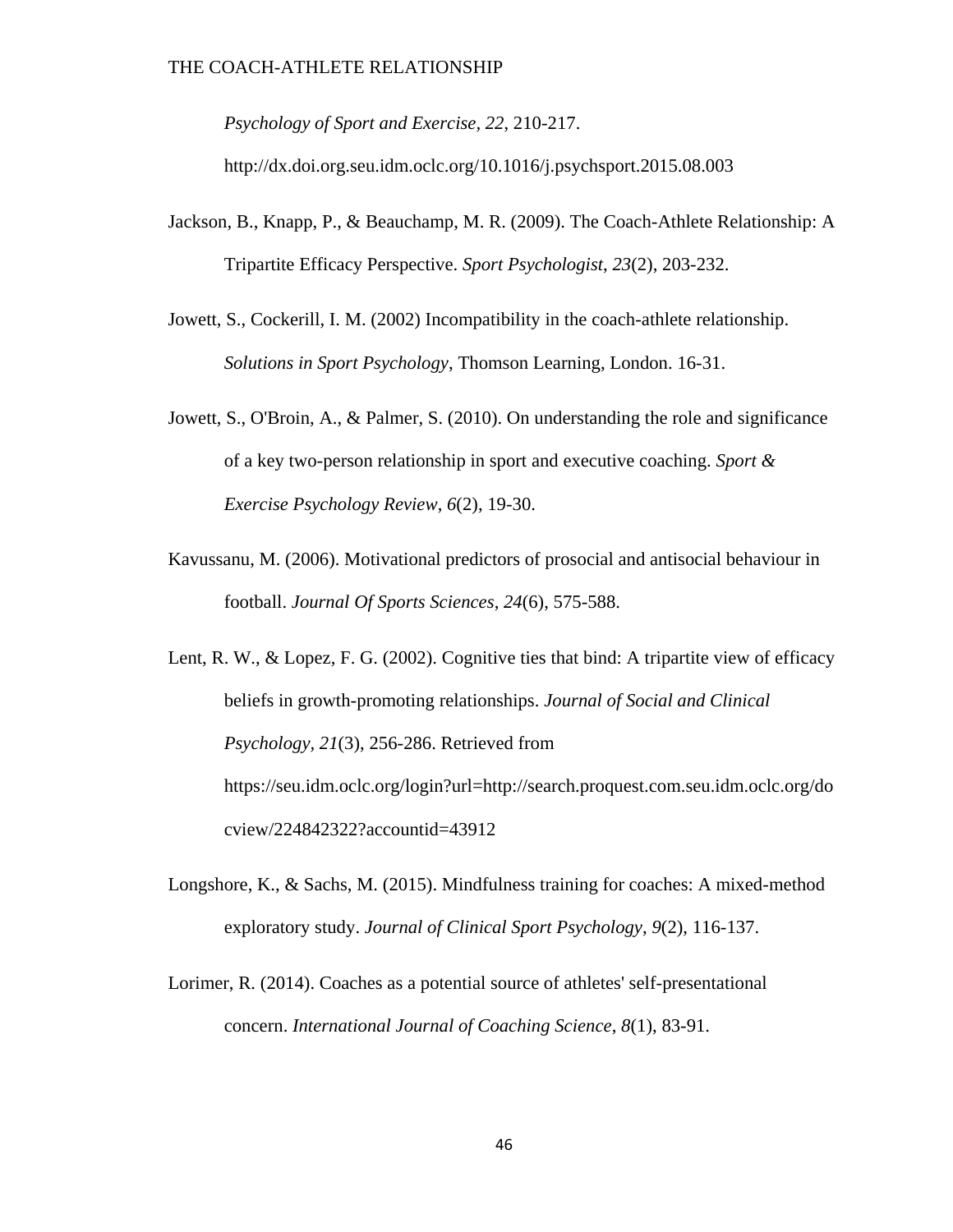- McLaren, C. D., Eys, M. A., & Murray, R. A. (2015). A coach-initiated motivational climate intervention and athletes' perceptions of group cohesion in youth sport. *Sport, Exercise, And Performance Psychology*, *4*(2), 113-126.
- Olusoga, P., Maynard, I., Butt, J., & Hays, K. (2014). Coaching under pressure: Mental skills training for sports coaches. *Sport & Exercise Psychology Review*, *10*(3), 31- 44.
- Owusu-Sekyere, F., & Gervis, M. (2016). In the pursuit of mental toughness: Is creating mentally tough players a disguise for emotional abuse? *International Journal of Coaching Science*, *10*(1), 3-23.
- Raakman, E., Dorsch, K., & Rhind, D. (2010). The development of a typology of abusive coaching behaviours within youth sport. *International Journal of Sports Science & Coaching*, *5*(4), 503-515.
- Saville, P. D., Bray, S. R., Ginis, K. M., Cairney, J., Marinoff-Shupe, D., & Pettit, A. (2014). Sources of self-efficacy and coach/instructor behaviors underlying relation-inferred self-efficacy (RISE) in recreational youth sport. *Journal of Sport & Exercise Psychology*, *36*(2), 146-156.
- Shields, D. L., LaVoi, N. M., Bredemeier, B. L., & Power, F. C. (2007). Predictors of poor sportspersonship in youth sports: personal attitudes and social influences. *Journal of Sport & Exercise Psychology*, *29*(6), 747-762.
- Smith, N., Tessier, D., Tzioumakis, Y., Fabra, P., Quested, E., Appleton, P., Sarrazin, P., Papaioannou, A., Balaguer, I., Duda, J. L. (2016). The relationship between observed and perceived assessments of the coach-created motivational